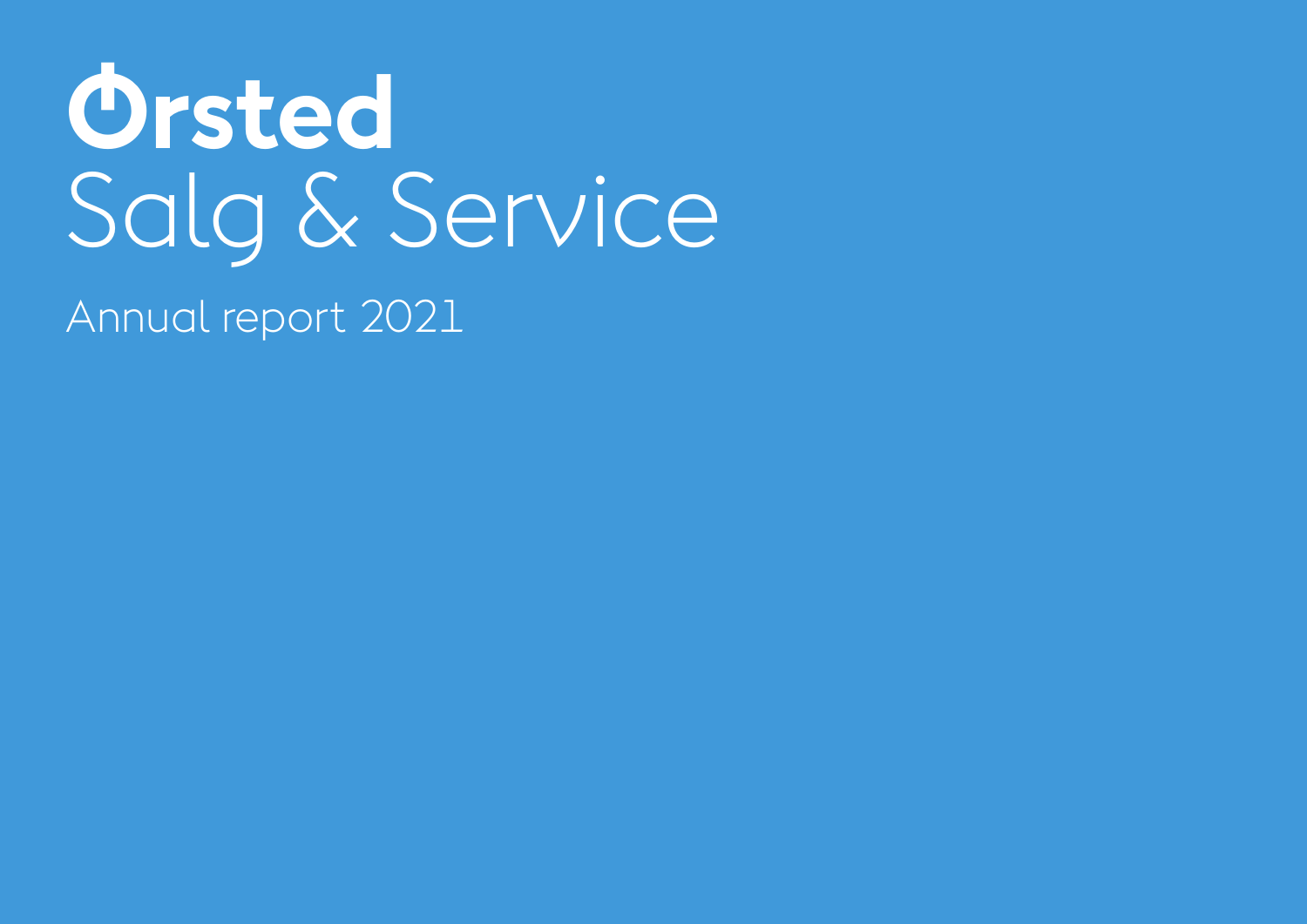### **Contents**

| <b>Overview</b>                          |   |
|------------------------------------------|---|
| Company information                      |   |
| Group structure                          | 5 |
| Performance highlights                   |   |
| Statement by the Executive Board and the |   |
| <b>Board of Directors</b>                |   |
| Independent auditor's report             | 8 |
| Management's review                      |   |

| <b>Financial statements</b>                      | 14  |
|--------------------------------------------------|-----|
| Consolidated statement of comprehensive income   | 1.5 |
| Consolidated balance sheet                       | 16  |
| Consolidated statement of shareholder's equity   | 17  |
| Consolidated statement of cash flows             | 18  |
| Parent company statement of comprehensive income | 19  |
| Parent company balance sheet                     | 20  |
| Parent company statement of shareholder's equity | 21  |
| Parent company statement of cash flows           | フフ  |

| <b>Notes</b> | 23 |
|--------------|----|
|--------------|----|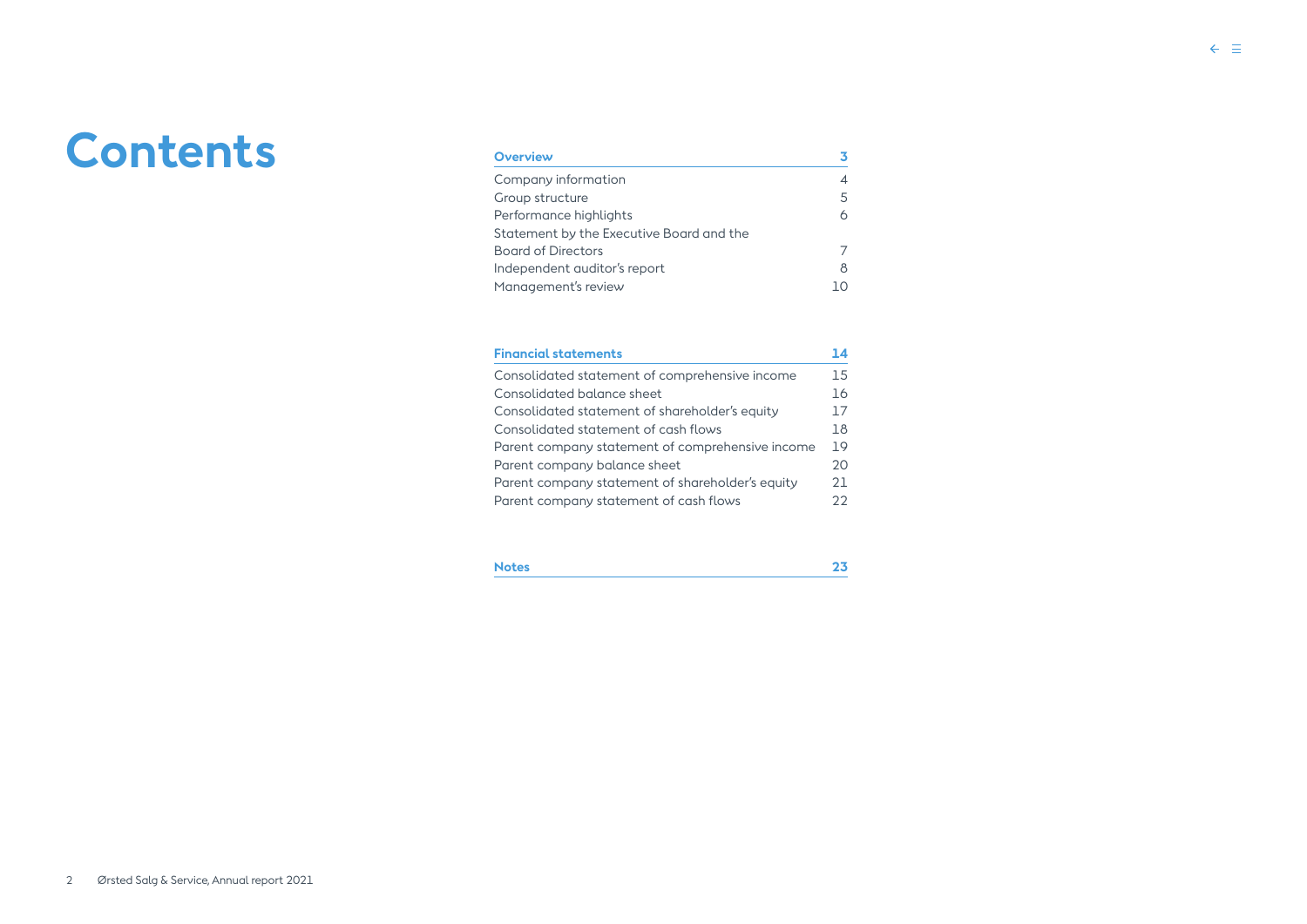# <span id="page-2-0"></span>**Overview**

- 4 [Company information](#page-3-0)
- 5 [Group structure](#page-4-0)
- 6 [Performance highlights](#page-5-0)
- [7 Statement by the Executive Board and the](#page-6-0) Board of Directors
- 8 [Independent auditor's report](#page-7-0)
- 10 [Management's review](#page-9-0)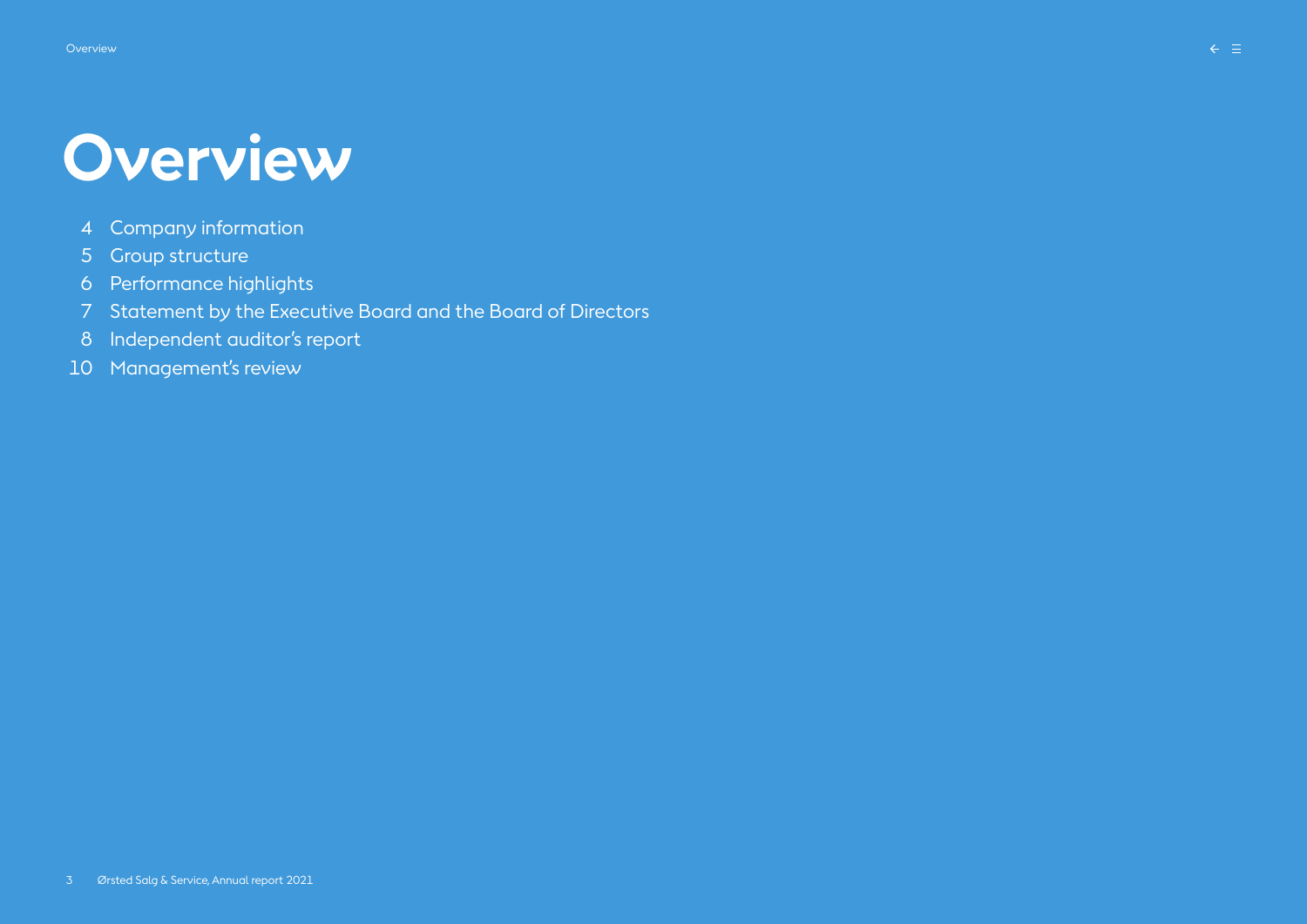### <span id="page-3-0"></span>**Company information**

| Company                   | Ørsted Salg & Service A/S<br>Kraftværksvej 53<br>Skærbæk<br>7000 Fredericia<br>Denmark         |
|---------------------------|------------------------------------------------------------------------------------------------|
|                           | Telephone: +45 99 55 11 11<br>Email: orsted@orsted.dk<br>Company registration number: 27210538 |
| Shareholder               | The entire share capital is held by Ørsted A/S                                                 |
| <b>Board of Directors</b> | Daniel Lerup (Chairman)<br>Anja Forup (Deputy Chairman)<br>Pernille Nygaard Rasmussen          |
| <b>Executive Board</b>    | Martin Neubert                                                                                 |
| Auditor                   | PricewaterhouseCoopers, Statsautoriseret Revisionspartnerselskab                               |
| Annual general meeting    | 22 June 2022                                                                                   |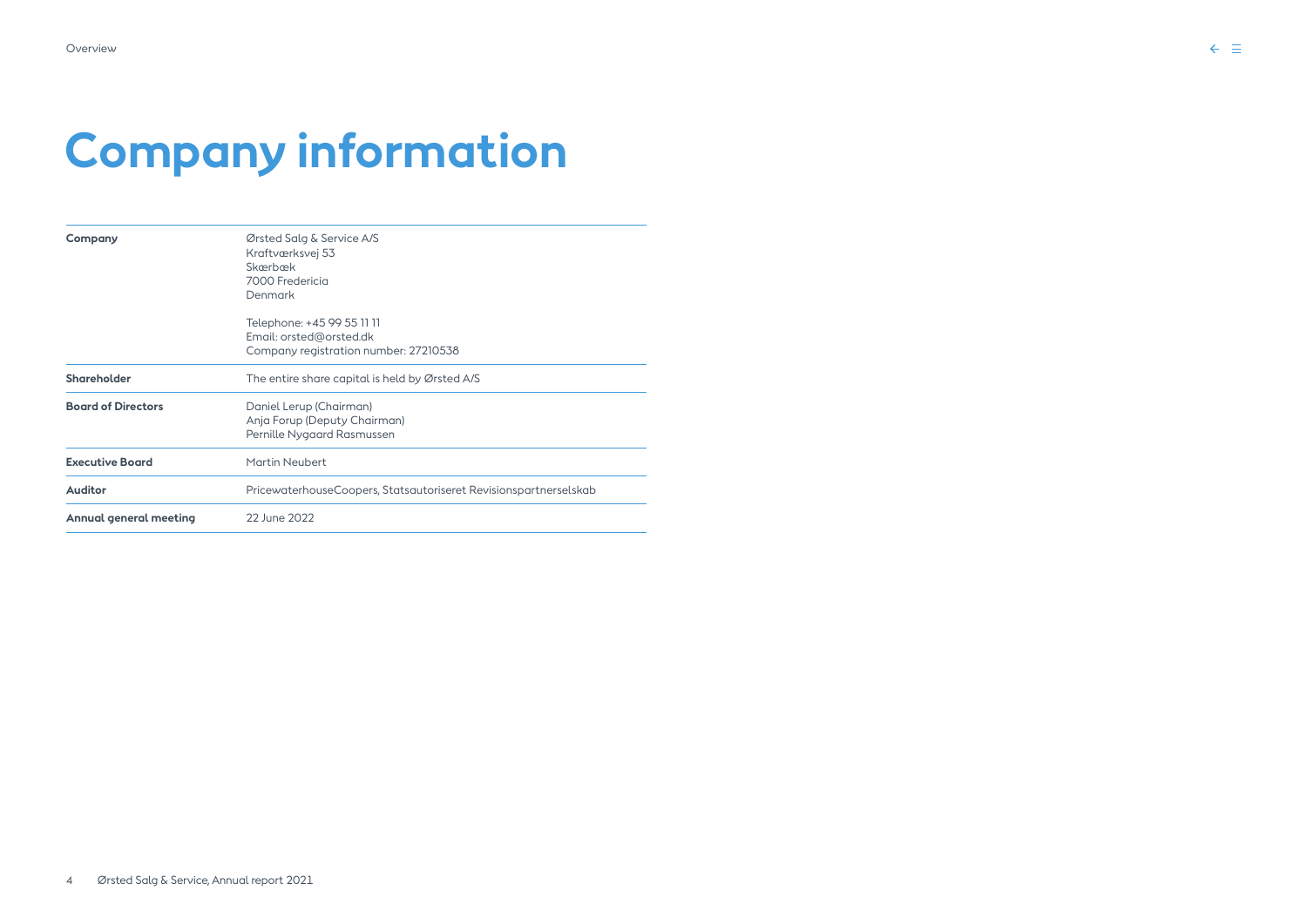### <span id="page-4-0"></span>**Group structure**

| Ørsted Salg & Service A/S<br>CVR no. 27210538 |   | 100%  | Ørsted Markets GmbH<br>Amtsgericht Hamburg<br>Reg. no. HRB117696                                                   |
|-----------------------------------------------|---|-------|--------------------------------------------------------------------------------------------------------------------|
|                                               | → | 100%  | Ørsted Sales GmbH<br>Amtsgericht Hamburg<br>Reg. no. HRB136926                                                     |
|                                               |   | 100%  | Ørsted AB<br>Reg. no. 556626-9345                                                                                  |
|                                               |   | 100%  | <b>Danish Offshore</b><br><b>Gas Systems A/S</b><br>CVR no. 34881057                                               |
|                                               | → | 100%  | Ørsted Pipelines A/S<br>CVR no. 27921825                                                                           |
|                                               |   | 100%  | Ørsted Energy Solutions<br>(UK) Limited<br>Reg. no. 11111174                                                       |
|                                               | → | 8.23% | <b>Nordic Impact Bridge ApS</b><br>CVR no. 39237407                                                                |
|                                               |   | 100%  | Ørsted S&D (UK) Limited<br>Reg. no. 07805315                                                                       |
|                                               | → | 100%  | Ørsted Salg & Service NL,<br><b>branch of Ørsted Salg &amp;</b><br><b>Service A/S Denmark</b><br>Reg. no. 73829749 |
|                                               |   |       | <b>Ørsted Commercial</b>                                                                                           |

 $\rightarrow$  100%

**Commodities A/S** CVR-nr. 41965533

| Company name                                                             | Registered office                        | Currency   | Share capital<br>in million | Group owner-<br>ship interest |
|--------------------------------------------------------------------------|------------------------------------------|------------|-----------------------------|-------------------------------|
| Ørsted Salg & Service A/S                                                | Fredericia, Denmark                      | <b>DKK</b> | 1,110.0                     | 100 %                         |
| Ørsted Markets GmbH                                                      | Hamburg, Germany                         | <b>EUR</b> | 9.6                         | 100 %                         |
| Ørsted Sales GmbH                                                        | Hamburg, Germany                         | <b>EUR</b> | 1.0                         | 100 %                         |
| Ørsted AB                                                                | Gothenburg, Sweden                       | <b>SEK</b> | 5.0                         | 100 %                         |
| Danish Offshore Gas Systems A/S                                          | Fredericia, Denmark                      | <b>DKK</b> | 1.0                         | 100 %                         |
| Ørsted Pipelines A/S                                                     | Fredericia, Denmark                      | <b>DKK</b> | 50.5                        | 100 %                         |
| Ørsted Energy Solutions (UK) Limited                                     | London, UK                               | <b>GBP</b> | 0.1                         | 100 %                         |
| Nordic Impact Bridge ApS                                                 | Copenhagen, Denmark                      | <b>DKK</b> | 0.1                         | 8.23%                         |
| Ørsted S&D (UK) Limited                                                  | London, UK                               | <b>GBP</b> | 48.0                        | 100 %                         |
| Ørsted Salg & Service NL, branch of<br>Ørsted Salg & Service A/S Denmark | 's-Gravenhage, the<br><b>Netherlands</b> | <b>EUR</b> |                             | 100 %                         |
| Ørsted Sales (UK) Limited                                                | London, UK                               | <b>GBP</b> | 39.0                        | 100 %                         |
| Ørsted Power Sales (UK) Limited                                          | London, UK                               | <b>GBP</b> | 4.0                         | 100 %                         |
| Ørsted Commercial Commodities A/S                                        | Fredericia, Denmark                      | <b>DKK</b> | 4.0                         | 100 %                         |

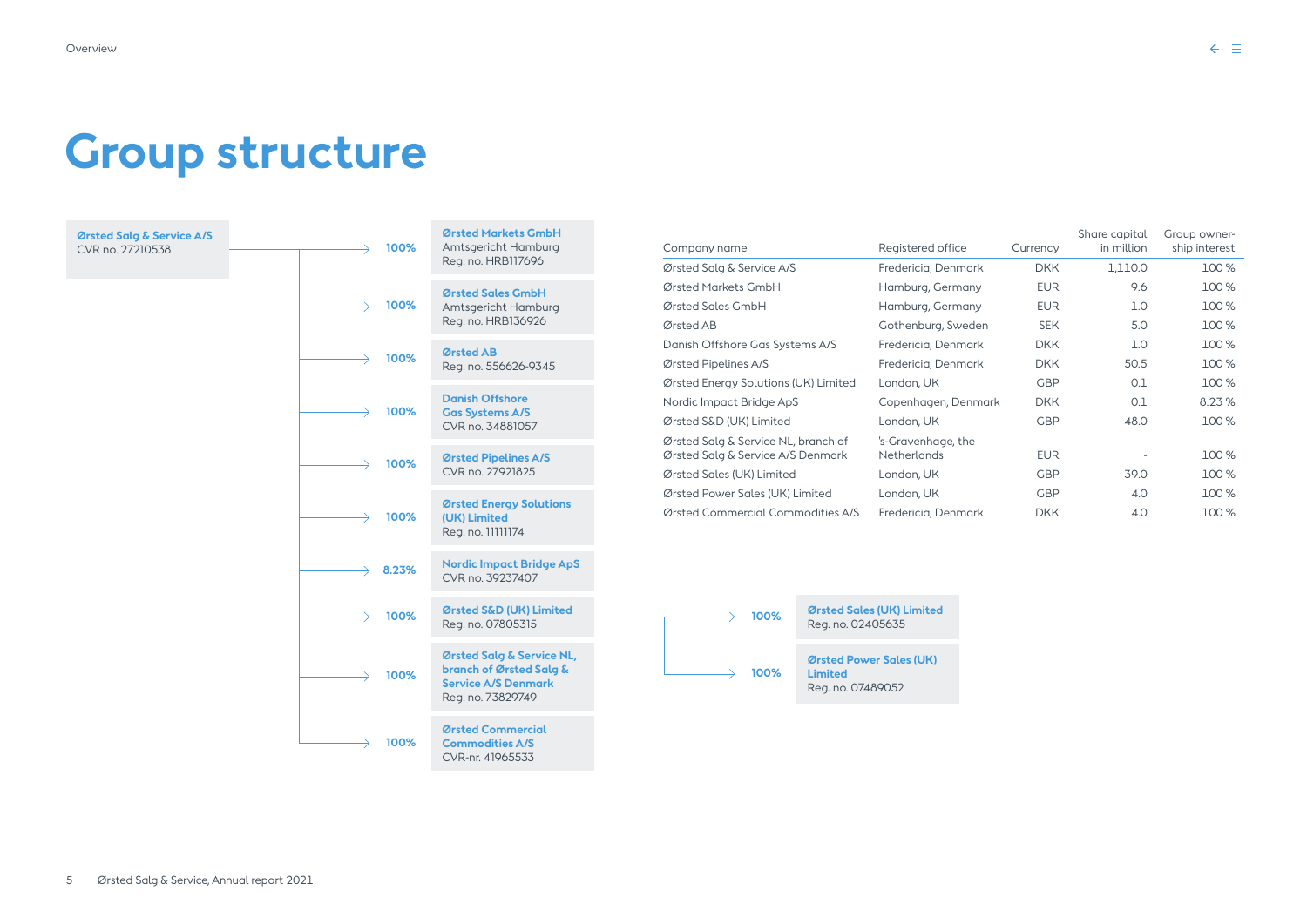### <span id="page-5-0"></span>**Performance highlights**

| <b>DKKm</b>                                                           | 2021     | 2020    | 2019    | 2018    | 2017     |
|-----------------------------------------------------------------------|----------|---------|---------|---------|----------|
| <b>Business performance (Prior to 2021)</b>                           |          |         |         |         |          |
| Statement of comprehensive income                                     |          |         |         |         |          |
| Revenue                                                               | 45,666   | 20,358  | 31,443  | 39.264  | 36,315   |
| Operating profit (loss) before depreciation and amortisation (EBITDA) | 43       | 684     | 880     | 786     | 549      |
| Operating profit (loss) (EBIT)                                        | (78)     | 560     | 729     | 749     | 486      |
| Profit (loss) for the year                                            | 41       | (56)    | (707)   | 459     | 368      |
| <b>Financial ratios</b>                                               |          |         |         |         |          |
| <b>EBITDA</b> margin                                                  | 0%       | 3%      | 3 %     | 2%      | 2%       |
| EBIT margin (profit margin)                                           | n/a      | n/a     | n/a     | 2%      | 1%       |
| IFRS:                                                                 |          |         |         |         |          |
| Statement of comprehensive income                                     |          |         |         |         |          |
| Revenue                                                               | 45,666   | 18,709  | 33,080  | 38,928  | 36,414   |
| Operating profit (loss) before depreciation and amortisation (EBITDA) | 43       | (222)   | 1,827   | 450     | 648      |
| Operating profit (loss) (EBIT)                                        | (78)     | (346)   | 1,676   | 413     | 585      |
| Net financial income and expenses                                     | 119      | (145)   | (87)    | (101)   | (17)     |
| Profit (loss) before tax                                              | 41       | (491)   | 1,588   | 304     | 568      |
| Profit (loss) for the year                                            | 449      | (1,056) | 753     | (157)   | 444      |
| <b>Balance sheet</b>                                                  |          |         |         |         |          |
| Equity                                                                | 6,198    | 8,947   | 10,081  | 9,380   | 9,538    |
| Assets                                                                | 70,517   | 21,507  | 27,596  | 28,394  | 25,409   |
| <b>Cash flows</b>                                                     |          |         |         |         |          |
| Operating activities                                                  | (9, 557) | 1,412   | (1,099) | 1,671   | (1, 429) |
| Investments in property, plant, and equipment                         |          |         | (18)    | (11)    | (14)     |
| Other investing activities                                            | (75)     | 772     | 649     | (730)   | 1,986    |
| <b>Financing activities</b>                                           | 9,891    | (15)    | (79)    | (51)    | (51)     |
| <b>Financial ratios</b>                                               |          |         |         |         |          |
| <b>EBITDA</b> margin                                                  | 0%       | (1 %)   | 6 %     | 1%      | 2%       |
| EBIT margin (profit margin)                                           | O%       | (2 %)   | 5%      | 1%      | 2%       |
| Net interest-bearing debt                                             | 1,955    | (7,521) | (8,303) | (8,969) | (7,749)  |
| Capital employed                                                      | 7,425    | 1,457   | 2,149   | 402     | 1,788    |
| Average number of employees                                           | 304      | 355     | 448     | 149     | 141      |

### $\odot$

Financial ratios have been calculated in accordance with 'Recommendations & Ratios' published by the Danish Society of Financial Analysts. For definitions, see the accounting policies section.

#### **Business performance vs. IFRS**

The income statement (Business performance comparables) shows business performance numbers for 2017-2020 to form a better like-for-like comparison, in line with comparison numbers used throughout the management's review. Please refer to note 2 for ellaboration on Business performance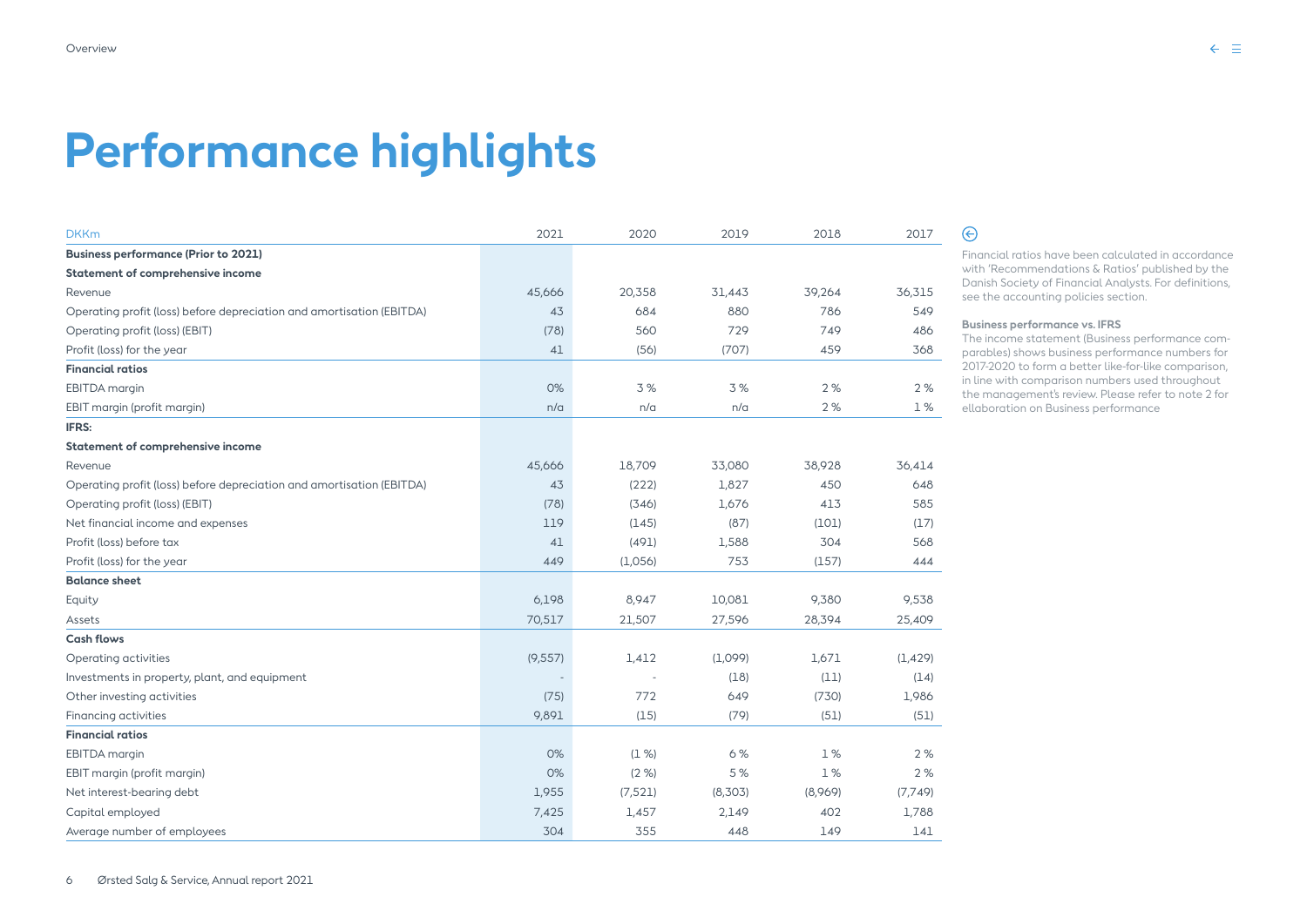### <span id="page-6-0"></span>**Statement by the Executive Board and the Board of Directors**

[The Board of Directors and the Executive](pp://Other statements/Statement by executive and supervisory boards?taxonomy=DKGAAP&labellanguage=en&period=1_Consolidated)  [Board have today considered and approved](pp://Other statements/Statement by executive and supervisory boards?taxonomy=DKGAAP&labellanguage=en&period=1_Consolidated)  [the annual report of Ørsted Salg &](pp://Other statements/Statement by executive and supervisory boards?taxonomy=DKGAAP&labellanguage=en&period=1_Consolidated)  [Service A/S for the financial year 1 January](pp://Other statements/Statement by executive and supervisory boards?taxonomy=DKGAAP&labellanguage=en&period=1_Consolidated)  - 31 [December](pp://Other statements/Statement by executive and supervisory boards?taxonomy=DKGAAP&labellanguage=en&period=1_Consolidated) 2021.

[The consolidated financial statements have](pp://Other statements/Statement by executive and supervisory boards?taxonomy=DKGAAP&labellanguage=en&period=1_Consolidated)  [been prepared in accordance with Internation](pp://Other statements/Statement by executive and supervisory boards?taxonomy=DKGAAP&labellanguage=en&period=1_Consolidated)[al Financial Reporting Standards as adopted](pp://Other statements/Statement by executive and supervisory boards?taxonomy=DKGAAP&labellanguage=en&period=1_Consolidated)  [by the EU and additional requirements in the](pp://Other statements/Statement by executive and supervisory boards?taxonomy=DKGAAP&labellanguage=en&period=1_Consolidated)  [Danish Financial Statements Act. The financial](pp://Other statements/Statement by executive and supervisory boards?taxonomy=DKGAAP&labellanguage=en&period=1_Consolidated)  [statements of the parent company, Ørsted](pp://Other statements/Statement by executive and supervisory boards?taxonomy=DKGAAP&labellanguage=en&period=1_Consolidated)  [Salg & Service A/S, have been prepared in](pp://Other statements/Statement by executive and supervisory boards?taxonomy=DKGAAP&labellanguage=en&period=1_Consolidated)  [accordance with International Financial](pp://Other statements/Statement by executive and supervisory boards?taxonomy=DKGAAP&labellanguage=en&period=1_Consolidated)  [Reporting Standards as adopted by the EU](pp://Other statements/Statement by executive and supervisory boards?taxonomy=DKGAAP&labellanguage=en&period=1_Consolidated)  [and additional requirements in the Danish](pp://Other statements/Statement by executive and supervisory boards?taxonomy=DKGAAP&labellanguage=en&period=1_Consolidated)  [Financial Statements Act.](pp://Other statements/Statement by executive and supervisory boards?taxonomy=DKGAAP&labellanguage=en&period=1_Consolidated)

[In our opinion, the consolidated financial](pp://Other statements/Statement by executive and supervisory boards?taxonomy=DKGAAP&labellanguage=en&period=1_Consolidated)  [statements and the parent company financial](pp://Other statements/Statement by executive and supervisory boards?taxonomy=DKGAAP&labellanguage=en&period=1_Consolidated)  [statements provide a true and fair view of](pp://Other statements/Statement by executive and supervisory boards?taxonomy=DKGAAP&labellanguage=en&period=1_Consolidated)  [the Group's and the parent company's assets,](pp://Other statements/Statement by executive and supervisory boards?taxonomy=DKGAAP&labellanguage=en&period=1_Consolidated)  [liabilities, and financial position at 31 De](pp://Other statements/Statement by executive and supervisory boards?taxonomy=DKGAAP&labellanguage=en&period=1_Consolidated)[cember 2021 and of the results of the Group's](pp://Other statements/Statement by executive and supervisory boards?taxonomy=DKGAAP&labellanguage=en&period=1_Consolidated)  [and the parent company's operations and](pp://Other statements/Statement by executive and supervisory boards?taxonomy=DKGAAP&labellanguage=en&period=1_Consolidated)  [the Group's cash flows for the financial year](pp://Other statements/Statement by executive and supervisory boards?taxonomy=DKGAAP&labellanguage=en&period=1_Consolidated)  1 January - 31 [December 2021.](pp://Other statements/Statement by executive and supervisory boards?taxonomy=DKGAAP&labellanguage=en&period=1_Consolidated) 

[In our opinion, the management's review pro](pp://Other statements/Statement by executive and supervisory boards?taxonomy=DKGAAP&labellanguage=en&period=1_Consolidated)[vides a true and fair account of the develop](pp://Other statements/Statement by executive and supervisory boards?taxonomy=DKGAAP&labellanguage=en&period=1_Consolidated)[ment in the Group's and the parent company's](pp://Other statements/Statement by executive and supervisory boards?taxonomy=DKGAAP&labellanguage=en&period=1_Consolidated)  [operations and financial circumstances, of the](pp://Other statements/Statement by executive and supervisory boards?taxonomy=DKGAAP&labellanguage=en&period=1_Consolidated)  [results for the year, and of the overall financial](pp://Other statements/Statement by executive and supervisory boards?taxonomy=DKGAAP&labellanguage=en&period=1_Consolidated)  [position of the Group and the parent company](pp://Other statements/Statement by executive and supervisory boards?taxonomy=DKGAAP&labellanguage=en&period=1_Consolidated)  [as well as a description of the most significant](pp://Other statements/Statement by executive and supervisory boards?taxonomy=DKGAAP&labellanguage=en&period=1_Consolidated)  [risks and elements of uncertainty facing the](pp://Other statements/Statement by executive and supervisory boards?taxonomy=DKGAAP&labellanguage=en&period=1_Consolidated)  [Group and the parent company.](pp://Other statements/Statement by executive and supervisory boards?taxonomy=DKGAAP&labellanguage=en&period=1_Consolidated)

[We recommend that the annual report be](pp://Other statements/Statement by executive and supervisory boards?taxonomy=DKGAAP&labellanguage=en&period=1_Consolidated)  [adopted at the annual general meeting.](pp://Other statements/Statement by executive and supervisory boards?taxonomy=DKGAAP&labellanguage=en&period=1_Consolidated) 

[Skærbæk,](pp://General Data/Place of signature of statement by management?taxonomy=DKGAAP&labellanguage=en&allowhtml=false&merge=false) [20 June 2022](pp://General Data/Date of approval of annual report?taxonomy=DKGAAP&labellanguage=en&allowhtml=false&merge=false)

**Executive Board: [Martin Neubert](pp://General Data/Name and surname of member of executive board 1?taxonomy=DKGAAP&labellanguage=en&allowhtml=false&merge=false)**  [CEO](pp://General Data/Title of member of executive board 1?taxonomy=DKGAAP&labellanguage=en&allowhtml=false&merge=false)

#### **Board of Directors:**

**[Anja Forup](pp://General Data/Name and surname of member of supervisory board 2?taxonomy=DKGAAP&labellanguage=en&allowhtml=false&merge=false)**

**[Daniel Lerup](pp://General Data/Name and surname of member of supervisory board 1?taxonomy=DKGAAP&labellanguage=en&allowhtml=false&merge=false)** [Chairman](pp://General Data/Title of member of supervisory board 1?taxonomy=DKGAAP&labellanguage=en&allowhtml=false&merge=false)

[Deputy Chairman](pp://General Data/Title of member of supervisory board 2?taxonomy=DKGAAP&labellanguage=en&allowhtml=false&merge=false)

**[Pernille Nygaard Rasmussen](pp://General Data/Name and surname of member of supervisory board 3?taxonomy=DKGAAP&labellanguage=en&allowhtml=false&merge=false)**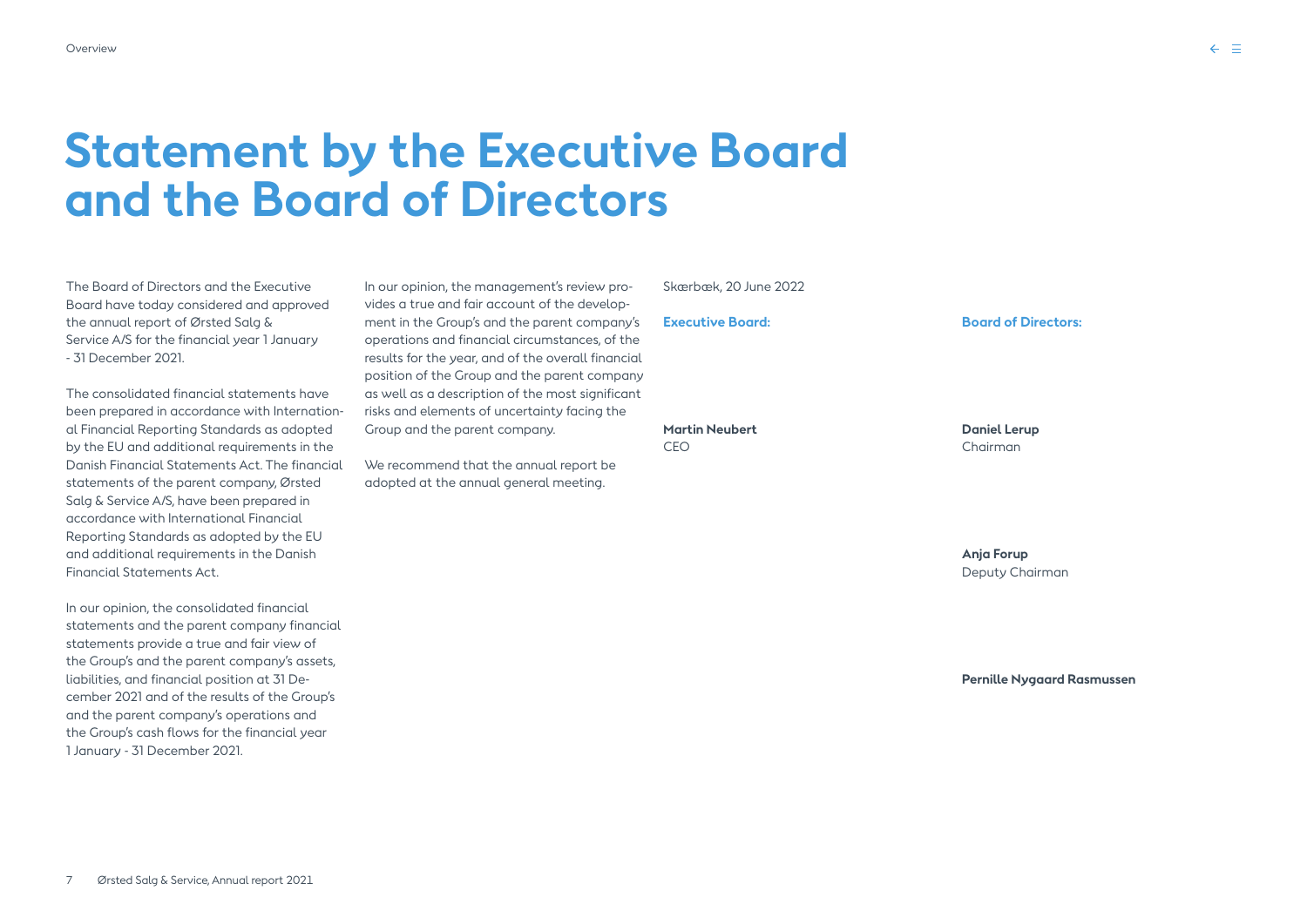### <span id="page-7-0"></span>**Independent auditor's report**

### **To the shareholder of [Ørsted Salg & Service A/S](pp://Auditors report/Addressee?taxonomy=DKGAAP&labellanguage=en&period=1_Consolidated)**

### **Opinion**

In our opinion, the Consolidated Financial Statements and the Parent Company Financial Statements give a true and fair view of the Group's and the Parent Company's financial position at 31 December 2021 and of the results of the Group's and the Parent Company's operations and cash flows for the financial year 1 January to 31 December 2021 in accordance with International Financial Reporting Standards as adopted by the EU and further requirements in the Danish Financial Statements Act.

We have audited the Consolidated Financial Statements and the Parent Company Financial Statements of Ørsted Salg & Service A/S for the financial year 1 January - 31 December 2021, which comprise income statement and statement of comprehensive income, balance [sheet, statement of changes in equity, cash flow](pp://Auditors report/Opinion?taxonomy=DKGAAP&labellanguage=en&period=1_Consolidated)  statement and notes, including a summary of significant accounting policies, for both the Group and the Parent Company ("financial statements").

#### **Basis for opinion**

8

We conducted our audit in accordance with International Standards on Auditing (ISAs) and the additional requirements applicable [in Denmark. Our responsibilities under those](pp://Auditors report/Basis for opinion?taxonomy=DKGAAP&labellanguage=en&period=1_Consolidated)  standards and requirements are further

described in the Auditor's Responsibilities for the Audit of the Financial Statements section [of our report. We are independent of the Group](pp://Auditors report/Basis for opinion?taxonomy=DKGAAP&labellanguage=en&period=1_Consolidated)  in accordance with the International Ethics Standards Board for Accountants' International Code of Ethics for Professional Accountants (IESBA Code) and the additional ethical requirements applicable in Denmark, and we have fulfilled our other ethical responsibilities in accordance with these requirements and the IESBA Code. We believe that the audit evidence we have obtained is sufficient and appropriate to provide a basis for our opinion.

**Statement on Management's Review**

[Management is responsible for Management's](pp://Auditors report/Statement on management)  Review.

Our opinion on the financial statements does not cover Management's Review, and we do not express any form of assurance conclusion thereon.

In connection with our audit of the financial statements, our responsibility is to read Management's Review and, in doing so, consider whether Management's Review is materially inconsistent with the financial statements or our knowledge obtained during the audit, or otherwise appears to be materially misstated.

Moreover, it is our responsibility to consider whether Management's Review provides the information required under the Danish Financial Statements Act.

Based on the work we have performed, in our view, Management's Review is in accordance with the Consolidated Financial Statements [and the Parent Company Financial Statements](pp://Auditors report/Statement on management)  and has been prepared in accordance with the requirements of the Danish Financial Statement Act. We did not identify any material misstatement in Management's Review.

### **Management's responsibilities for the financial statements**

Management is responsible for the preparation of Consolidated Financial Statements and Parent Company Financial Statements that give a true and fair view in accordance with International Financial Reporting Standards as [adopted by the EU and further requirements in](pp://Auditors report/Statement of executive and supervisory board)  the Danish Financial Statements Act, and for such internal control as Management determines is necessary to enable the preparation of financial statements that are free from material misstatement, whether due to fraud or error.

In preparing the financial statements, Management is responsible for assessing the Group's and the Parent Company's ability to continue as a going concern, disclosing, as applicable, matters related to going concern and using the going concern basis of accounting in preparing the financial statements unless Management either intends to liquidate the Group or the Parent Company or to cease operations, or has no realistic alternative but to do so.

### **Auditor's responsibilities for the audit of the financial statements**

Our objectives are to obtain reasonable assurance about whether the financial statements as a whole are free from material misstatement, whether due to fraud or error, and to issue an auditor's report that includes our opinion. Reasonable assurance is a high level of assurance, but is not a guarantee that an audit conducted in accordance with ISAs and the additional requirements applicable in Denmark will always detect a material misstatement when it exists. Misstatements can arise from fraud or error and are considered material if, individually or in the aggregate, [they could reasonably be expected to influence](pp://Auditors report/Statement of auditor)  the economic decisions of users taken on the basis of these financial statements.

As part of an audit conducted in accordance with ISAs and the additional requirements applicable in Denmark, we exercise professional judgment and maintain professional skepticism throughout the audit. We also:

– Identify and assess the risks of material misstatement of the financial statements, whether due to fraud or error, design and perform audit procedures responsive to those risks, and obtain audit evidence that is sufficient and appropriate to provide a basis for our opinion. The risk of not detecting a material misstatement resulting from fraud is higher than for one resulting from error as fraud may involve collusion, forgery,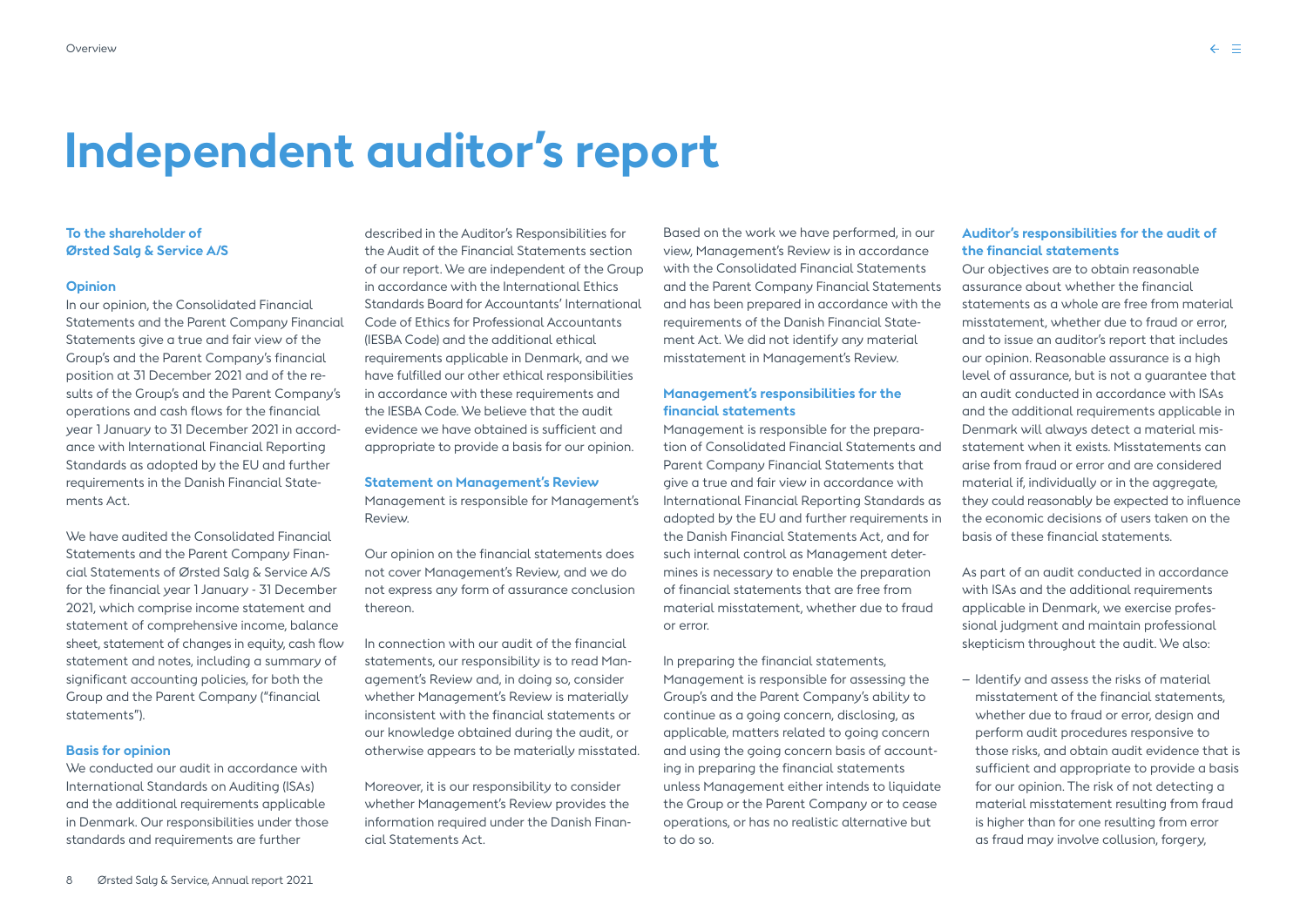intentional omissions, misrepresentations, or the override of internal control.

- Obtain an understanding of internal control relevant to the audit in order to design audit procedures that are appropriate in the circumstances, but not for the purpose of expressing an opinion on the effectiveness of the Group's and the Parent Company's internal control.
- [Evaluate the appropriateness of accounting](pp://Auditors report/Statement of auditor)  policies used and the reasonableness of accounting estimates and related disclosures made by Management.
- Conclude on the appropriateness of Management's use of the going concern basis of accounting in preparing the financial statements and, based on the audit evidence obtained, whether a material uncertainty exists related to events or conditions that may cast significant doubt on the Group's and the Parent Company's ability to continue as a going concern. If we conclude that a material uncertainty exists, we are required to draw attention in our auditor's report to the related disclosures in the financial statements or, if such disclosures are inadequate, to modify our opinion. Our conclusions are based on the audit evidence obtained up to the date of our auditor's report. However, future events or conditions may cause the Group and the Parent Company to cease to continue as a going concern.
- Evaluate the overall presentation, structure and contents of the financial statements, including the disclosures, and whether the financial statements represent the underlying transactions and events in a manner that gives a true and fair view.
- Obtain sufficient appropriate audit evidence regarding the financial information of the entities or business activities within the Group to express an opinion on the Consolidated Financial Statements. We are responsible for the direction, supervision and performance of the group audit. We remain solely responsible for our audit opinion.

We communicate with those charged with governance regarding, among other matters, the planned scope and timing of the audit and significant audit findings, including any [significant deficiencies in internal control that](pp://Auditors report/Statement of auditor)  we identify during our audit.

### [Hellerup](pp://General Data/Signature of auditors, place?taxonomy=DKGAAP&labellanguage=en&allowhtml=false&merge=false), [20 June 2022](pp://General Data/Signature of auditors, date?taxonomy=DKGAAP&labellanguage=en&allowhtml=false&merge=false)

#### **PricewaterhouseCoopers**

Statsautoriseret Revisionspartnerselskab CVR no. [33771231](pp://General Data/Identification number [CVR] of audit firm 1?taxonomy=DKGAAP&labellanguage=en&allowhtml=false&merge=false&skipspace=true)

### **[Rasmus Friis Jørgensen](pp://General Data/Name and surname of auditor 1?taxonomy=DKGAAP&labellanguage=en&allowhtml=false&merge=false)**

[State Authorised Public Accountant](pp://General Data/Description of auditor 1?taxonomy=DKGAAP&labellanguage=en&allowhtml=false&merge=false) [mne28705](pp://General Data/Identification number of auditor 1?taxonomy=DKGAAP&labellanguage=en&allowhtml=false&merge=false)

**[Anders Stig Lauritsen](pp://General Data/Name and surname of auditor 2?taxonomy=DKGAAP&labellanguage=en&allowhtml=false&merge=false)** [State Authorised Public Accountant](pp://General Data/Description of auditor 2?taxonomy=DKGAAP&labellanguage=en&allowhtml=false&merge=false) [mne32800](pp://General Data/Identification number of auditor 2?taxonomy=DKGAAP&labellanguage=en&allowhtml=false&merge=false)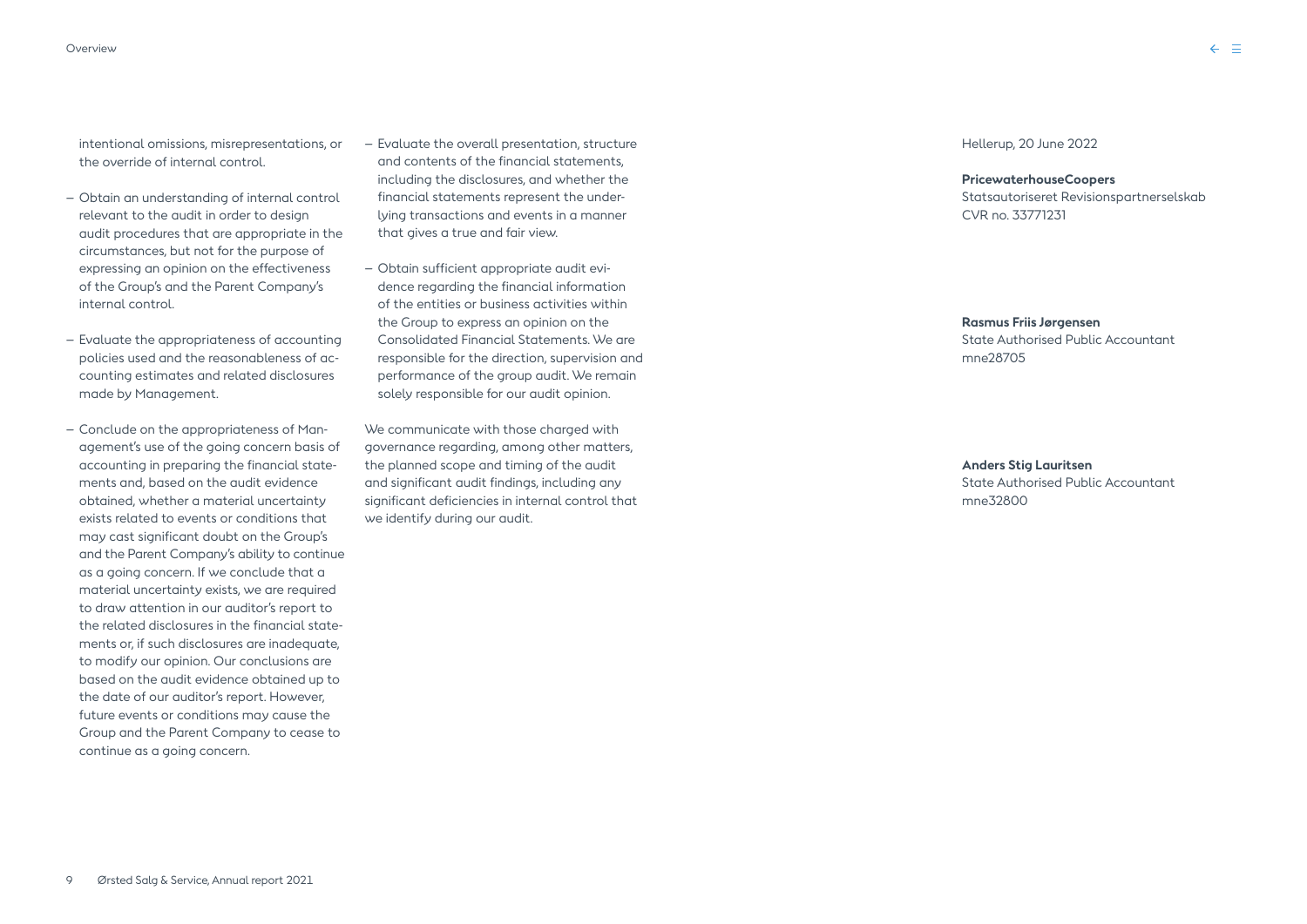### <span id="page-9-0"></span>**Management's review**

#### **Financial performance**

Revenue from continued operations increased by 124 % compared to 2020 and amounted to DKK 45.7 billion. The increase was driven by five times higher average gas prices and four times higher average UK power prices, which led to higher revenue in our gas and power sales businesses. The increase in revenue led by the higher prices was partly offset by lower sold gas and power volumes. Power volumes decreased by 11 %, mainly due to lower offtake of power from Ørsted windfarms, as significant lower windspeeds has reduced power generated compared to 2020. Sold gas volumes decreased by 9 %, primarily due to expiration of sourcing contracts in the UK.

EBITDA amounted to DKK 43 million compared to DKK 684 million in 2020.

To reflect end-to end value chain thinking in Ørsted, earnings from trading related to hedging of power exposures and power portfolio optimisation activities are reported as Offshore earnings.

EBITDA from Offshore sales decreased from DKK 402 million in 2020 to a loss of DKK 1.948 million in 2021. Earnings were negatively impacted by the energy crunch, the last four months of the year, with very high power prices and high volatility. This impacted earnings through higher balancing and intermittency

costs and through costs related to buy-back of hedges. In addition, earnings from trading related to hedging of power exposure from the Ørsted Group's power generation, were negatively impacted by the general market development.

EBITDA from Gas Markets & Infrastructure amounted to DKK 2.082 million in 2021, a DKK 1.550 million increase relative to last year. The positive effect was mainly driven by a one-off effect in connection with the renegotiation of gas purchase contracts together with strong underlying performance, especially in H2 2021, in a very volatile and bullish gas market where we were able to optimise purchase from our long-term gas contracts.

EBITDA from Other business activities amounted to DKK -91 million, an increase of 159 million, which was primarily due to reduced operating costs.

Cash flows from operating activities amounted to DKK -9,557 million in 2021. The negative cash flow was driven by the high and volatile gas and power prices, leading to large margin payments on unrealized financial instruments and initial margin payments to clearing houses (DKK -7,238 million). Significantly higher spend to fill our gas at storage due to the increasing gas prices (DKK -2,873 million).

Cash flows from gross investments amounted to DKK 84 million mainly due to development of IT systems and investment in securities used for collateral.

Cash flow from financing activities amounted to DKK 9.891 million mainly due to transactions with Ørsted internal bank.

| <b>Performance highlights</b>                     |             | 2021     | 2020           | %      |
|---------------------------------------------------|-------------|----------|----------------|--------|
| <b>Business drivers</b>                           |             |          |                |        |
| Gas sales (continued operations) <sup>1</sup>     | TWh         | 45.5     | 51.0           | (9% )  |
| Power sales (continued operations) <sup>2</sup>   | <b>TWh</b>  | 32.7     | 36.7           | (11%)  |
| Gas price, TTF                                    | EUR/MWh     | 45.7     | 9.3            | 391%   |
| Power price, DK                                   | EUR/MWh     | 87.8     | 26.7           | 229 %  |
| Power price, LEBA UK                              | GBP/MWh     | 147.5    | 36.8           | 301 %  |
| Financial results $3$                             |             |          |                |        |
| Revenue                                           | <b>DKKm</b> | 45,666   | 20,358         | 124 %  |
| <b>EBITDA</b> (continued operations)              | <b>DKKm</b> | 43       | 684            | (94%   |
| Offshore                                          |             | (1,948)  | 402            | n/a    |
| Gas Markets & Infrastructure                      |             | 2,082    | 532            | 291 %  |
| Other, incl. end-customer sale                    |             | (91)     | (250)          | (64%   |
| <b>EBITDA</b> (discontinued operations)           | <b>DKKm</b> | (155)    | (408)          | (62 %) |
| Depreciation, amortisation, and impairment losses | <b>DKKm</b> | (121)    | (124)          | (2 %)  |
| EBIT                                              | <b>DKKm</b> | (78)     | 560            | n/a    |
| Cash flows from operating activities              | <b>DKKm</b> | (9, 557) | 1,412          | n/a    |
| Gross investments                                 | <b>DKKm</b> | 84       | 11             | n/a    |
| <b>Divestments</b>                                | <b>DKKm</b> | 9        | $\overline{2}$ | n/a    |
| Cash flows from financing activites               | <b>DKKm</b> | 9,891    | 766            | n/a    |
| Free cash flow from continued operations          | <b>DKKm</b> | 259      | 2,169          | n/a    |
| Free cash flow from discontinued operations       | <b>DKKm</b> | 90       | (2,169)        | n/a    |
| Capital employed                                  | <b>DKKm</b> | 7,425    | 1,457          | n/a    |

1 Gas volumes from discontinued operations 15.8 TWh (2020: 40.9 TWh)

<sup>2</sup> Power volumes from discontinued operations 3.1 TWh (2020: 4.4 TWh)

<sup>3</sup> Business performance for 2020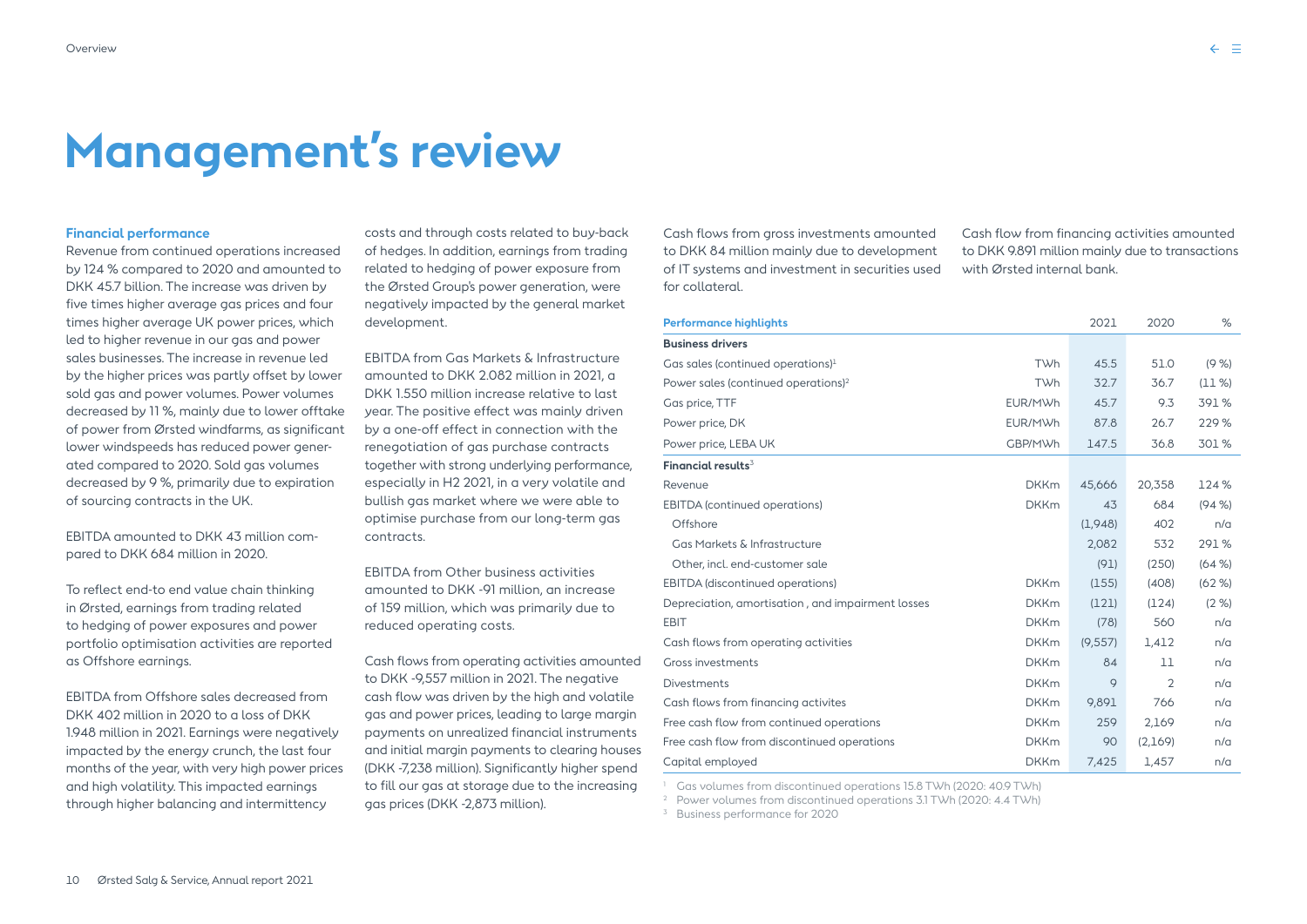### **Introduction to Ørsted Salg & Service**

#### **Route-to-market and trading**

We serve as an efficient route-to-market for both Ørsted companies and external partners, by providing balancing services for renewable generation portfolios and by selling green certificates to the market. In doing so, we manage large volumes of power contracts that we optimise by leveraging the size of our combined portfolio as well as our origination and trading capabilities.

We proactively manage the merchant risks arising from Ørsteds generation assets and contracts by trading commodities, and we mitigate risks and create value through timeto-market decisions, proxy hedging, and netting.

We ensure efficient operations and maximise the commercial value of our legacy gas portfolio.

We are utilizing our gas and power portfolio by part of the volumes being sold to our B2B customers in Denmark and the southern part of Sweden.

#### **Gas pipelines and storage facilities**

We handle the commercial activities relating to parts of the Ørsted Group's gas infrastructure.

We own pipelines in the Danish sector of the North Sea and have leased capacity across the European pipeline system, securing access to most gas markets in Northern Europe.

We have access to gas storage facilities in Denmark and Germany where we have capacity in the short and long term. Besides a higher security of supply, these storage facilities provide flexibility in our gas optimisation and trading.

#### **Environment**

As part of the Ørsted Group, we work for an increase in the use of renewable energy, while remaining dependent on traditional energy sources to ensure a stable distribution of power.

Reference is made to the Ørsted Group's 2021 annual report, which includes the Group's statutory environmental statement.

#### **Discontinued operations**

Following the decision to exit our UK B2B business, partly divested in March 2021, we have decided to present this activity as discontinued operations. Reference is made to note 11 'Discontinued operations'.

#### **Business performance**

Ørsted has decided ceasing to report according to the business performance principle as of 1 January 2021 and applying hedge accounting from 1 January 2021. Reference is made to note 2.

**Earnings related to expected development assumed in previous report**

Financial performance for 2021 was below expectations primarily driven by lower earnings in our Offshore related trading activities combined with the energy crunch. However this was partly offset by one-off effects from our gas sourcing contract. Consequently, realised EBITDA ended lower than our expected range for 2021 of 0.3-0.5 bDKK.

### **Outlook 2022**

For the Ørsted Salg & Service Group, a higher EBITDA is expected for 2022. EBITDA is expected to total DKK 0.7 - 1.0 billion in 2022.

– Earnings from trading related to hedging of our power exposure is expected to be positive in 2022, with less negative impact from energy crunch, but continued negative impact from high balancing and intermittency costs.

– In 2022, earnings in 'Gas Markets & Infrastructure', is expect earnings to be fairly limited, reflecting normal margins on these activities compared to extraordinary high earnings in 2021.

#### **Events after the end of the financial year**

In the beginning of June 2022 Gazprom Export has decided to stop the supplies on our long-term gas contract, as we have rejected Gazprom Export's demands for payment in roubles.

Since Russia's invasion of Ukraine, we have taken decisions to unwind gas hedges related to the Gazprom Export contract to balance our risk of gas supplies from Russia were terminated. The unwinding of hedges have had negative impact on our earnings from the Gazprom Export sourcing contract in 2022.

The halted gas supplies from Gazprom Export, or any other events occurred after the end of the financial year, have not influenced the evaluation of the annual report for 2021.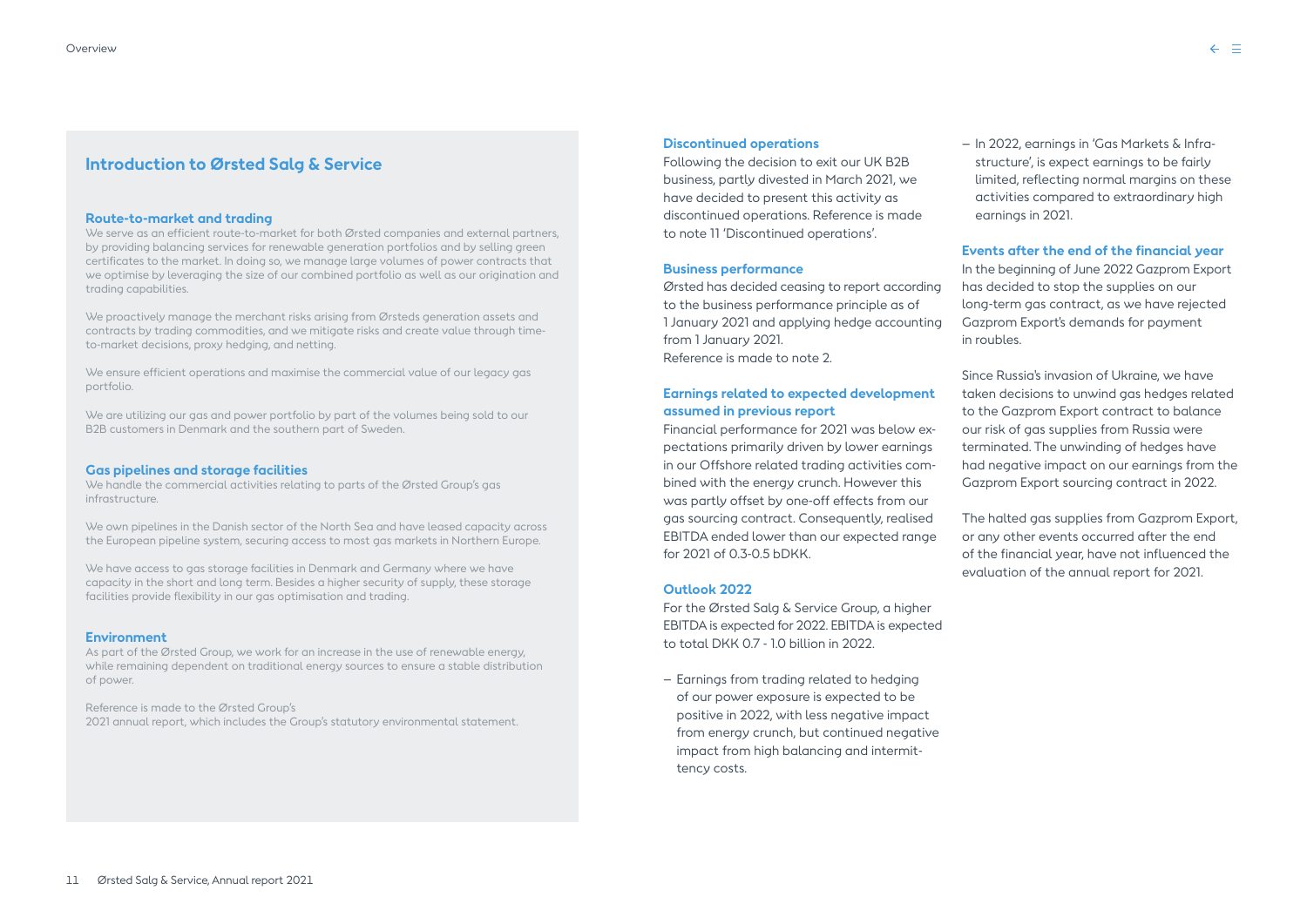#### **Strategic and operational performance 2021**

During 2021, our power portfolio and trading related to hedging of power generation was significant challenged by the energy crunch hitting the European energy market the last four months of the year. But also, less power than normal generated by Ørsted windfarms due to low wind speeds has led to higher balancing cost and intermittency costs, driving the earnings in 2021 down.

Our gas business had a strong financial performance in 2021, giving Ørsted Salg & Service a strong diversification effect, where the positive earnings in the gas business offsetting the negative impacts from the Offshore power activities.

During the year, we also concluded the renegotiations of some of our long-term gas contracts. Besides obtaining a satisfactory financial result from the renegotiations, we managed to further reduce the risk of our exposure in the contracts as the future indexation will be towards aas prices rather than oil prices.

In 2021, we completed the divestment of the majority of our UK B2B customers to Total Gas & Power. The remaining part of the UK B2B activities will be phased out in step with the expiry of our obligations, to a significant extent during 2022.

Going forward, our B2B activities will be centred around Denmark and the southern part of Sweden, serving as a natural outlet for our long-term gas sourcing contracts, with cross-selling of power.

#### **Risk management**

The activities, financial position, results, and future growth of the Ørsted Salg & Service Group are affected by a number of non-financial and financial commercial risks. Therefore, we regularly review our risk profile and the associated risk policies to ensure the appropriate balancing of risk exposure and activities at all times.

Formalised risk management is divided into:

- management of general commercial risks,
- management of financial risks and
- management of insurable risks.

Commercial risks are defined as events that may, with a certain probability, adversely impact the realisation of the Ørsted Salg & Service Group's financial results or strategy. The management of commercial risks is anchored in the individual segments in the Ørsted Salg & Service Group and consolidated at corporate level. Once annually, the Ørsted Salg & Service Group identifies and prioritises its risks in a risk matrix based on materiality and probability.

In addition to these risks, we are involved in litigation and arbitration proceedings, the outcome of which may impact our financial position. Reference is made to note 28 'Contingent liabilities and other liabilities'.

### **Group management**

The member of the Executive Board is:

**Martin Neubert** CEO

The members of the Board of Directors are:

#### **Daniel Lerup**

Chairman of the Board of Directors.

**Anja Forup** Deputy Chairman of the Board of Directors.

### **Pernille Nygaard Rasmussen** Member of the Board of Directors.

For further details regarding remuneration, see note 5 'Employee costs' and note 6 'Share-based payment'.

#### **Retention and development of skills**

Our business is generally highly complex, requiring special skills. Coupled with the growing demand for talent, this increases the challenge of attracting and retaining employees. Much emphasis is placed on making us an attractive workplace, and various initiatives have been put in motion for this purpose. These include management development, skills development, performance systems, talent development, and collaboration with educational institutions.

#### **Liquidity and financing risks**

Our liquidity and financing risks are managed centrally by the Ørsted Group in accordance with the defined principles and delegated authorities laid down by the Board of Directors of Ørsted A/S, in such a way as to ensure that we have an adequate capital base and adequate cash resources at all times. One of the most important financial management tasks in the Ørsted Group is to secure sufficient and flexible financial resources in relation

to the Ørsted Group's day-to-day operations and investment programme. For this purpose, internal management objectives have been established determining required level of financial resources, taking into account primarily factors such as the investment programme, cash flows from operating activities, and the debt maturity profile. It is the Ørsted Group's financing policy to concentrate loans in the parent company in order to optimise the loan portfolio on a consolidated basis.

### **Insurable risks**

The Ørsted Group has an extensive facility and liability insurance programme, while the scope of consequential loss insurance is very limited. Also, separate insurance is taken out for certain large construction projects. The facilities insurance largely relates to the membership of the reinsurance company ´Oil Insurance Ltd.´ Through this, assets up to USD 450 million are insured, with an excess of USD 10 million per insurance event. With a view to achieving adequate cover for a number of large assets, this cover has been supplemented by a number of supplementary insurance policies through the commercial insurance market. As part of the optimisation of its insurance portfolio, the Ørsted Group has established a captive, Ørsted Insurance A/S, that is authorised to carry on insurance business and is subject to supervision by the Danish Financial Supervisory Authority. Ørsted Insurance A/S is primarily used to provide insurance cover for facilities and certain construction projects. For further details of risk management, reference is made to note 27.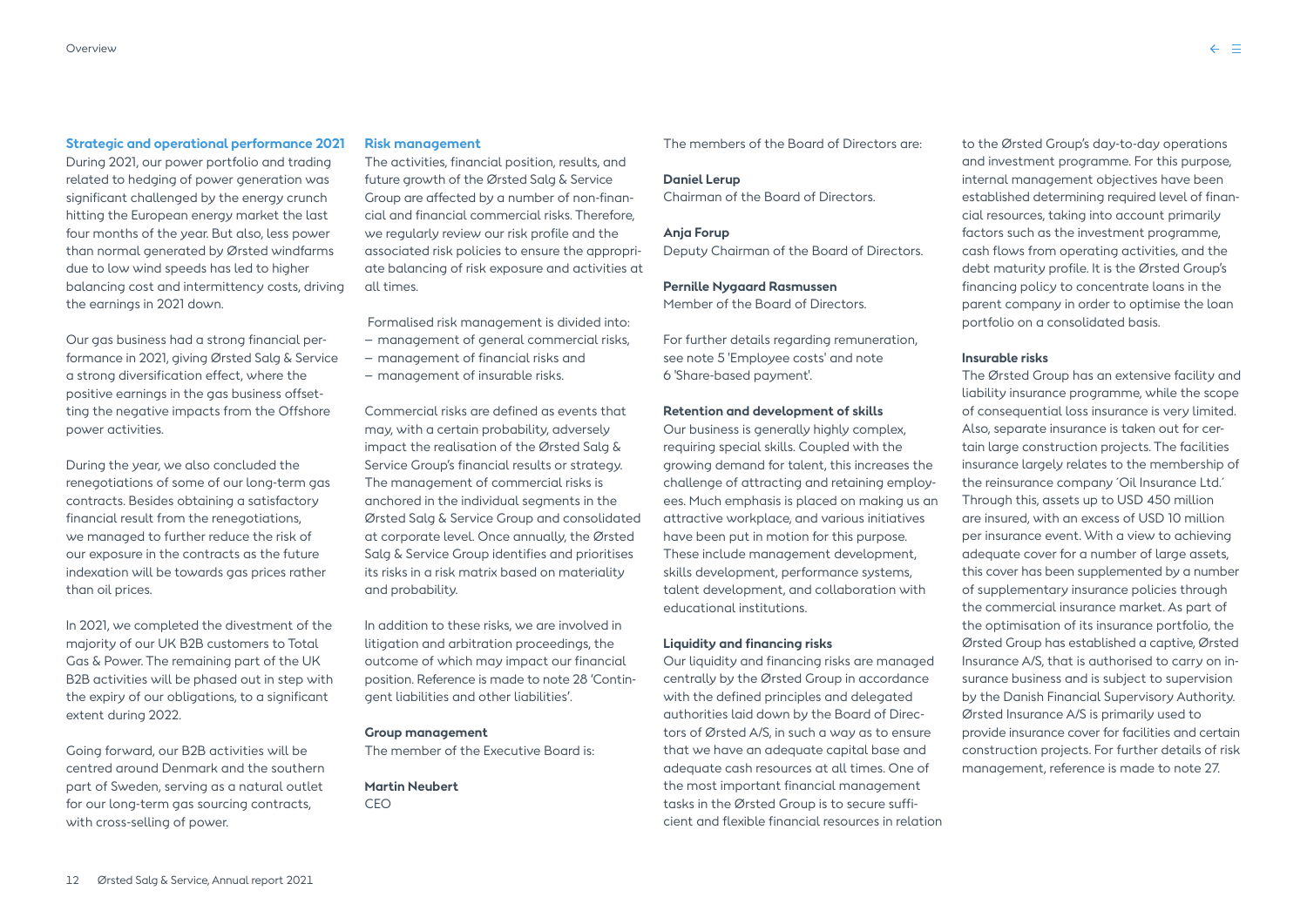### **Environmental, social, and governance statement (ESG)**

In pursuance to Section 99a (7) of the Danish Financial Statements Act, the Company has omitted information on corporate social resonsibility. We are part of the Ørsted Group, and reference is consequently made to the Ørsted Group's 2021 annual report, which includes the Group's statutory ESG report.

Further details on ESG can be found at https://orsted.com/sustainability2021

### **Policies**

We would like to unfold the full potential of all employees and ensure that men and women have the same opportunities for obtaining leadership positions. We have a policy on women in management. We also have targets for increasing the proportion of women at all management levels.

To promote Ørsted as a diverse workplace, we encourage all candidates to apply, regardless of gender, race, age, and cultural background. Recruitment processes include required female representation on shortlists, and recruiters and hiring managers have been trained to be aware of – and avoid – unconscious bias in their selection of candidates.

#### **Translation of policies into action**

High-potential development programmes have historically had too few female participants, and a decision was made to have 30 % females on all the high-potential development programmes from professional level career development to mid-level leadership.

High-potential female candidates are identified in the annual People Review process and have a structured dialogue about development wishes and possibilities in the following People Development Dialogue.

For female senior managers, we have initiated a 'female spotlight initiative' that prepares talented women for senior leadership positions.

Ørsted has joined the UN Convention on Discrimination against Women.

### **Target figures and gender representation at management level**

Due to equal representation of men and women on the Board of Directors in accordance with the rules of the Danish Companies Act, no targets for the share of the underrepresented gender have been set.

We seek to ensure everyone, regardless of their demography or location, has equal opportunity to help deliver our vision. We have defined our 2030 goals around gender balance in senior leadership.

This year, we made good progress on our ambition to improve our gender balance. In the fall, we renewed our commitment to a greater gender balance. Our new ambition is to have [at least 40/60 balance across Ørsted by 2030.](pp://General Data/Link to statement of target figures and policies for the underrepresented gender?taxonomy=DKGAAP&labellanguage=en&allowhtml=false&merge=false)  We will track this at three levels:

Senior Director and above; People Managers; and All Employees. Each business area will contribute to progress, with its own personalised ambitions to match its unique challenges.

### **Achieved results**

We have trained managers to reduce unconscious bias during people review meetings and job interviews, and our senior leaders are building more diversity in our talent pipelines. We have also introduced an inclusion index into our 2021 annual employee satisfaction survey to help all managers understand the sense of inclusion in their team. We conducted [an inclusion survey which had a 60 % response](pp://General Data/Link to statement of target figures and policies for the underrepresented gender?taxonomy=DKGAAP&labellanguage=en&allowhtml=false&merge=false)  rate and have set a goal of encouraging a multi-cultural mix at leadership levels globally.

High-potential diverse talents are identified in the annual People Review process and have a structured dialogue about development wishes and possibilities in the following People Development Dialogue.

Ørsted has joined 'the UN Convention on the Elimination of All Forms of Discrimination against Women'.

#### **Statement of policy for data ethics**

In pursuance of Section 99d of the Danish Financial Statements Act, the Company has omitted information on data ethics. Reference is made to the Data Ethics statement 2021 for Ørsted A/S: [https://orsted.com/en/about-us/](pp://General Data/Link to statement of policy for data ethics?taxonomy=DKGAAP&labellanguage=en&allowhtml=false&merge=false) [corporate-governance/data-ethics-report](pp://General Data/Link to statement of policy for data ethics?taxonomy=DKGAAP&labellanguage=en&allowhtml=false&merge=false)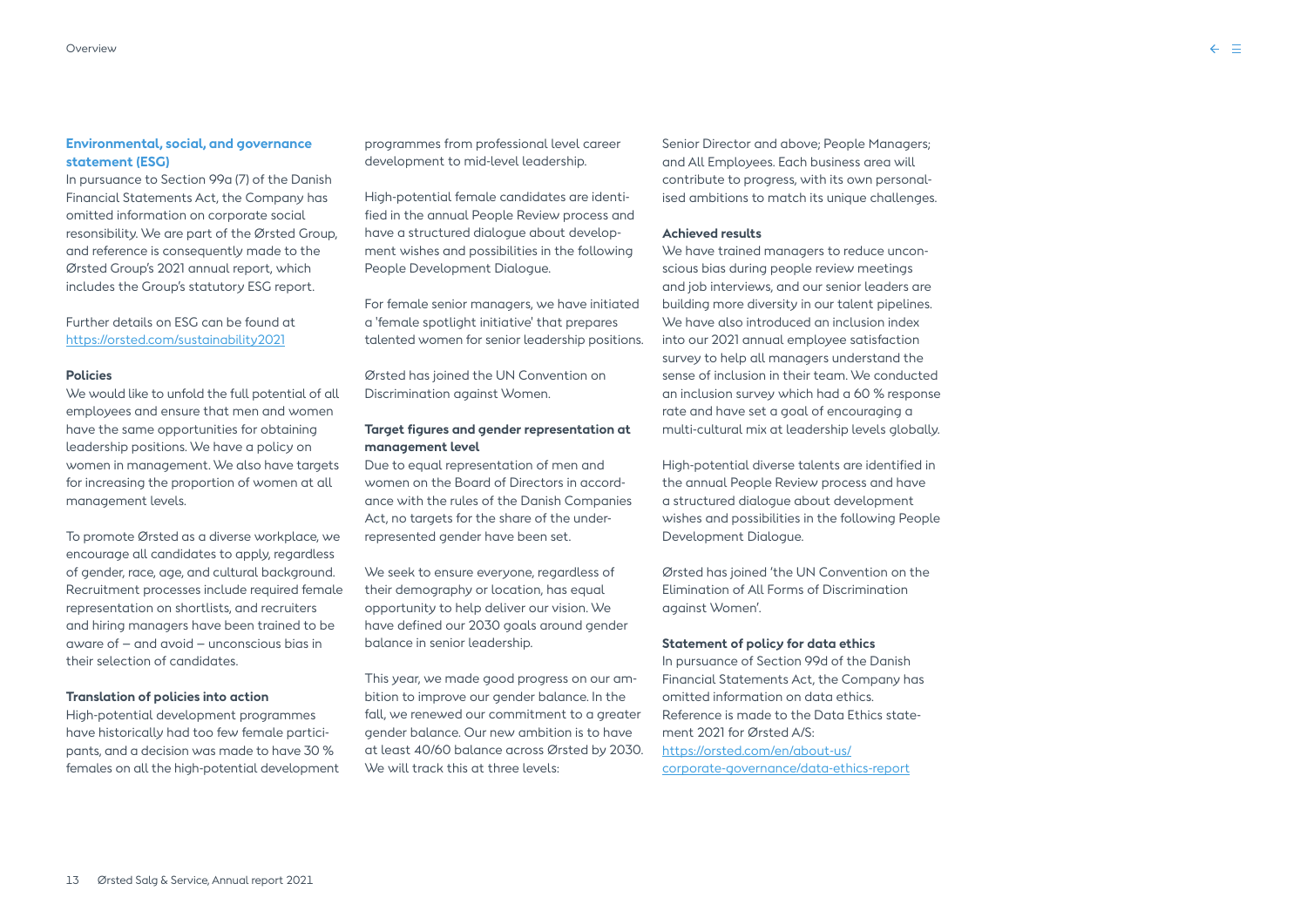# <span id="page-13-0"></span>**Financial statements**

1 January - 31 December 2021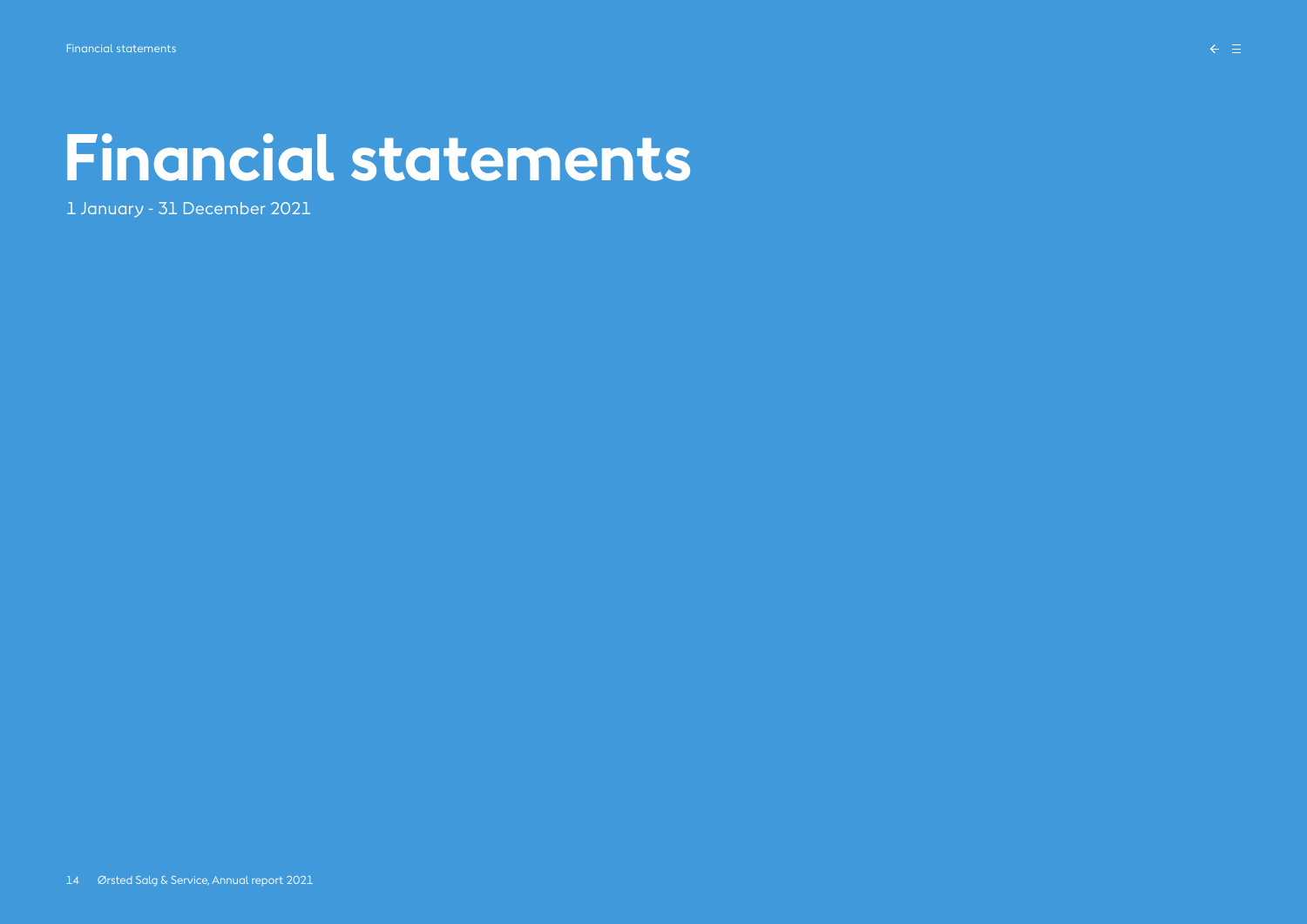### <span id="page-14-0"></span>**Consolidated statement of comprehensive income**

### 1 January - 31 December

| Note           | <b>DKKm</b>                                                                                              | 2021      | 2020      |
|----------------|----------------------------------------------------------------------------------------------------------|-----------|-----------|
| 3              | Revenue                                                                                                  | 45,666    | 18,709    |
| $\overline{4}$ | Cost of sales                                                                                            | (44, 867) | (18, 133) |
|                | Other external expenses                                                                                  | (513)     | (529)     |
| 5, 6           | Employee costs                                                                                           | (241)     | (275)     |
|                | Other operating income                                                                                   |           | 9         |
|                | Other operating expenses                                                                                 | (2)       | (3)       |
|                | Operating profit (loss) before depreciation, amortisation, and impairment losses (EBITDA)                | 43        | (222)     |
| 12, 13         | Depreciation, amortisation and impairment losses on intangible assets and property, plant, and equipment | (121)     | (124)     |
|                | <b>Operating profit (loss) (EBIT)</b>                                                                    | (78)      | (346)     |
|                | Gain (loss) on divestment of enterprises                                                                 | (2)       |           |
| 8              | Financial income                                                                                         | 1,491     | 1,147     |
| 9              | <b>Financial expenses</b>                                                                                | (1,370)   | (1, 292)  |
|                | Profit (loss) before tax                                                                                 | 41        | (491)     |
| 10             | Tax on profit (loss) for the year                                                                        | 523       | 181       |
|                | Profit (loss) for the year from continuing operations                                                    | 564       | (310)     |
| 11             | Profit (loss) for the year from discontinued operations                                                  | (115)     | (746)     |
|                | Profit (loss) for the year                                                                               | 449       | (1,056)   |
|                | Other comprehensive income <sup>1</sup> :                                                                |           |           |
|                | Value adjustments of cash flow hedging                                                                   | (4,154)   |           |
|                | Cash flow hedging transferred to income statement                                                        | 81        |           |
|                | Exchange rate adjustments relating to net investments in foreign enterprises                             | (22)      | 4         |
|                | Tax on other comprehensive income                                                                        | 898       |           |
|                | Other comprehensive income                                                                               | (3, 197)  | 4         |
|                | Total comprehensive income                                                                               | (2,748)   | (1,052)   |
|                | Profit (loss) for the year is attributable to:                                                           |           |           |
|                | Shareholder in Ørsted Salg & Service A/S                                                                 | 449       | (1,056)   |
|                | Profit (loss) for the year                                                                               | 449       | (1,056)   |
|                | Comprehensive income for the year is attributable to:                                                    |           |           |
|                | Shareholder in Ørsted Salg & Service A/S                                                                 | (2,748)   | (1,052)   |
|                | Total comprehensive income                                                                               | (2,748)   | (1,052)   |

 $\odot$ **Ceasing to report according to the business performance principle as of 1 January 2021** From 1 January 2021, we have only reported IFRS

figures. Thus the business performance and adjustment columns are no longer included in our financial reporting.

See note 30 'Description of accounting policies'.

1 All items in "Other comprehensive income" may be recycled to the income statement.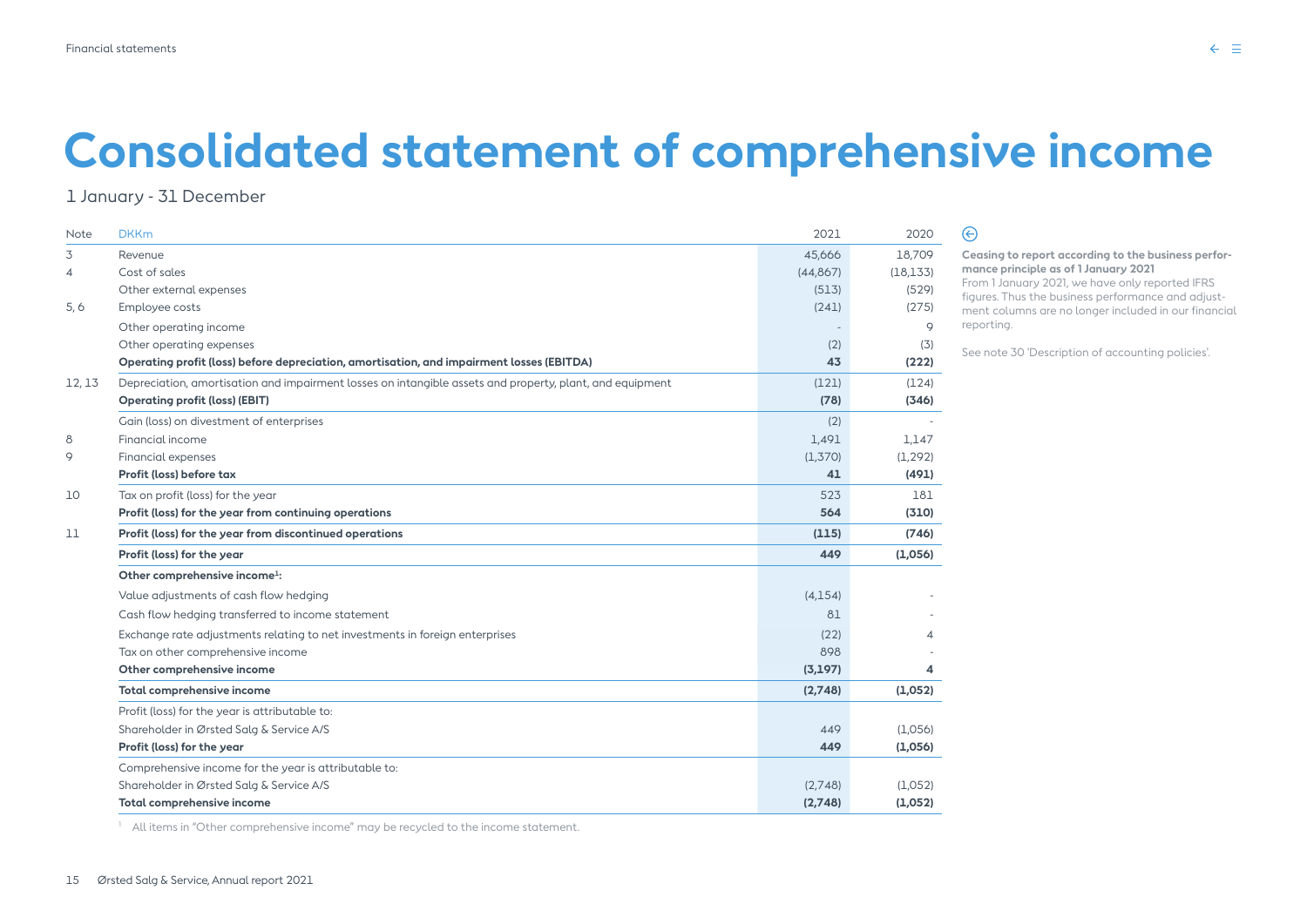### <span id="page-15-0"></span>**Consolidated balance sheet**

31 December

| Note | Assets, DKKm                                      | 2021           | 2020                     | Note             | <b>Equity and liabilities, DKKm</b> | 2021                     | 2020           |
|------|---------------------------------------------------|----------------|--------------------------|------------------|-------------------------------------|--------------------------|----------------|
|      | Rights                                            | $\overline{4}$ | 10                       |                  | Share capital                       | 1,110                    | 1,110          |
|      | Completed development projects                    | 35             | 67                       |                  | Translation reserve                 | (25)                     | (3)            |
|      | Development projects in progress                  | 76             | 46                       |                  | Hedging reserve                     | (3, 175)                 |                |
| 12   | Intangible assets                                 | 115            | 123                      |                  | Retained earnings                   | 8,288                    | 7,840          |
|      | Land and buildings                                | $\overline{4}$ | $\overline{\mathcal{A}}$ | 23               | Equity                              | 6,198                    | 8,947          |
|      | <b>Production assets</b>                          | 392            | 480                      | 24               | Provisions                          | 1,084                    | 1,826          |
|      | Property, plant, and equipment under construction |                | $\overline{2}$           |                  | Lease liabilities                   | 21                       | 93             |
| 13   | Property, plant and equipment                     | 396            | 486                      | 17               | Derivatives                         | 3,275                    |                |
| 17   | Derivatives                                       | 328            |                          |                  | Payables to group enterprises       | 522                      | 133            |
| 16   | Deferred tax                                      | 4,226          | 606                      | 25               | <b>Contract liabilities</b>         | $\overline{\mathcal{A}}$ | $\overline{A}$ |
|      | Other non-current assets                          | 4,554          | 606                      | 16               | Deferred tax                        | 15                       |                |
|      | <b>Non-current assets</b>                         | 5.065          | 1,215                    |                  | Other paybles                       |                          | $\overline{2}$ |
| 15   | Inventories                                       | 5,089          | 2,217                    |                  | <b>Non-current liabilities</b>      | 4,921                    | 2,058          |
| 17   | Derivatives                                       | 39,081         | 4,680                    | 24               | Provisions                          | 348                      | 393            |
| 19   | Trade receivables                                 | 7,728          | 3.973                    |                  | Lease liabilities                   | 75                       | 76             |
|      | Receivables from group enterprises                | 4,217          | 8,051                    |                  | Bank debt                           |                          | 64             |
| 20   | Other receivables                                 | 8,122          | 675                      | 17               | Derivatives                         | 40,899                   | 4,820          |
| 21   | Income tax                                        | 12             | 84                       | 25               | <b>Contract liabilities</b>         | 383                      | 179            |
| 22   | Securities                                        | 414            | 356                      |                  | Trade payables                      | 6,233                    | 2,469          |
| 22   | Cash                                              | 789            | 256                      |                  | Payables to group enterprises       | 8,976                    | 1,811          |
|      | <b>Current assets</b>                             | 65,452         | 20,292                   | 20               | Other payables                      | 514                      | 371            |
|      | Assets                                            | 70,517         | 21,507                   | 21<br>Income tax |                                     | 1,970                    | 319            |
|      |                                                   |                |                          |                  | <b>Current liabilities</b>          | 59.398                   | 10,502         |

**Liabilities 64,319 12,560 Equity and liabilities 70,517 21,507**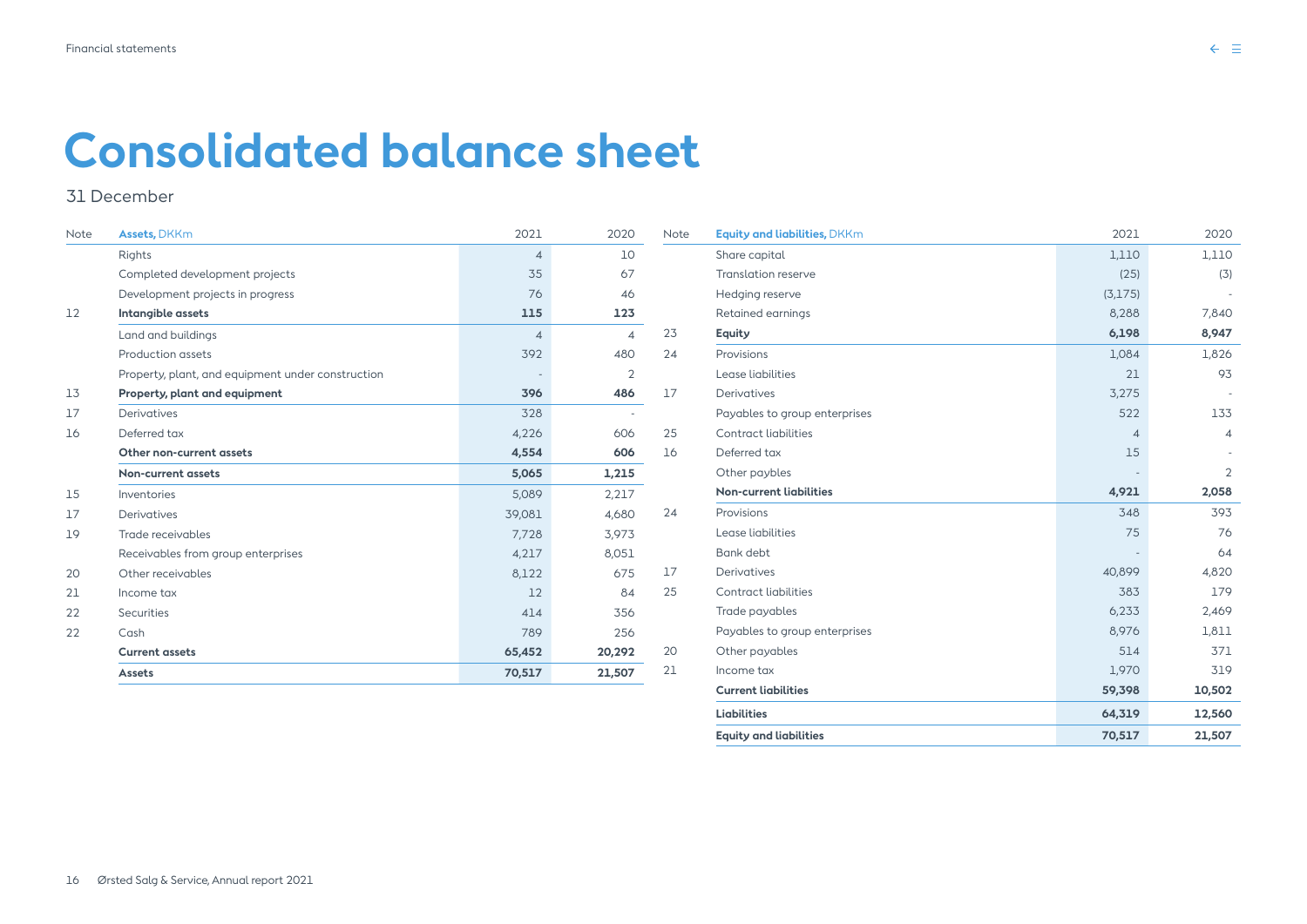### <span id="page-16-0"></span>**Consolidated statement of shareholder's equity**

1 January - 31 December

|                                              |                          |                    | 2021                   |                          |                |                          |                          | 2020                     |                          |                          |
|----------------------------------------------|--------------------------|--------------------|------------------------|--------------------------|----------------|--------------------------|--------------------------|--------------------------|--------------------------|--------------------------|
| <b>DKKm</b>                                  | Share<br>capital         | Hedging<br>reserve | Translation<br>reserve | Retained<br>earnings     | Total          | Share<br>capital         | Hedging<br>reserve       | Translation<br>reserve   | Retained<br>earnings     | Total                    |
| Equity at 1 January                          | 1,110                    |                    | (3)                    | 7,840                    | 8,947          | 1,110                    | $\overline{\phantom{a}}$ | (7)                      | 8,978                    | 10,081                   |
| Comprehensive income for the year:           |                          |                    |                        |                          |                |                          |                          |                          |                          |                          |
| Profit (loss) for the year                   |                          |                    |                        | 449                      | 449            |                          |                          | $\sim$                   | (1,056)                  | (1,056)                  |
| Other comprehensive income:                  |                          |                    |                        |                          |                |                          |                          |                          |                          |                          |
| Impact from cash flow hedging                | $\overline{\phantom{a}}$ | (4,073)            |                        | $\overline{\phantom{a}}$ | (4,073)        |                          |                          |                          |                          |                          |
| Tax on cash flow hedging                     | $\overline{\phantom{a}}$ | 898                |                        | $\overline{\phantom{a}}$ | 898            |                          |                          |                          | $\overline{\phantom{a}}$ | $\overline{\phantom{a}}$ |
| Exchange rate adjustments, foreign companies |                          |                    | (22)                   | $\overline{\phantom{a}}$ | (22)           | $\overline{\phantom{a}}$ |                          | 4                        | $\sim$                   | $\overline{4}$           |
| Total comprehensive income                   | ж.                       | (3, 175)           | (22)                   | 449                      | (2,748)        |                          | ٠                        | 4                        | (1,056)                  | (1,052)                  |
| <b>Transactions with owners:</b>             |                          |                    |                        |                          |                |                          |                          |                          |                          |                          |
| Demerger of assets and liabilities           |                          |                    |                        | (5)                      | (5)            |                          |                          | $\overline{\phantom{a}}$ | (80)                     | (80)                     |
| Share-based payment                          |                          |                    |                        |                          |                | $\overline{\phantom{0}}$ |                          | $\sim$                   | (2)                      | (2)                      |
| Other adjustments                            | $\sim$                   |                    |                        | 3                        | $\overline{3}$ | $\overline{\phantom{a}}$ | $\overline{\phantom{a}}$ | $\overline{\phantom{a}}$ | $\overline{\phantom{a}}$ | $\sim$                   |
| Total changes in equity                      |                          | (3, 175)           | (22)                   | 448                      | (2,749)        | $\overline{\phantom{a}}$ | ٠                        | 4                        | (1, 138)                 | (1, 134)                 |
| <b>Equity at 31 December</b>                 | 1,110                    | (3, 175)           | (25)                   | 8,288                    | 6,198          | 1,110                    |                          | (3)                      | 7,840                    | 8,947                    |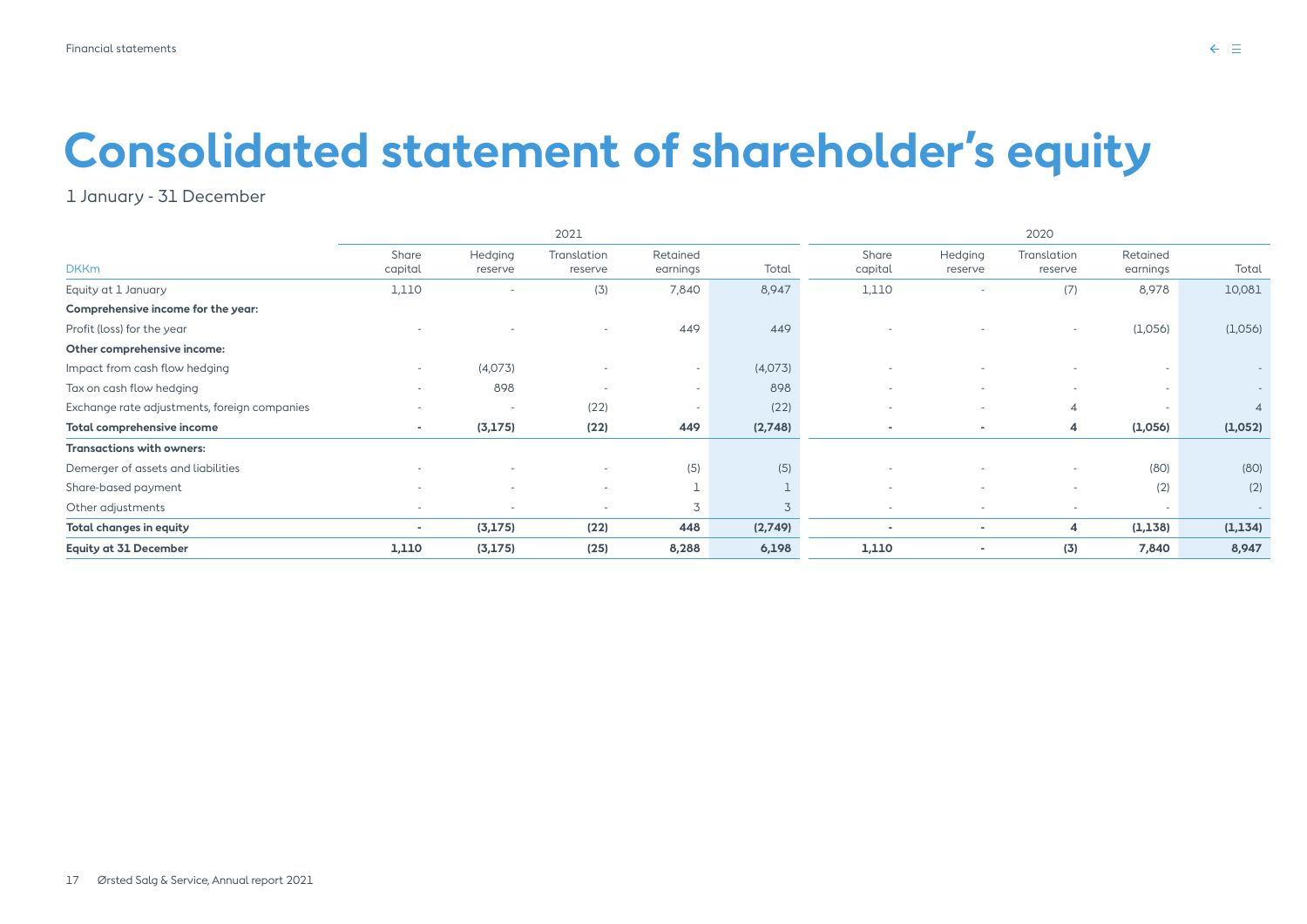### <span id="page-17-0"></span>**Consolidated statement of cash flows**

1 January - 31 December

| Note | <b>DKKm</b>                                                            | 2021     | 2020     |
|------|------------------------------------------------------------------------|----------|----------|
|      | Operating profit (loss) before depreciations and amortisation (EBITDA) | 43       | (222)    |
|      | Other items <sup>1</sup>                                               | (245)    | 2,153    |
| 26   | Change in working capital                                              | (8,660)  | (1, 135) |
|      | Cash flows from operations (operating activities)                      | (8,862)  | 796      |
|      | Interest income and similar items                                      | 786      | 872      |
|      | Interest expenses and similar items                                    | (858)    | (1,056)  |
|      | Income tax paid                                                        | (623)    | 800      |
|      | Cash flows from operating activities                                   | (9, 557) | 1,412    |
| 12   | Acquisition of intangible assets                                       | (36)     | (11)     |
| 13   | Sale of tangible assets and property, plant, and equipment             |          | 2        |
|      | Sale of enterprises                                                    | 9        |          |
|      | Other Investments                                                      | (48)     |          |
|      | Cash flows from investing activities                                   | (75)     | (9)      |
|      | Financial transactions with the Ørsted Group's internal bank           | 9,821    | 1,142    |
|      | Loan from group enterprises                                            | 380      |          |
|      | Instalments on loans                                                   | (232)    | (302)    |
|      | Instalments on leases                                                  | (73)     | (71)     |
|      | Paid dividend                                                          | (5)      | (3)      |
|      | Cash flows from financing activities                                   | 9,891    | 766      |
|      | Cash flows from continuing operations                                  | 259      | 2,169    |
| 11   | Cash flows from discontinuing operations                               | 90       | (2,169)  |
|      | Total net change in cash and cash equivalents                          | 349      |          |
|      | Cash and cash equivalents at 1 January                                 | 185      | 193      |
|      | Net increase/(decrease) in cash                                        | 349      |          |
|      | Exchange rate adjustments                                              | 15       | (8)      |
| 22   | Cash and cash equivalents at 31 December                               | 549      | 185      |

 $^{\rm 1}$   $\,$  'Other items' primarily comprise changes in other provisions and changes in value adjustments of derivative financial instruments.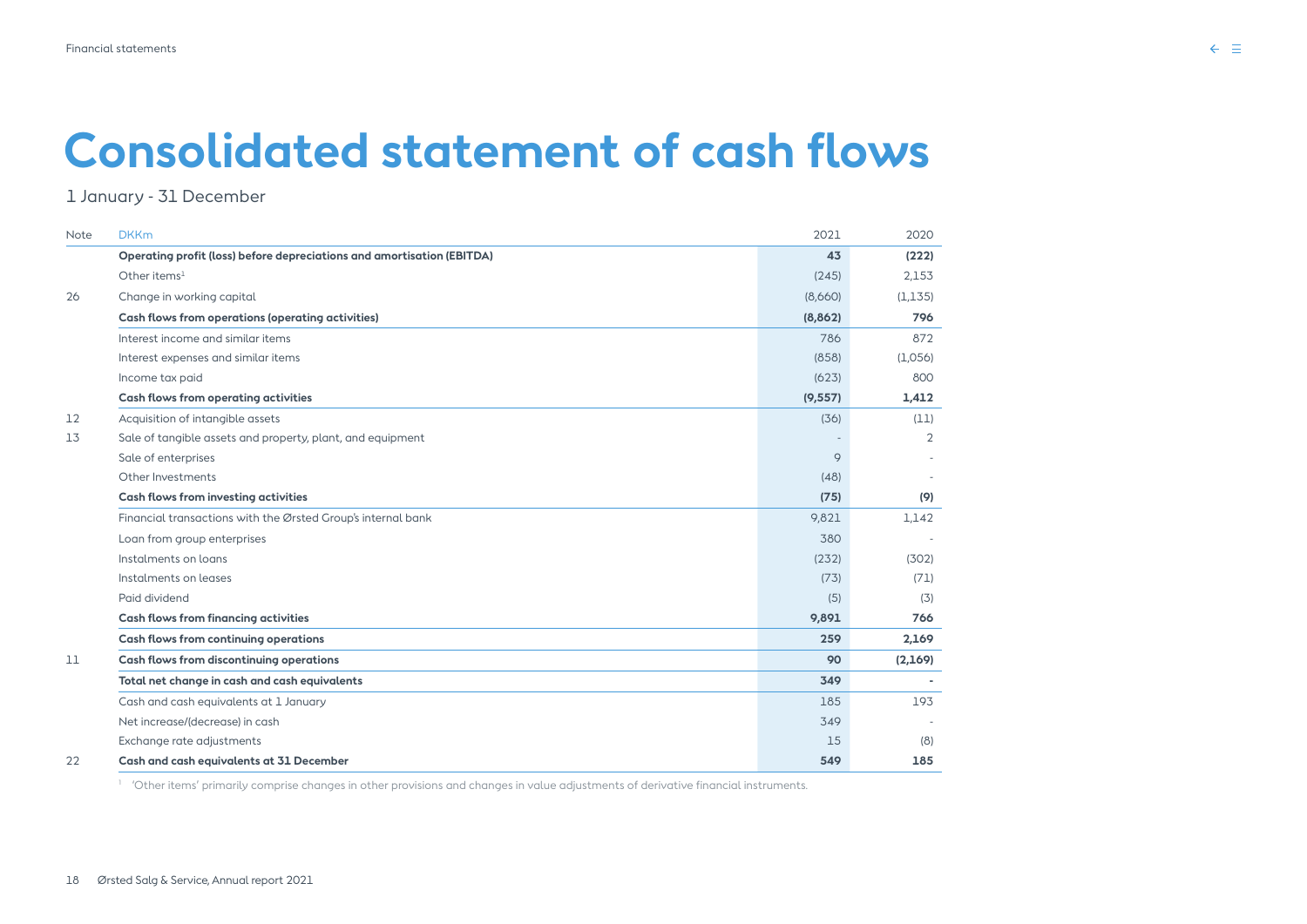### <span id="page-18-0"></span>**Parent company statement of comprehensive income**

1 January - 31 December

| <b>Note</b> | <b>DKKm</b>                                                                                             | 2021     | 2020         |
|-------------|---------------------------------------------------------------------------------------------------------|----------|--------------|
| 3           | Revenue                                                                                                 | 45,785   | 20,519       |
| 4           | Cost of sales                                                                                           | (44,981) | (19, 922)    |
|             | Other external expenses                                                                                 | (485)    | (517)        |
| 5,6         | Employee costs                                                                                          | (238)    | (254)        |
|             | Other operating income                                                                                  |          | $\mathsf{Q}$ |
|             | Other operating expenses                                                                                | (2)      | (4)          |
|             | Operating profit (loss) before depreciation, amortisation and impairment losses (EBITDA)                | 79       | (169)        |
| 12, 13      | Depreciation, amortisation and impairment losses on intangible assets and property, plant and equipment | (120)    | (111)        |
| 14          | Impairment on investments in subsidiaries                                                               | (852)    |              |
|             | <b>Operating profit (loss) (EBIT)</b>                                                                   | (893)    | (280)        |
|             | Gain (loss) on divestment of enterprises                                                                | (1)      |              |
| 8           | Financial income                                                                                        | 1,505    | 1,143        |
| 9           | <b>Financial expenses</b>                                                                               | (1, 359) | (1, 295)     |
|             | Profit (loss) before tax                                                                                | (748)    | (432)        |
| 10          | Tax on profit (loss) for the year                                                                       | 512      | 173          |
|             | Profit (loss) for the year from continuing operations                                                   | (236)    | (259)        |
| 11          | Profit (loss) for the year from discontinued operations                                                 | (31)     | (379)        |
|             | Profit (loss) for the year                                                                              | (267)    | (638)        |
|             | Other comprehensive income <sup>1</sup> :                                                               |          |              |
|             | Value adjustments of cash flow hedging                                                                  | (4,154)  |              |
|             | Cash flow hedging transferred to income statement                                                       | 81       |              |
|             | Tax on other comprehensive income                                                                       | 898      |              |
|             | Total comprehensive income                                                                              | (3, 442) | (638)        |
|             | Profit (loss) for the year is attributable to:                                                          |          |              |
|             | Shareholder in Ørsted Salg & Service A/S                                                                | (267)    | (638)        |
|             | Profit (loss) for the year                                                                              | (267)    | (638)        |
|             | Total comprehensive income for the year is attributable to:                                             |          |              |
|             | Shareholder in Ørsted Salg & Service A/S                                                                | (3, 442) | (638)        |
|             | Total comprehensive income                                                                              | (3, 442) | (638)        |

 $\bigoplus$ 

**Ceasing to report according to the business performance principle as of 1 January 2021** From 1 January 2021, we have only reported IFRS figures. Thus the business performance and adjust-

ment columns are no longer included in our financial reporting.

See note 30 'Description of accounting policies'.

 $\leftarrow$   $\equiv$ 

1 All items in "Other comprehensive income" may be recycled to the income statement.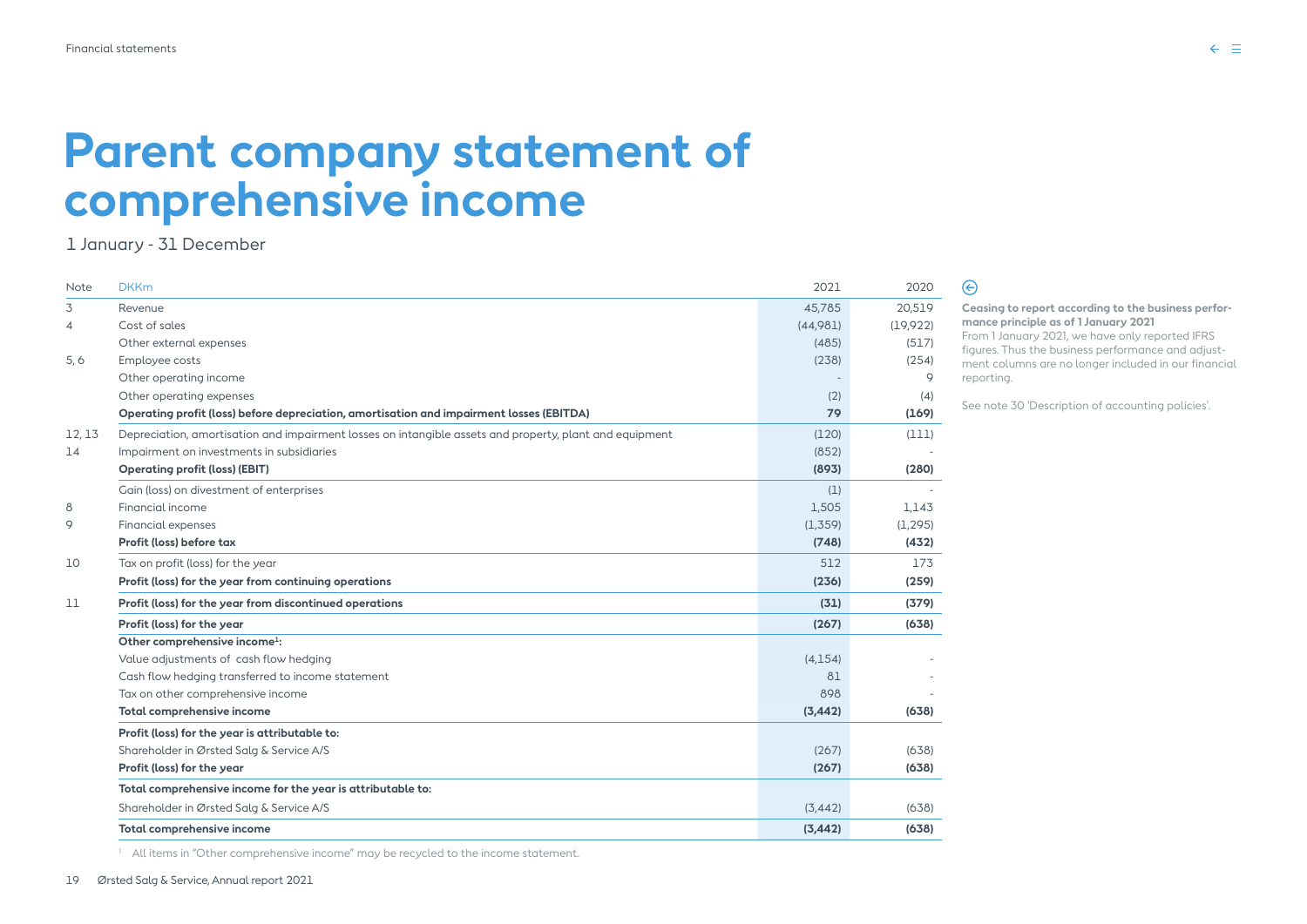### <span id="page-19-0"></span>**Parent company balance sheet**

31 December

| Note | Assets, DKKm                                      | 2021           | 2020           | Note | <b>Equity and liabilities, DKKm</b> | 2021     | 2020           |
|------|---------------------------------------------------|----------------|----------------|------|-------------------------------------|----------|----------------|
|      | Rights                                            | $\overline{4}$ | $\overline{4}$ |      | Share capital                       | 1,110    | 1,110          |
|      | Completed development projects                    | 35             | 68             |      | Development costs reserve           | 110      | 89             |
|      | Development projects in progress                  | 75             | 45             |      | Hedging reserve                     | (3, 175) |                |
| 12   | Intangible assets                                 | 114            | 117            |      | Retained earnings                   | 7,858    | 8,149          |
|      | Land and buildings                                | $\overline{2}$ | 2              | 23   | Equity                              | 5,903    | 9,348          |
|      | Production assets                                 | 392            | 479            | 24   | Provisions                          | 1,529    | 2,270          |
|      | Property, plant, and equipment under construction |                | $\overline{2}$ |      | Lease liabilities                   | 19       | 91             |
| 13   | Property, plant and equipment                     | 394            | 483            | 17   | Derivatives                         | 3,275    |                |
| 14   | Investments in subsidiaries                       | 262            | 287            | 25   | <b>Contract liabilities</b>         |          | $\overline{4}$ |
| 17   | Derivatives                                       | 328            |                |      | Other payables                      |          | 2              |
| 16   | Deferred tax                                      | 4,226          | 580            |      | <b>Non-current liabilities</b>      | 4,827    | 2,367          |
|      | Other receivables                                 |                | 3              | 24   | Provisions                          | 170      | 176            |
|      | Other non-current assets                          | 4,817          | 870            |      | Lease liabilities                   | 75       | 76             |
|      | Non-current assets                                | 5,325          | 1,470          |      | Bank debt                           |          | 64             |
| 15   | Inventories                                       | 5,088          | 2,215          | 17   | Derivatives                         | 40,863   | 4,814          |
| 17   | Derivatives                                       | 39,044         | 4,674          | 25   | <b>Contract liabilities</b>         | 383      | 179            |
| 19   | Trade receivables                                 | 5,639          | 2,258          |      | Trade payables                      | 5,807    | 2,057          |
|      | Receivables from group enterprises                | 5,337          | 9,408          |      | Payables to group enterprises       | 8,991    | 1,472          |
| 20   | Other receivables                                 | 8,100          | 566            | 20   | Other payables                      | 147      | 139            |
| 22   | Securities                                        | 414            | 356            | 21   | Income tax                          | 2,049    | 315            |
| 22   | Cash                                              | 268            | 60             |      | <b>Current liabilities</b>          | 58,485   | 9,292          |
|      | <b>Current assets</b>                             | 63,890         | 19,537         |      | <b>Liabilities</b>                  | 63,312   | 11,659         |
|      | Assets                                            | 69,215         | 21,007         |      | <b>Equity and liabilities</b>       | 69,215   | 21,007         |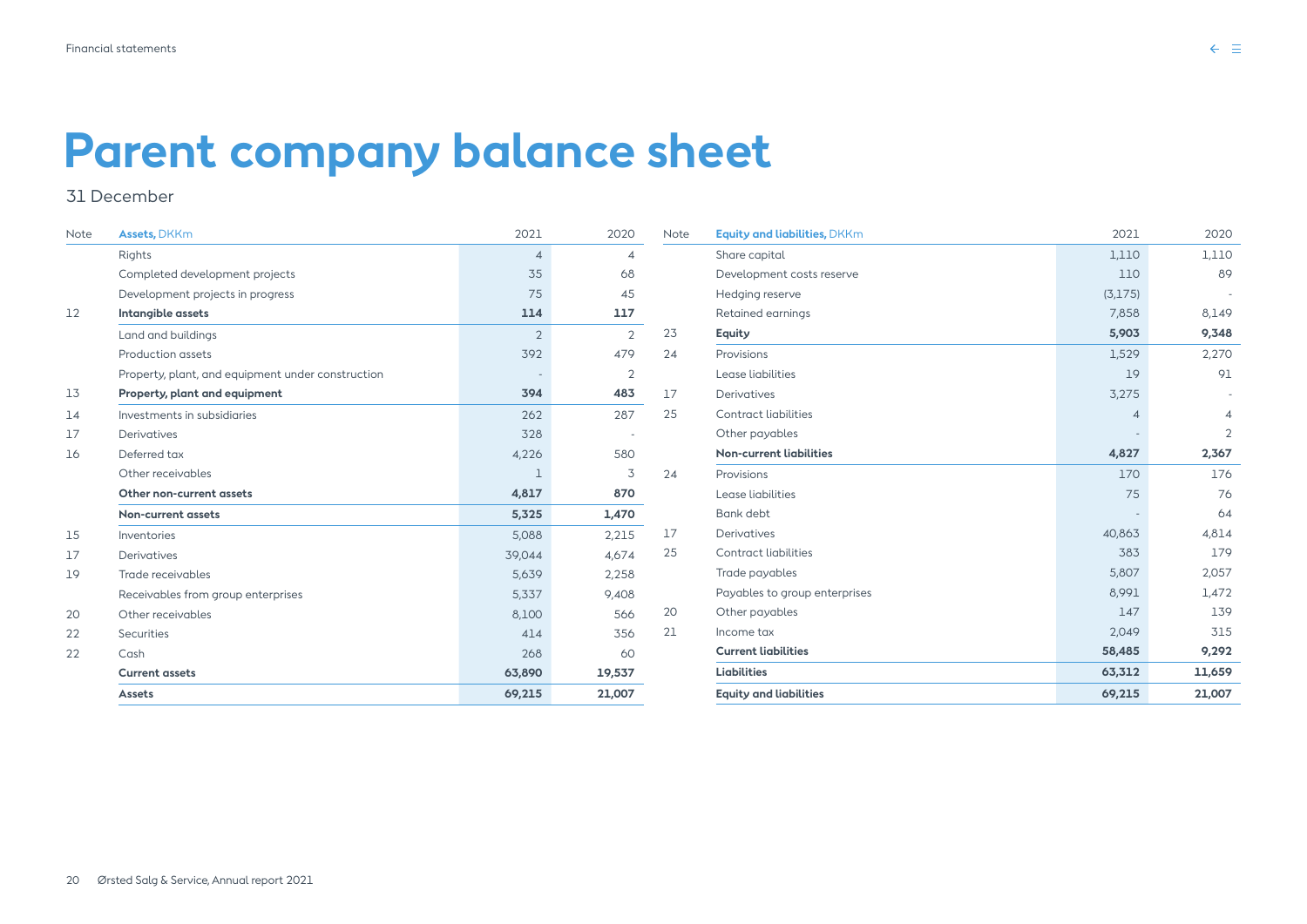### <span id="page-20-0"></span>**Parent company statement of shareholder's equity**

1 January - 31 December

|                                    | 2021             |                          |                             |                      | 2020     |                  |                          |                             |                          |        |
|------------------------------------|------------------|--------------------------|-----------------------------|----------------------|----------|------------------|--------------------------|-----------------------------|--------------------------|--------|
| <b>DKKm</b>                        | Share<br>capital | Hedging<br>Reserve       | Development<br>cost reserve | Retained<br>earnings | Total    | Share<br>capital | Hedging<br>Reserve       | Development<br>cost reserve | Retained<br>earnings     | Total  |
| Equity at 1 January                | 1,110            | $\overline{\phantom{a}}$ | 89                          | 8,149                | 9,348    | 1,110            |                          | 97                          | 8,860                    | 10,067 |
| Comprehensive income for the year: |                  |                          |                             |                      |          |                  |                          |                             |                          |        |
| Profit (loss) for the year         | $\sim$           | $\overline{\phantom{a}}$ | 21                          | (288)                | (267)    |                  | $\overline{\phantom{0}}$ | (8)                         | (630)                    | (638)  |
| Impact from cash flow hedging      | $\sim$           | (4,073)                  |                             | $\sim$               | (4,073)  |                  |                          | $\overline{\phantom{a}}$    | $\overline{\phantom{a}}$ | $\sim$ |
| Tax on cash flow hedging           | $\sim$           | 898                      | $\overline{\phantom{a}}$    | $\sim$               | 898      | $\sim$           |                          | $\sim$                      | $\overline{\phantom{a}}$ | $\sim$ |
| Total comprehensive income         | ٠                | (3, 175)                 | 21                          | (288)                | (3, 442) | $\sim$           | $\sim$                   | (8)                         | (630)                    | (638)  |
| <b>Transactions with owners:</b>   |                  |                          |                             |                      |          |                  |                          |                             |                          |        |
| Demerger of assets and liabilities |                  |                          | $\overline{\phantom{a}}$    | (4)                  | (4)      |                  |                          | $\overline{\phantom{a}}$    | (80)                     | (80)   |
| Share-based payment                |                  |                          |                             |                      |          | $\sim$           | $\overline{\phantom{0}}$ | $\sim$                      | (1)                      | (1)    |
| Total changes in equity            | ٠                | (3, 175)                 | 21                          | (291)                | (3, 445) |                  |                          | (8)                         | (711)                    | (719)  |
| <b>Equity at 31 December</b>       | 1,110            | (3, 175)                 | 110                         | 7,858                | 5,903    | 1,110            | $\overline{\phantom{a}}$ | 89                          | 8,149                    | 9,348  |

### $\odot$

Demerger in 2020 comprises of adjustments related to the divestment of the residual customer business, which took place in 2019.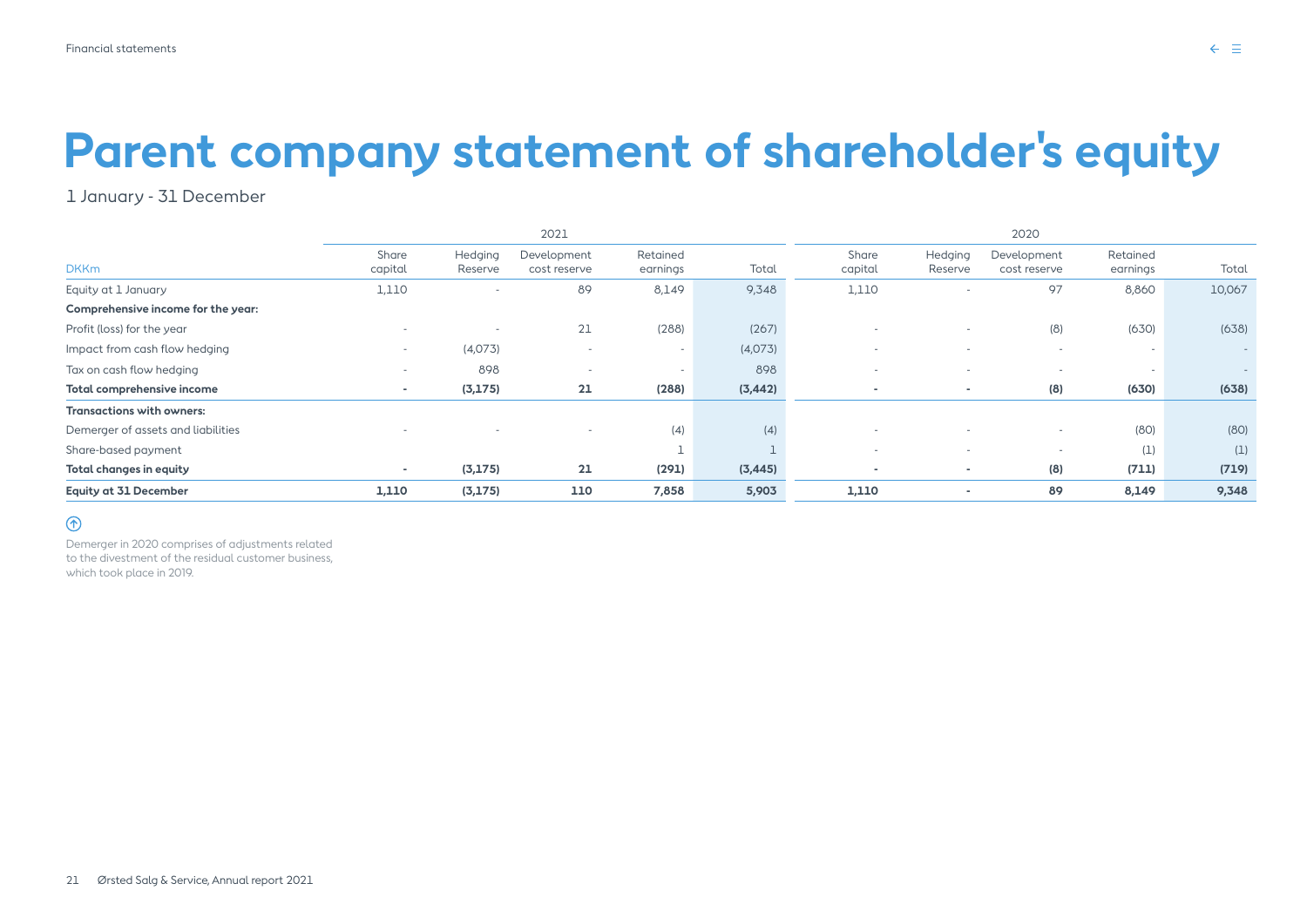### <span id="page-21-0"></span>**Parent company statement of cash flows**

1 January - 31 December

| Note | <b>DKKm</b>                                                           | 2021      | 2020     |
|------|-----------------------------------------------------------------------|-----------|----------|
|      | Operating profit (loss) before depreciation and amortisation (EBITDA) | 79        | (169)    |
|      | Other items <sup>1</sup>                                              | (323)     | 2.111    |
| 26   | Change in working capital                                             | (9,787)   | (208)    |
|      | Cash flows from operations (operating activities)                     | (10, 031) | 1,734    |
|      | Interest income and similar items                                     | 798       | 873      |
|      | Interest expenses and similar items                                   | (849)     | (1,060)  |
|      | Income tax paid                                                       | (600)     | 777      |
|      | Cash flows from operating activities                                  | (10,682)  | 2,324    |
| 12   | Acquisition of intangible assets                                      | (35)      | (11)     |
|      | Sale of enterprises                                                   | $\circ$   |          |
| 14   | Investments in subsidiaries                                           | (827)     | (1)      |
|      | Other investments                                                     | (45)      | (3)      |
|      | Cash flows from investing activities                                  | (898)     | (15)     |
|      | Instalments on leases                                                 | (73)      | (70)     |
|      | Financial transactions with the Ørsted Croup's internal bank          | 11,783    | (277)    |
|      | Instalments on loans                                                  | (232)     | (7)      |
|      | Paid dividend                                                         | (4)       | (2)      |
|      | <b>Cash flows from financing activities</b>                           | 11,474    | (356)    |
|      | Cash flows from continuing operations                                 | 106       | 1,953    |
| 11   | Cash flows from discontinuing operations                              | (67)      | (1, 917) |
|      | Total net change in cash and cash equivalents                         | 39        | 36       |
|      | Cash and cash equivalents at 1 January                                | (11)      | (47)     |
|      | Net increase/(decrease) in cash                                       | 39        | 36       |
| 22   | Cash and cash equivalents at 31 December                              | 28        | (11)     |

 $^{\rm 1}$   $\,$  'Other items' primarily comprise changes in other provisions and changes in value adjustments of derivative financial instruments.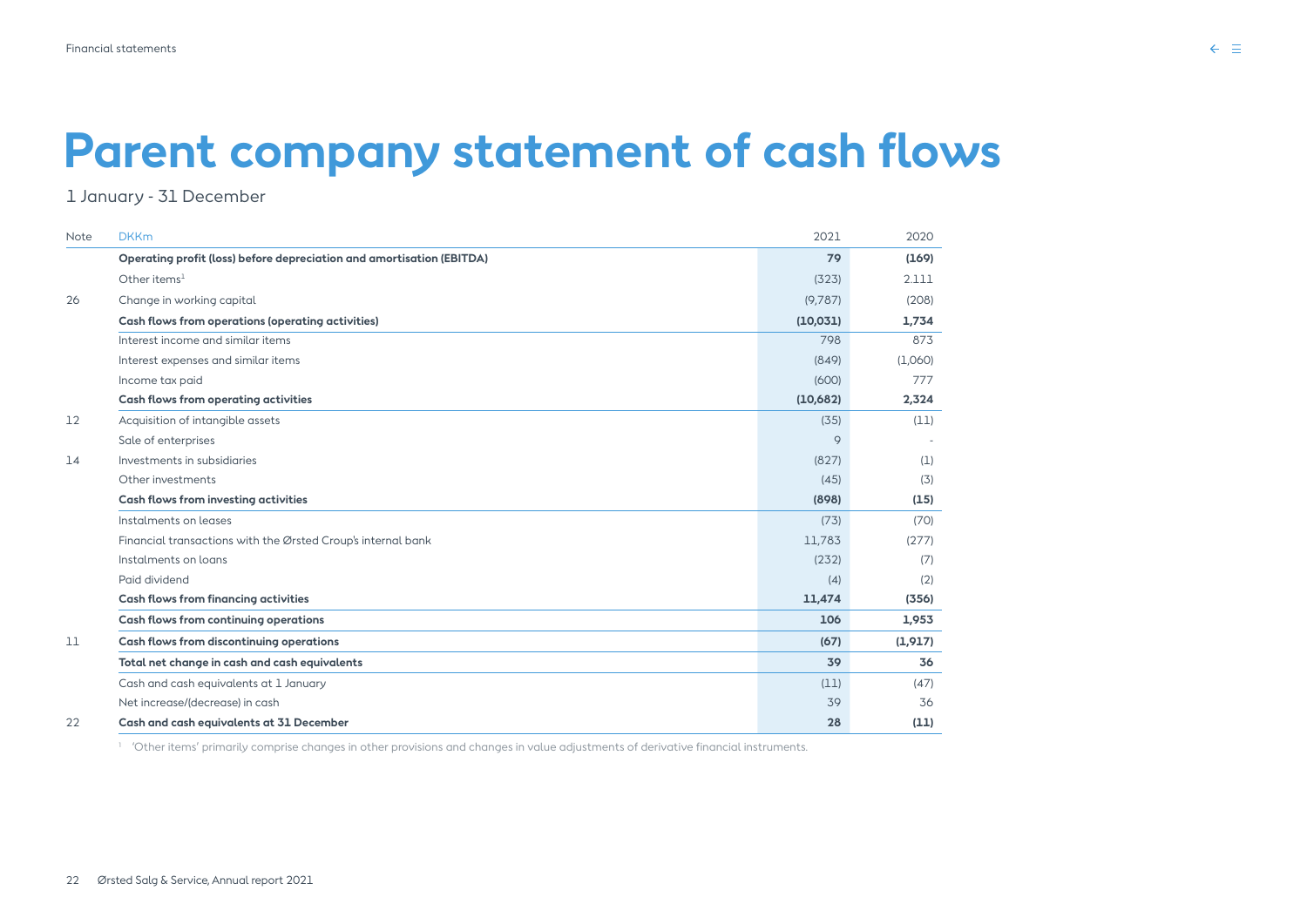<span id="page-22-0"></span>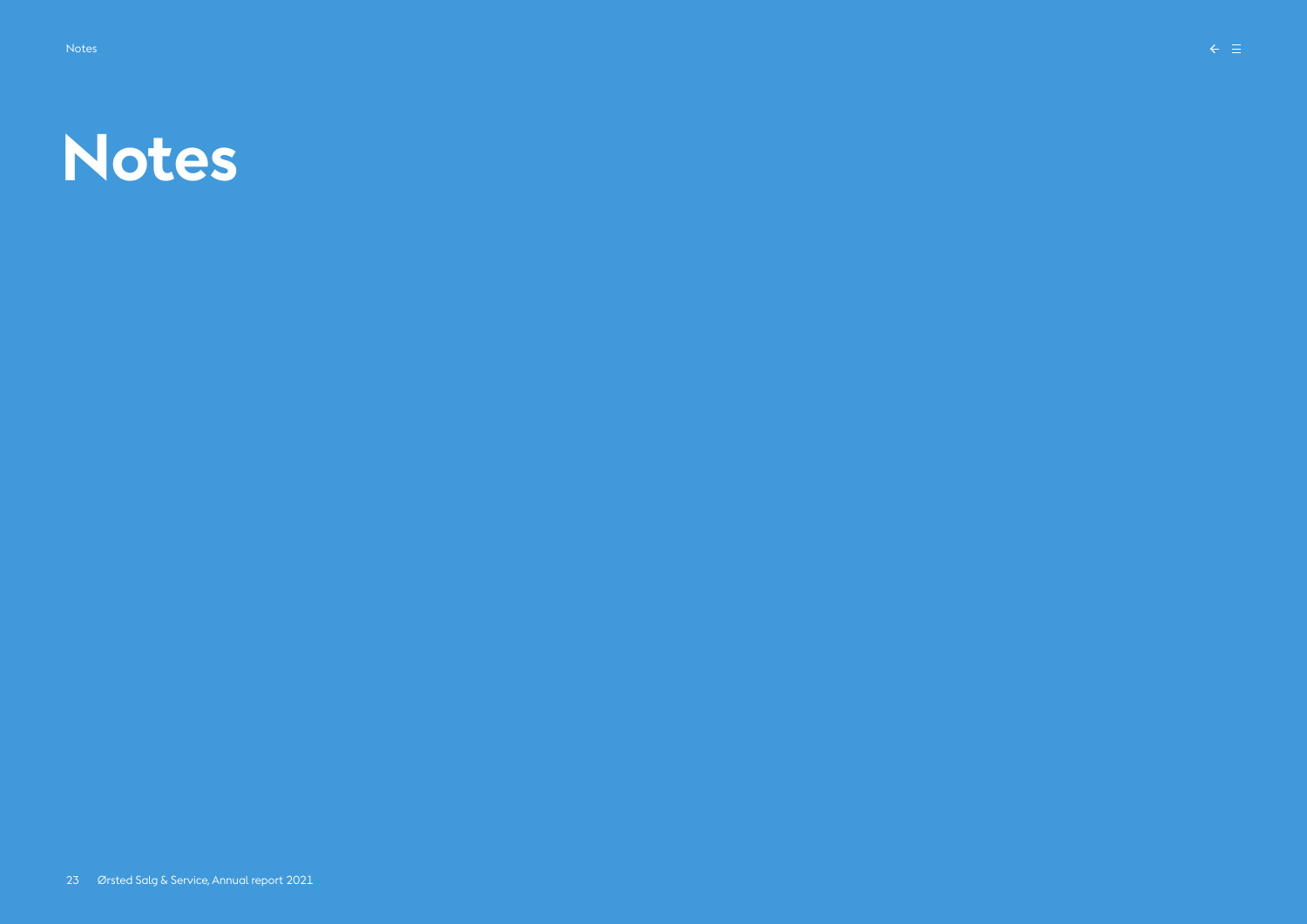### <span id="page-23-0"></span>**Notes**

### **Index of notes**

| 1               | Basis of reporting                           | 25 |
|-----------------|----------------------------------------------|----|
| $\overline{2}$  | <b>Business performance</b>                  | 27 |
| 3               | Revenue                                      | 28 |
| $\overline{4}$  | Cost of sales                                | 28 |
| 5               | Employee costs                               | 29 |
| 6               | Share-based payment                          | 29 |
| 7               | Auditor's fees                               | 30 |
| 8               | Financial income                             | 30 |
| 9               | <b>Financial expenses</b>                    | 30 |
| 10              | Tax on profit (loss) for the year            | 31 |
| 11              | Discontinued operations                      | 32 |
| 12              | Intangible assets                            | 33 |
| 13              | Property, plant, and equipment               | 35 |
| 14              | Investments in subsidiaries                  | 37 |
| 15              | Inventories                                  | 37 |
| 16              | Deferred tax                                 | 38 |
| 17              | Derivatives                                  | 39 |
| 18              | Maturity analysis of financial liabilities   | 42 |
| 19              | Trade receivables                            | 43 |
| 20              | Other receivables and other payables         | 43 |
| 21              | Income tax receivable, and payable           | 44 |
| 22 <sub>1</sub> | Cash, cash equivalents, and securities       | 44 |
| 23              | Equity                                       | 45 |
| 24              | Provisions                                   | 46 |
| 25              | Contract liabilities                         | 48 |
| 26              | Change in working capital                    | 48 |
| 27              | Financial risks and risk management          | 49 |
| 28              | Contingent liabilities and other liabilities | 51 |
| 29              | Related-party transactions                   | 52 |
| 30              | Description of accounting policies           | 53 |
| 31              | Calculation of financial ratios              | 59 |
|                 |                                              |    |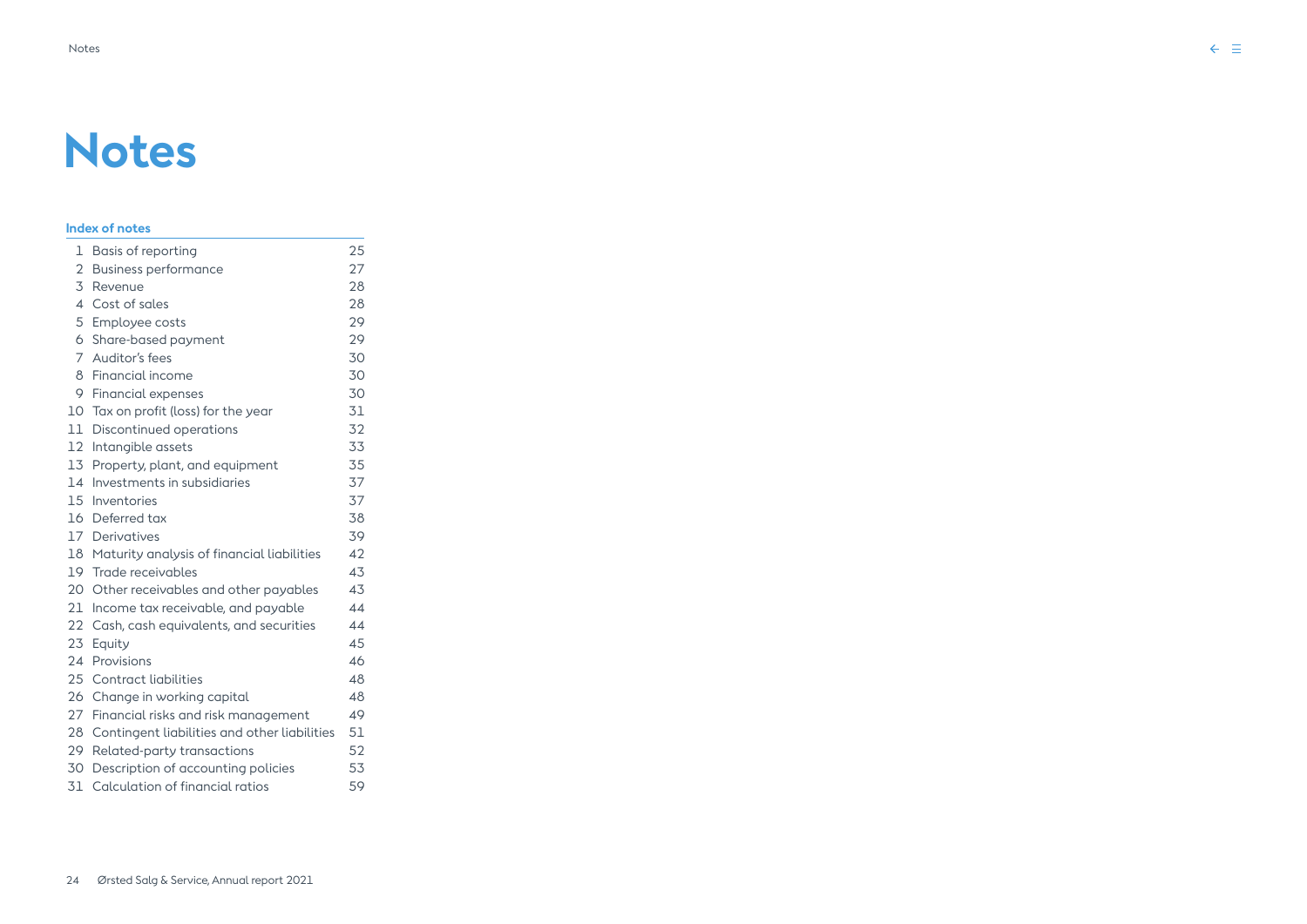### <span id="page-24-0"></span>**1. Basis of reporting**

### **Accounting policies**

Ørsted Salg & Service A/S is a public limited liability company based in Denmark.

The financial statements for the period 1 January - 31 December 2021 comprise the consolidated financial statements of Ørsted Salg & Service A/S and its subsidiaries (the Group) as well as the financial statements of the parent company Ørsted Salg & Service A/S. Reference is made to note 30 'Description of accounting policies'.

The consolidated financial statements and parent financial statements have been prepared in accordance with the International Financial Reporting Standards (IFRS) as adopted by the EU and further requirements in the Danish Financial Statements Act (Årsregnskabsloven).

The financial statements are presented in million Danish kroner (DKK), unless otherwise stated.

#### **Measurement basis**

The consolidated financial statements have been prepared on historical cost basis except for derivatives, financial instruments, and carbon emission allowances in trading portfolio that are measured at market value.

The accounting policies have been applied consistently to the financial year and for the comparative figures.

The accounting policies applied to the consolidated financial statements as a whole and parent financial statements are described in note 30 'Description of accounting policies'.

### **Key accounting estimates and judgements**

The use of reasonable estimates and judgements is an essential part of the preparation of the consolidated financial statements.

Given the uncertainties inherent in our business activities, we make a number of estimates regarding valuation and judgements. The estimates and judgements are based on assumptions concerning future developments which affect our application of accounting policies and reported amounts of our assets, liabilities, sales, costs, cash flows, and related disclosures. Actual amounts may differ from the amounts estimated and estimates made as more detailed information becomes available.

We regularly reassess these estimates and judgements, based among other things on historical experience, the current situation in the financial markets, and a number of other relevant factors, e.g. the expected effects of Brexit.

Accounting estimates, judgements and assumptions which may entail a risk of material adjustments in subsequent years are listed in the table on page 25.

In addition, we make judgements when we apply the accounting policies.

Reference is made to the specific notes for further information on the key accounting estimates and judgements as well as the assumptions applied.

### **Consolidated financial statements**

The consolidated financial statements include the parent company Ørsted Salg & Service A/S and subsidiaries controlled by Ørsted Salg & Service A/S, see the Group structure on page 5. The consolidated financial statements have been prepared as a consolidation of the parent company's and the individual subsidiaries' financial statements prepared in accordance with the Group's accounting policies. Intragroup income and expenses, shareholdings, balances, and dividends as well as realised and unrealised gains and losses arising from intragroup transactions are eliminated at consolidation.

| <b>Note</b> |                                  | Key accounting estimates and judgements     | Estimate/<br>judgement | <b>Extent of accounting</b><br>estimates and judgements |
|-------------|----------------------------------|---------------------------------------------|------------------------|---------------------------------------------------------|
| 23          | Provisions and contingent assets | Assumptions for decommissioning obligations | Estimate               | $\bullet$ $\bullet$ $\circ$ $\circ$                     |
|             | and liabilities                  | Estimate of onerous contracts               | Estimate               | $\bullet$ $\bullet$ $\circ$ $\circ$                     |
|             |                                  | Estimate of litigation outcomes             | Estimate               | $\bullet$ $\bullet$ $\circ$ $\circ$                     |

### $\bigodot$

Extent of accounting estimates and judgements relates to objectivity and business practice.

- Very objective/market-conforming  $\bullet$ 000
- $\bullet\bullet\circ\circ$ Objective/partially conforming
- $\bullet\bullet\bullet\circ$ Partially subjective/partially distinctive
- $\bullet\bullet\bullet\bullet$ Subjective/distinctive for Ørsted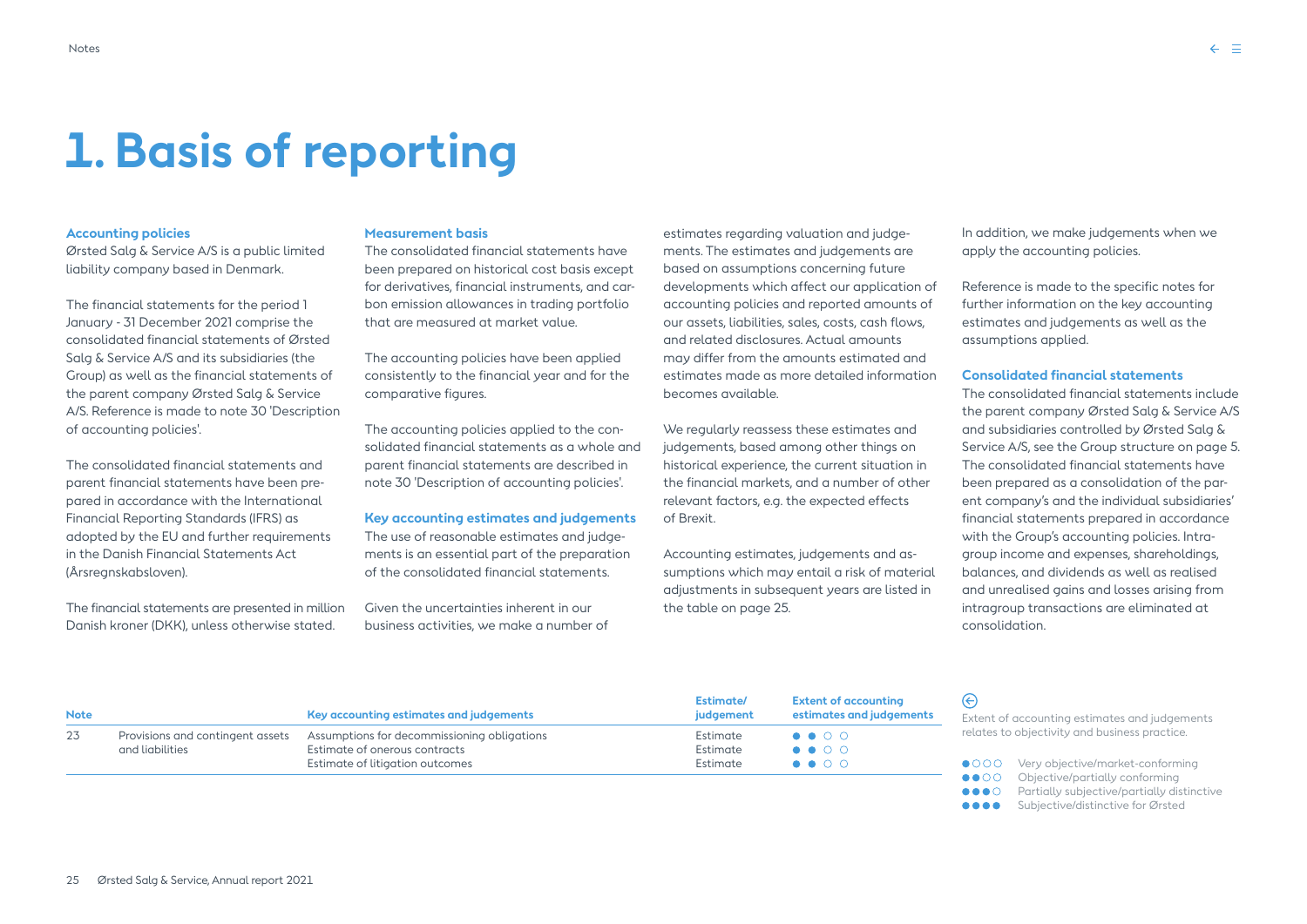If we hold or have the ability to exercise, directly or indirectly, 20-50 % of the voting rights and do not exercise control, such enterprises are accounted for as associates. However, we carry out a specific assessment of our ability to exercise influence, including our ability to influence financial and operational decisions and thus our return.

#### **Foreign currency translation**

For each reporting enterprise in the Group, items are determined in the currency of the primary economic environment in which the individual reporting enterprise operates (functional currency). Transactions in currencies other than the functional currency of each enterprise are accounted for as transactions in foreign currencies and translated on initial recognition at the exchange rate at the transaction date. Exchange differences arising between the exchange rate at the transaction date and at the date of payment are recognised in profit (loss) for the year as financial income or expenses.

Receivables, payables, and other monetary items in foreign currencies are translated at the exchange rates at the balance sheet date. The difference between the exchange rate at the balance sheet date and the date at which the receivable or payable arose is recognised in profit (loss) for the year as financial income or expenses.

For foreign subsidiaries, the statements of comprehensive income are translated at monthly average exchange rates in so far

as these do not deviate materially from the actual exchange rates at the transaction dates. Balance sheet items are translated at the exchange rates at the balance sheet date. All exchange differences are recognised in profit (loss) for the year, except for exchange differences arising on:

- translation of the opening equity of these entities at the exchange rates at the balance sheet date
- translation of the statements of comprehensive income of these enterprises from the exchange rates at the transaction date to the exchange rates at the balance sheet date
- translation of balances accounted for as part of the total net investment
- translation of the portion of loans and derivative financial instruments that has been entered into to hedge the net investment in these enterprises, and that provides an effective hedge against corresponding foreign exchange gains (losses) on the net investment in the enterprise.

The above types of exchange differences are recognised in other comprehensive income. Such exchange rate adjustments are allocated to the parent company's equity.

On full or partial disposal of the net investment, the accumulated exchange rate adjustments are recognised as follows:

– Disposal results in loss of control. The accumulated exchange rate adjustments, including any associated hedges, are recognised in the profit (loss) for the year if a foreign

exchange gain (loss) is realised by the selling enterprise. Any foreign exchange gain (loss) is transferred to the item in which the gain (loss) is recognised. The part of the foreign currency translation reserve that relates to non-controlling interests is not transferred to profit (loss) for the year.

– Disposal does not result in loss of control. A proportionate share of the foreign currency translation reserve is transferred from the parent company shareholders' share of equity to the minority shareholders' share of equity.

Repayment of balances that are considered part of the net investment does not constitute a partial disposal of the subsidiary.

### **Implementation of new standards and interpretations**

We regularly assess the impact of new IFRS standards and interpretations. We implement new IFRS standards and interpretations from their mandatory effective dates at the latest.

We have not implemented any standards (IAS and IFRS) or interpretations in 2021.

#### **New standards and interpretations**

IASB has issued a number of new or amended standards and interpretations which have not yet entered into force, and which have consequently not been incorporated into the consolidated financial statements for 2021. None of these amended standards and interpretations are expected to have any significant impact on our financial statements.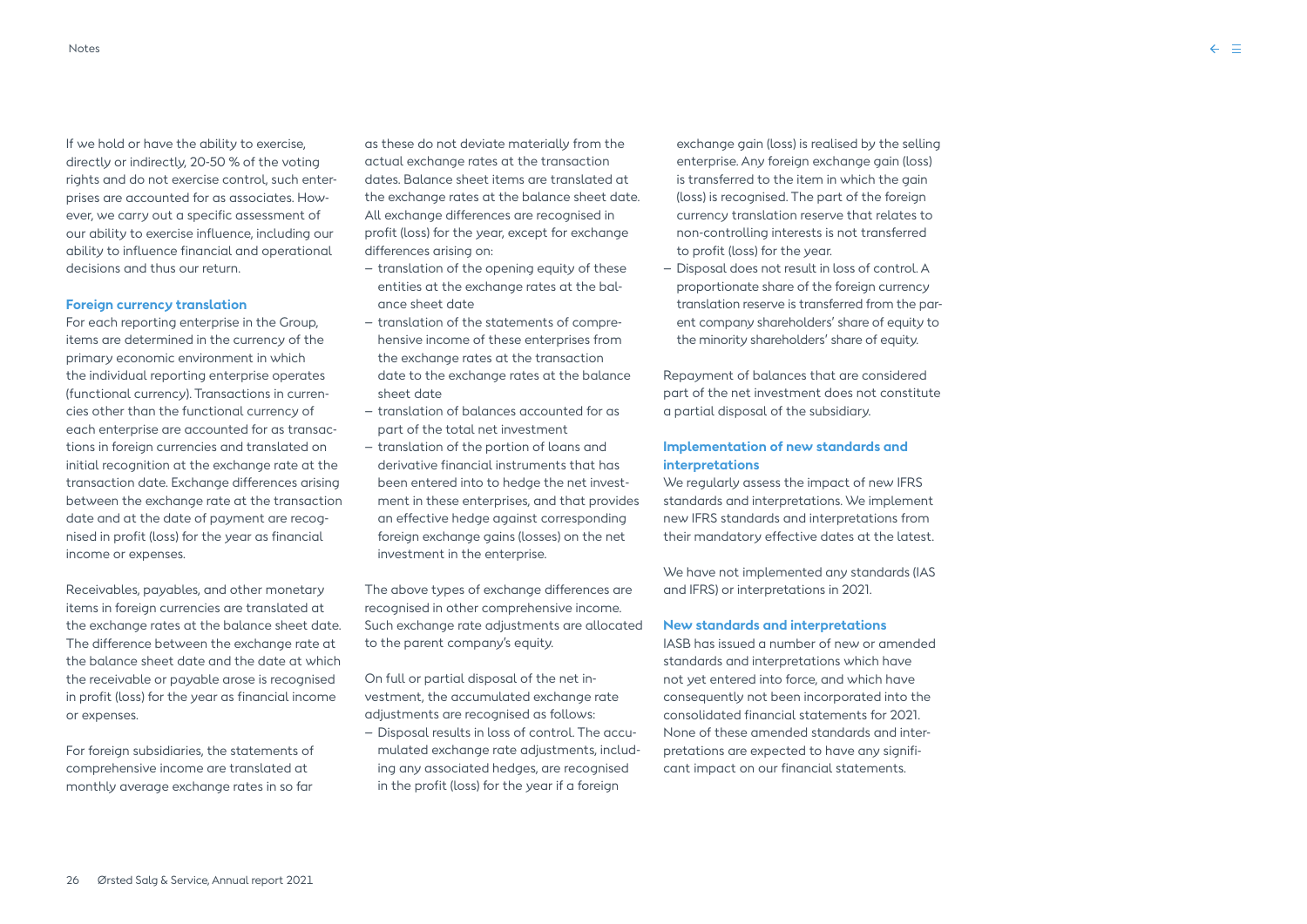### <span id="page-26-0"></span>**2. Business performance**

**Ceasing to report according to the business performance principle as of 1 January 2021** 

From 1 January 2021, we have applied IFRS hedge accounting to all commodity hedges and related currency hedges, and therefore we only report IFRS numbers. Thus, the business performance and adjustment columns are no longer included in our financial reporting. However, throughout the management's review, we will use business performance as comparable numbers for 2020 for a better like-for-like comparison.

### **Impact from ceasing to report according to the business performance principle**

At the end of 2020, the value of our business performance hedges deferred to a future period was DKK -628 million, of which DKK -198 million related to 2021. This net loss was recognised in the income statement under IFRS in previous years, as we have not previously applied hedge accounting for these hedges.

Consequently, for the period 2021-2025, EBITDA (according to IFRS) will, all other things being equal, be higher by a similar amount compared to what the business performance EBITDA would have been if we had continued to report based on this principle.

The transition to sole report accourding to IFRS simplifies our reporting, and potential

conflicts with future reporting requirements for alternative performance measures are avoided.

### **Background for business performance**

In 2011, we introduced an alternative performance measure, business performance, as a supplement to the financial statements prepared in accordance with IFRS. The business performance results reflected our internal risk management and showed the results for the period under review. The main reason for the introduction of business performance was that applying hedge accounting under the old IFRS standard IAS 39 was very time-consuming and often not possible when we use proxy hedging.

### **Description of business performance**

Under the business performance principle, the value of all commodity hedges and related currency hedges were deferred and recognised for the period in which the hedged risk materialised. Prior to 1 January 2021, all these hedges were accounted for at fair value through profit and loss under IFRS. The accounting treatment of all other transactions were identical with IFRS.

Please refer to note 30 in the 2020 annual report for further descriptions of the business performance principle.

| <b>Business Performance highlights 2020, DKKm</b>                                            | <b>Business</b><br>Performance | Adjustments | <b>IFRS</b> |
|----------------------------------------------------------------------------------------------|--------------------------------|-------------|-------------|
| Revenue                                                                                      | 20.358                         | (1.649)     | 18,709      |
| Cost of sales                                                                                | (18, 876)                      | 743         | (18, 133)   |
| Operating profit (loss) before depreciation,<br>amortisation, and impairment losses (EBITDA) | 684                            | (906)       | (222)       |
| Operating profit (loss) (EBIT)                                                               | 560                            | (906)       | (346)       |
| Profit (loss) for the year                                                                   | (56)                           | (1,000)     | (1,056)     |

#### **Expected impact on business performance EBITDA from energy and currency hedging,** DKKm

|          | Deferred for subsequent recognition at 31 December 2020 |       |            |       |  |
|----------|---------------------------------------------------------|-------|------------|-------|--|
|          | 2021                                                    | 2022  | after 2022 | Total |  |
| Oil      | (3)                                                     | (6)   | (3)        | (12)  |  |
| Gas      | 12                                                      | 24    | 23         | 59    |  |
| Power    | (224)                                                   | (187) | (283)      | (694) |  |
| Currency | 17                                                      | (3)   | 5          | 19    |  |
| Total    | (198)                                                   | (172) | (258)      | (628) |  |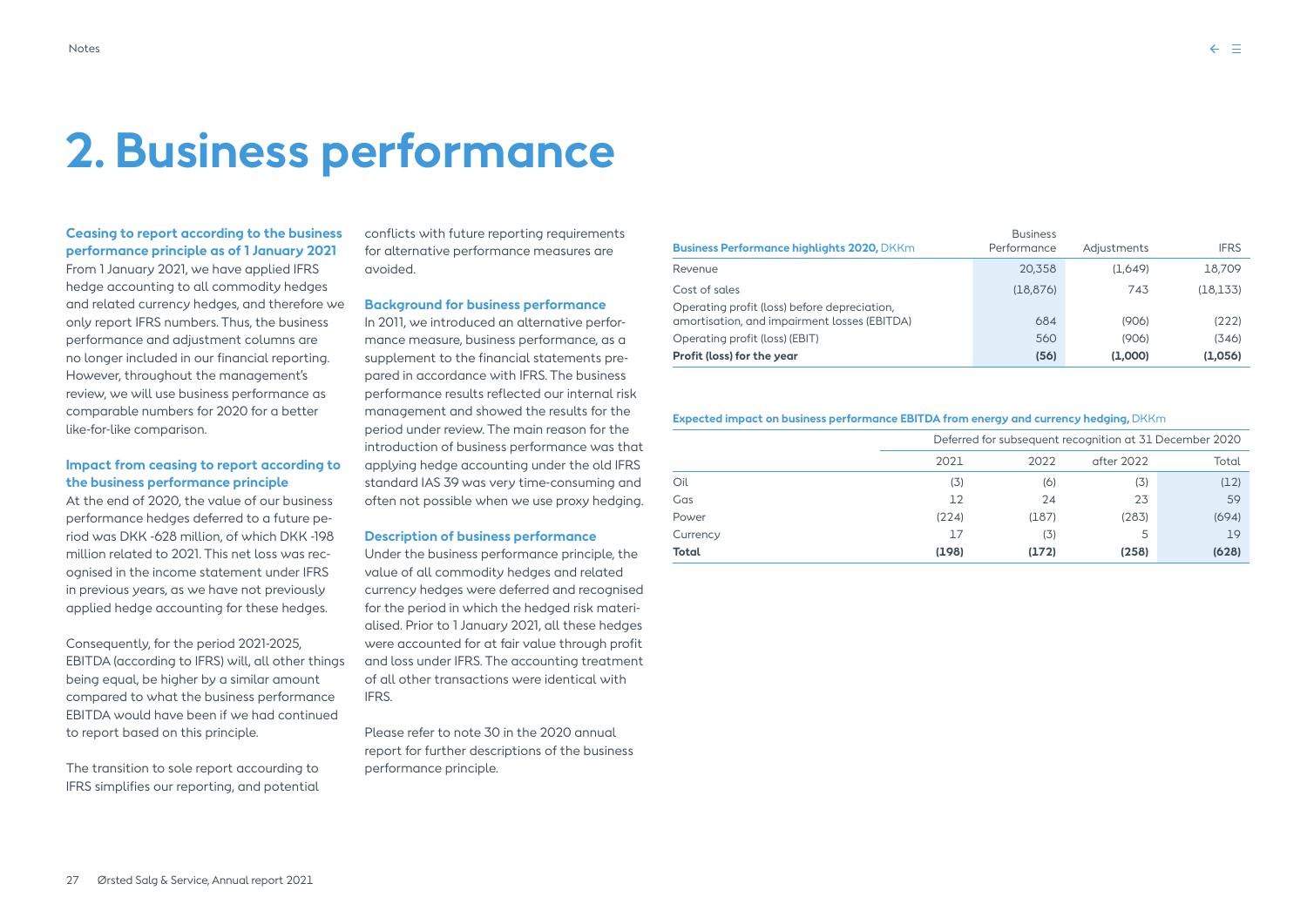### <span id="page-27-0"></span>**3. Revenue**

### **4. Cost of sales**

|                                                       | Group  |         | Parent company |        |
|-------------------------------------------------------|--------|---------|----------------|--------|
| <b>DKKm</b>                                           | 2021   | 2020    | 2021           | 2020   |
| Sale of gas                                           | 13,581 | 4,166   | 14,114         | 4,031  |
| Sale of power                                         | 32,232 | 15,621  | 31,803         | 15,609 |
| Distribution and transmission                         |        | 15      |                |        |
| Other revenue                                         | 155    | (177)   | 186            | 922    |
| <b>Total revenue from customers</b>                   | 45,968 | 19,625  | 46,103         | 20,562 |
| Trading activities, net                               | (322)  | 400     | (318)          | 590    |
| Effect of economic hedging, net                       |        | (1,316) |                | (633)  |
| Miscellaneous revenue                                 | 20     |         |                |        |
| <b>Total revenue, IFRS</b>                            | 45,666 | 18,709  | 45,785         | 20,519 |
| Adjustment                                            |        | 1,649   |                |        |
| <b>Total revenue, business</b>                        |        |         |                |        |
| performance                                           | 45,666 | 20,358  | 45,785         | 20,519 |
| Timing of revenue recognition from<br>customers, IFRS |        |         |                |        |
| At a point in time                                    | 34,543 | 13,625  | 35,303         | 16,188 |
| Over time                                             | 11,123 | 6,000   | 10,482         | 4,374  |
| <b>Total revenue from customers, IFRS</b>             | 45,666 | 19,625  | 45,785         | 20,562 |
| Revenue from sale of goods and<br>services            |        |         |                |        |
| Revenue from sale of goods                            | 45,290 | 18,078  | 45,404         | 20,338 |
| Revenue from sale of services                         | 376    | 631     | 381            | 181    |
| <b>Total Revenue, IFRS</b>                            | 45,666 | 18,709  | 45,785         | 20,519 |

| <b>DKKm</b> | Denmark | Germany |        | The<br>The UK Netherlands | Other, EU | Consolidated<br>total |
|-------------|---------|---------|--------|---------------------------|-----------|-----------------------|
| 2021        | 8.956   | 5.296   | 25.218 | 5.835                     | 361       | 45.666                |
| 2020        | 2.005   | 1.048   | 13.630 | 1.816                     | 210       | 18.709                |

### **Geographical distribution of revenue**

Revenue is broken down, as far as possible,

by the customer's geographical location based on supply point.

|                                     |           | Group     | Parent company |           |  |
|-------------------------------------|-----------|-----------|----------------|-----------|--|
| <b>DKKm</b>                         | 2021      | 2020      | 2021           | 2020      |  |
| Gas                                 | (11, 438) | (2,744)   | (11,505)       | (3,629)   |  |
| Power                               | (32, 512) | (14,674)  | (32, 529)      | (15,110)  |  |
| Distribution and transmission costs | (746)     | (791)     | (777)          | (1,059)   |  |
| Other cost of sales                 | (171)     | 76        | (170)          | (124)     |  |
| Cost of sales                       | (44, 867) | (18, 133) | (44,981)       | (19, 922) |  |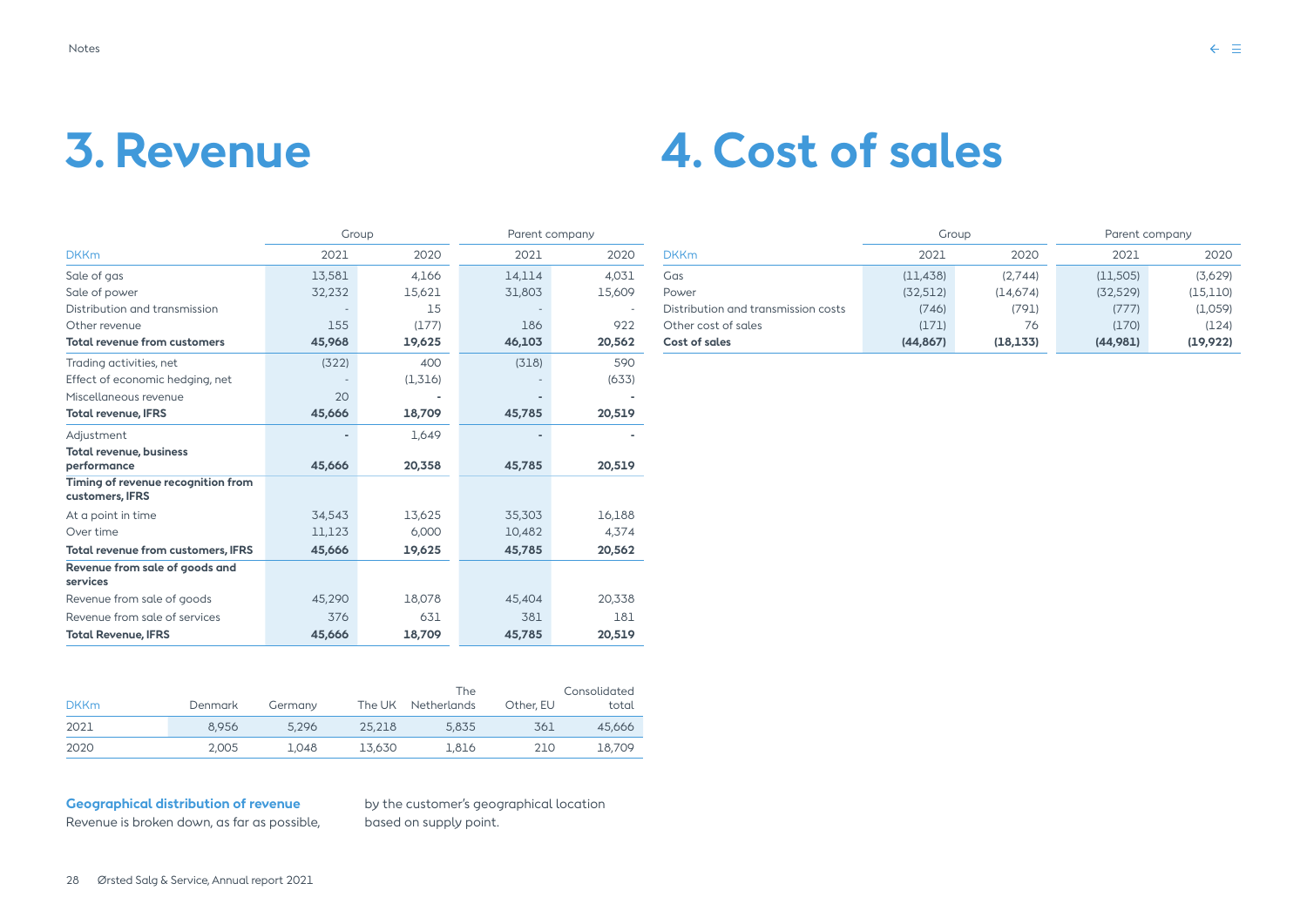### <span id="page-28-0"></span>**5. Employee costs**

|                                             | Group                    |       | Parent company |       |
|---------------------------------------------|--------------------------|-------|----------------|-------|
| <b>DKKm</b>                                 | 2021                     | 2020  | 2021           | 2020  |
| Wages, salaries, and remuneration           | (210)                    | (238) | (213)          | (227) |
| Share-based payment                         | (1)                      | (1)   | (1)            | (1)   |
| Pensions                                    | (21)                     | (19)  | (17)           | (18)  |
| Other social security costs                 | (9)                      | (10)  | (2)            | (1)   |
| Other employee costs                        | $\overline{\phantom{a}}$ | (8)   | (5)            | (8)   |
| Employee costs before transfer to<br>assets | (241)                    | (276) | (238)          | (255) |
| Transfer to assets                          | $\overline{\phantom{a}}$ |       |                |       |
| <b>Total employee costs</b>                 | (241)                    | (275) | (238)          | (254) |
| Number of full-time employees               |                          |       |                |       |
| Average for the financial year              | 304                      | 355   | 256            | 267   |

| <b>Remuneration for the Board of</b>                     |                          |                          | Parent company Board of Directors Parent company Executive Board |       |
|----------------------------------------------------------|--------------------------|--------------------------|------------------------------------------------------------------|-------|
| <b>Directors and the Executive Board,</b><br><b>DKKm</b> | 2021                     | 2020                     | 2021                                                             | 2020  |
| Salary                                                   | $\sim$                   |                          | (2.3)                                                            | (2.0) |
| <b>Bonus</b>                                             | $\overline{\phantom{a}}$ | $\overline{\phantom{a}}$ | (0.2)                                                            | (1.0) |
| Share-based payments                                     | $\overline{\phantom{a}}$ | $\overline{\phantom{a}}$ | (0.1)                                                            | (0.4) |
| Pension                                                  | $\overline{\phantom{a}}$ |                          | (0.1)                                                            | (0.5) |
| Total                                                    | $\overline{\phantom{a}}$ | ۰                        | (2.7)                                                            | (3.9) |

The total remuneration stated in the note only includes remuneration attributable to Ørsted Salg & Service A/S. The Executive Board is made up of one person, which is also Key Management Person (KMP). A bonus plan has been established for the Executive Board.

The contract of service of the Executive Board includes a termination package under which the Executive Board will be entitled to the equivalent of 24 months' salary if their contract of service is terminated by the company. The board of directors has not been paid remuneration.

### **6. Share-based payment**

### **Share programme**

The Executive Board and a limited number of other members of senior management participate in our share programme established in 2016. Today, approximately eight senior executives participate in the programme. As a condition for the award of performance share units (PSUs), the participant must own a number of shares in Ørsted A/S corresponding to a part of the individual participant's annual base salary. The ownership requirement is between 15-75 % of the fixed salary.

If the participants fulfil the shareholding requirement at the time of granting, they will be granted a number of PSUs each year, representing a value of 15-20 %, of the annual fixed salary on the date of granting.

The granted PSUs have a vesting period of approximately three years, after which each PSU entitles the holder, without payment, to receive a number of shares corresponding to 0-200 % of the number of PSUs granted. The vesting is conditional upon continued employment. Assuming no share price development since the grant, the value would correspond to 0-30 % or 0-40 % of the fixed salary on the date of grant.

The final number of shares for each participant will be determined on the basis of the total shareholder return delivered by Ørsted, benchmarked against ten comparable European energy companies.

The highest rate (200 %) will be triggered if Ørsted's results, measured as the total return to shareholders, outperform those of the comparable companies. For each lower ranking, the number of shares granted will fall by 20 percentage points (% points). If, for example, Ørsted ranks third, the participants will be entitled to 160 % of the target.

If Ørsted ranks 11 in the comparison, no shares will be granted to the participants. The right to shares is conditional upon continued employment.

 $\leftarrow$  =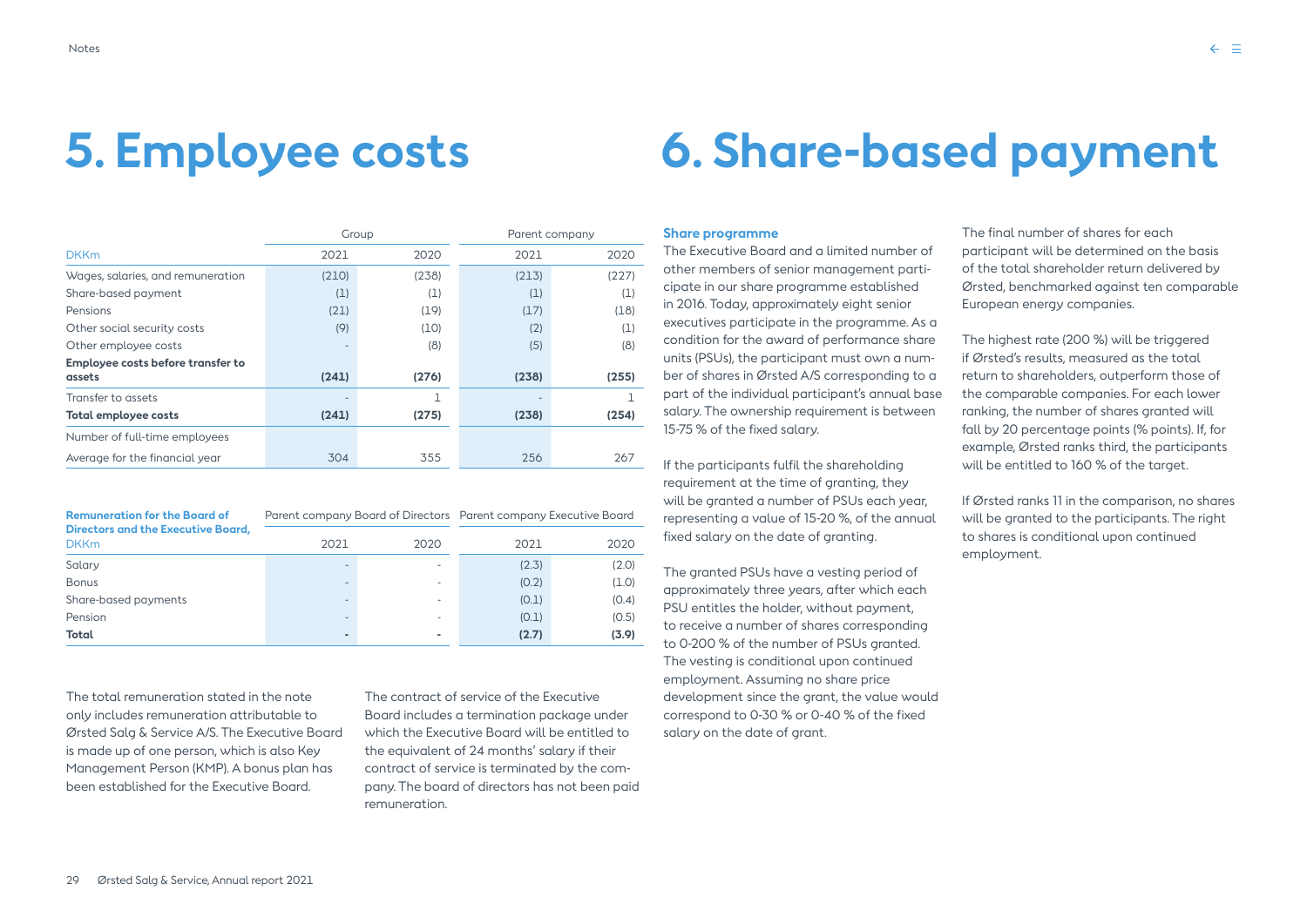### <span id="page-29-0"></span>**7. Auditor's fees 8. Financial income**

|                   | Group |      |      | Parent company |
|-------------------|-------|------|------|----------------|
| <b>DKKm</b>       | 2021  | 2020 | 2021 | 2020           |
| Statutory audit   | (2)   | (2)  |      | (T             |
| Total fees to PwC | (2)   | (2)  | (1)  | $\mathbf{1}$   |

PwC is Ørsted's auditor appointed by the general meeting. PwC audits the consolidated financial statements of Ørsted and the subsidiaries' financial statements in all the countries where we are represented.

|                                           |                          | Group | Parent company           |       |  |
|-------------------------------------------|--------------------------|-------|--------------------------|-------|--|
| <b>DKKm</b>                               | 2021                     | 2020  | 2021                     | 2020  |  |
| Interest income                           | $\overline{2}$           |       | っ                        |       |  |
| Interest income from group<br>enterprises | 228                      | 8     | 228                      | 8     |  |
| Foreign exchange gains                    | 1,261                    | 1,133 | 1,275                    | 1,129 |  |
| Other financial income                    | $\overline{\phantom{a}}$ | 5     | $\overline{\phantom{a}}$ | 5     |  |
| <b>Financial income</b>                   | 1,491                    | 1.147 | 1,505                    | 1,143 |  |

### **9. Financial expenses**

|                                                               | Group    |          | Parent company |          |
|---------------------------------------------------------------|----------|----------|----------------|----------|
| <b>DKKm</b>                                                   | 2021     | 2020     | 2021           | 2020     |
| Interest expenses                                             | (20)     | (16)     | (18)           | (16)     |
| Interest expenses to group<br>enterprises                     | (23)     | (11)     | (16)           | (7)      |
| Interest element of provisions                                | (43)     | (55)     | (43)           | (55)     |
| Foreign exchange losses                                       | (1, 279) | (1,210)  | (1, 277)       | (1,217)  |
| Other financial expenses                                      | (5)      |          | (5)            |          |
| <b>Financial expenses</b>                                     | (1,370)  | (1, 292) | (1,359)        | (1, 295) |
| Revenue for the year includes<br>exchange rate and fair value |          |          |                |          |
| adjustments of:                                               | (27)     | 95       | (27)           | 95       |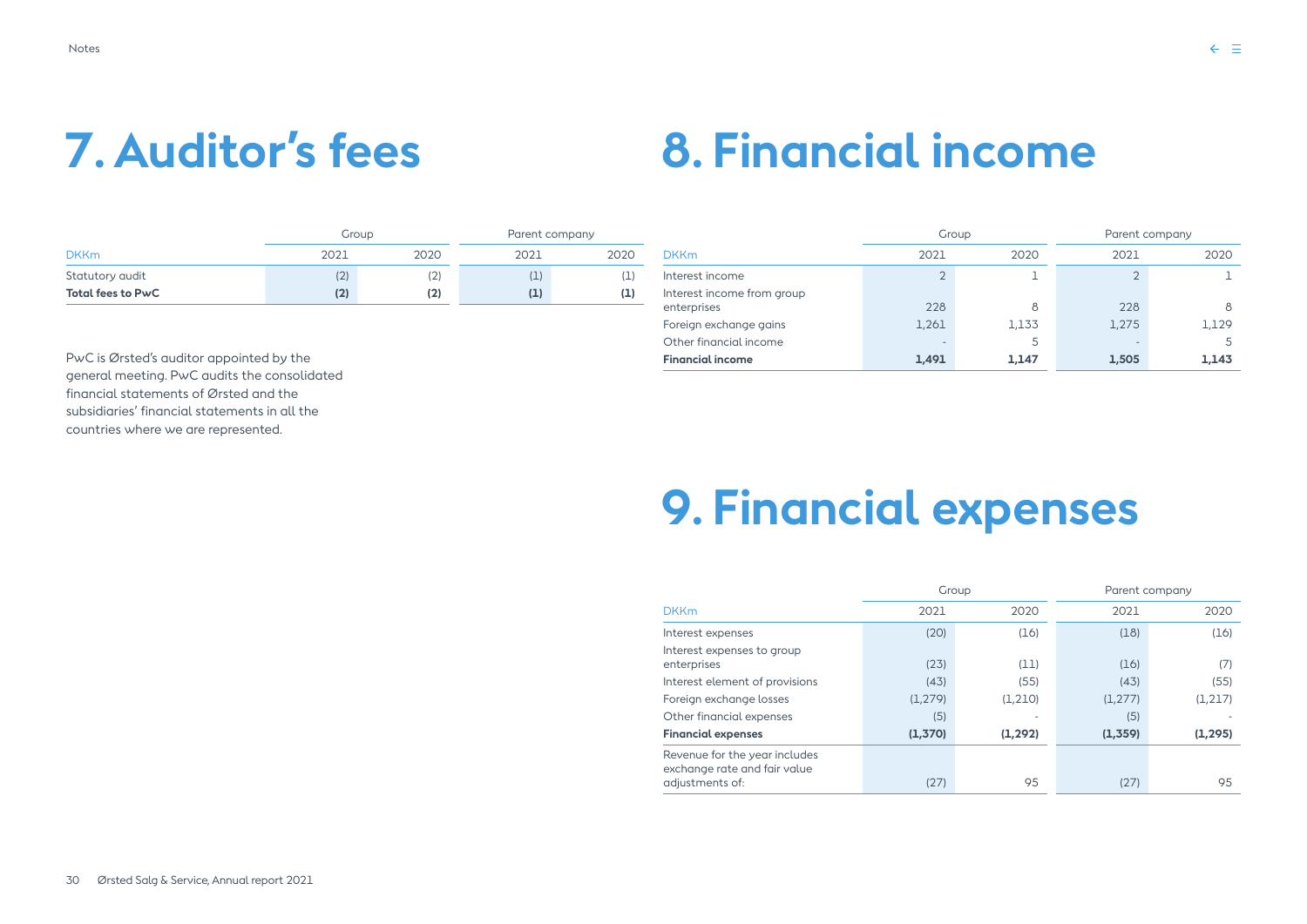### <span id="page-30-0"></span>**10. Tax on profit (loss) for the year**

|                                                                  |         | Group                    |         | Parent company |  |
|------------------------------------------------------------------|---------|--------------------------|---------|----------------|--|
| <b>DKKm</b>                                                      | 2021    | 2020                     | 2021    | 2020           |  |
| Tax for the year can be specified as follows:                    |         |                          |         |                |  |
| Tax on profit (loss) for the year                                | 523     | 181                      | 512     | 173            |  |
| Current tax on other comprehensive income                        | 898     |                          | 898     |                |  |
| Tax for the year                                                 | 1,421   | 181                      | 1,410   | 173            |  |
| Tax on profit (loss) for the year can be broken down as follows: |         |                          |         |                |  |
| Current tax                                                      | (3,484) | (358)                    | (3,498) | (357)          |  |
| Deferred tax                                                     | 3,520   | 466                      | 3,524   | 458            |  |
| Uncertain tax position                                           | 500     | $\overline{\phantom{a}}$ | 500     |                |  |
| Adjustments to current tax in respect of prior years             | (136)   | 72                       | (136)   | 71             |  |
| Adjustments to deferred tax in respect of prior years            | 123     | 1                        | 122     |                |  |
| Tax on profit (loss) for the year                                | 523     | 181                      | 512     | 173            |  |
| Tax on profit (loss) for the year can be explained as follows:   |         |                          |         |                |  |
| Calculated 22.0% tax on profit (loss) before tax                 | (9)     | 108                      | 148     | 95             |  |
| Adjustments of calculated tax in foreign subsidiaries            |         | (11)                     |         |                |  |
| Tax effect of:                                                   |         |                          |         |                |  |
| Non-deductible expenses                                          | 47      | 18                       | (122)   | 7              |  |
| Movement in uncertain tax positions                              | 500     |                          | 500     |                |  |
| Tax effect of tax loss carryforward                              | (2)     | (6)                      |         |                |  |
| Adjustments to tax in respect of prior years                     | (13)    | 72                       | (14)    | 71             |  |
| Tax on profit (loss) for the year                                | 523     | 181                      | 512     | 173            |  |
| <b>Effective tax rate</b>                                        | n.a.    | 37 %                     | 76%     | 40%            |  |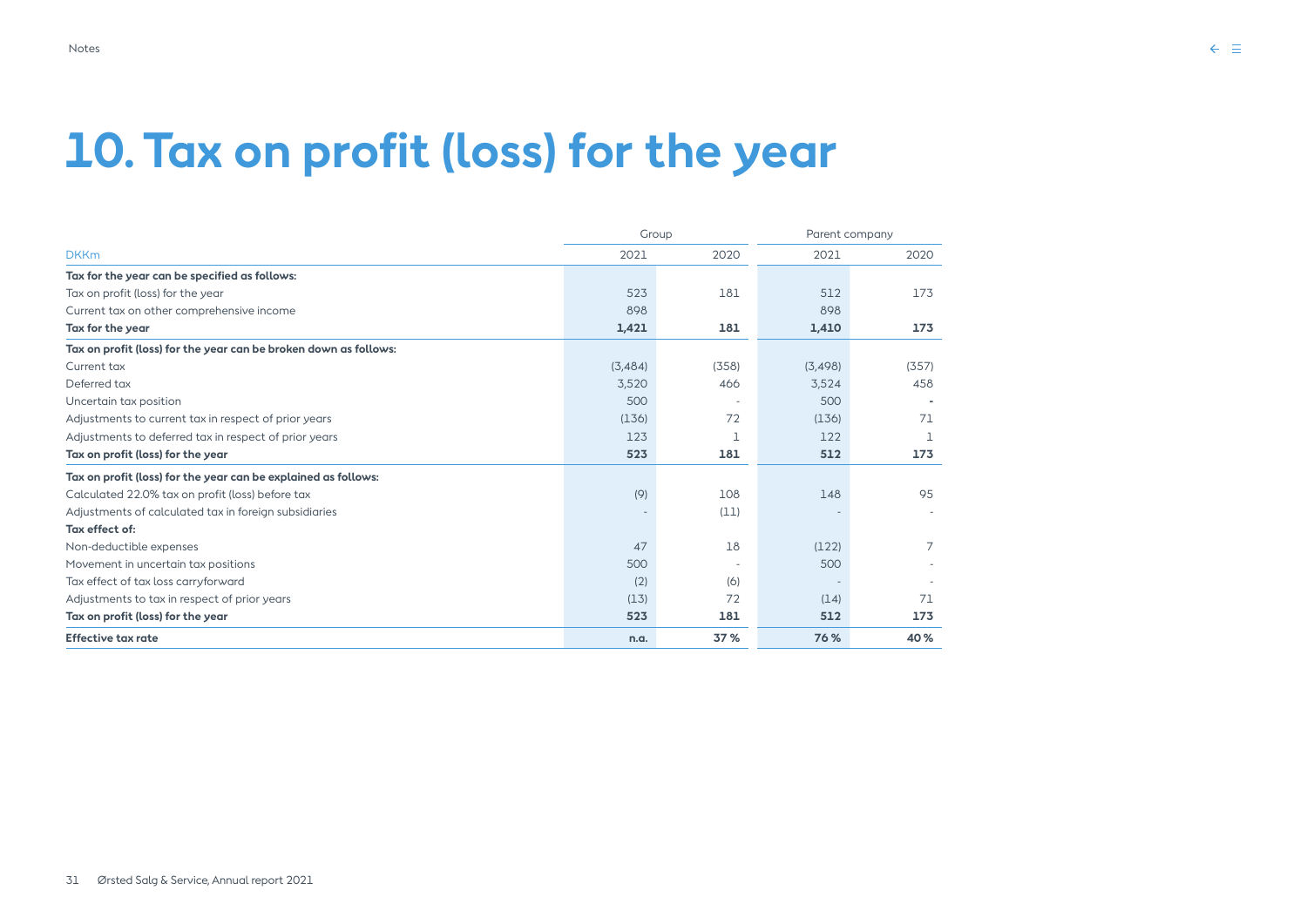### <span id="page-31-0"></span>**11. Discontinued operations**

### **Financial performance**

EBIT from UK B2B business amounts to DKK -93 million (2020: DKK 408 million), including a negative impact of DKK -106 million due to onerous contracts in the remaining UK B2B business, that we have provided for.

Gain on divestments of UK B2B customer contracts amounts to DKK 62 million, including reversal of provisions made in 2020.

Total cash flows from UK B2B business in 2021 amounted to DKK -17 million, of which DKK 1 million where from operating activities, and negative cash flow of DKK -18 million from divestment of the UK B2B business.

Total cash flows from the divested LNG, amounts to DKK 107 million from payment of tax.

### **Outlook 2022**

We expect earnings in the UK B2B business to break even in 2022. The remaining UK B2B business are expected to be terminated in 2022.

|                                                             | Group   |         |         | Parent company |
|-------------------------------------------------------------|---------|---------|---------|----------------|
| <b>Profit from discontinued</b><br><b>operations</b> , DKKm | 2021    | 2020    | 2021    | 2020           |
| Revenue                                                     | 6,721   | 6,750   | 5,664   | 4,826          |
| Cost of sales                                               | (6,801) | (7,075) | (5,664) | (5,125)        |
| Other external expenses                                     | (33)    | (181)   | (40)    | (57)           |
| Employee costs                                              | (41)    | (56)    |         | (19)           |
| Other operating expenses                                    | (1)     | (221)   |         |                |
| <b>Operating profit (loss) (EBITDA)</b>                     | (155)   | (783)   | (40)    | (375)          |
| Gain (loss) on divestment of<br>enterprises                 | 62      | (42)    |         | (42)           |
| <b>Financial expenses</b>                                   | ٠       | (69)    |         | (69)           |
| Profit (loss) before tax                                    | (93)    | (894)   | (40)    | (486)          |
| Tax on profit (loss) for the year                           | (22)    | 148     | $\circ$ | 107            |
| <b>Profit from discontinued operations</b>                  | (115)   | (746)   | (31)    | (379)          |

|                                                    |      | Group                    | Parent company           |      |  |
|----------------------------------------------------|------|--------------------------|--------------------------|------|--|
| Tax for the year, discontinued<br>operations, DKKm | 2021 | 2020                     | 2021                     | 2020 |  |
| Current tax                                        | 19   | 148                      |                          | 107  |  |
| Deferred tax                                       | (41) | $\overline{\phantom{a}}$ | $\overline{\phantom{a}}$ |      |  |
| <b>Total tax</b>                                   | (22) | 148                      |                          | 107  |  |

|                                                           | Group |         | Parent company |         |  |
|-----------------------------------------------------------|-------|---------|----------------|---------|--|
| Cash flows for the year,<br>discontinued operations, DKKm | 2021  | 2020    | 2021           | 2020    |  |
| Cash flows from operating activities                      | 108   | (670)   | 67             | (418)   |  |
| Cash flows from investing activities                      | (18)  | (1.499) | $\sim$         | (1.499) |  |
| <b>Total cash flows</b>                                   | 90    | (2,169) | 67             | (1.917) |  |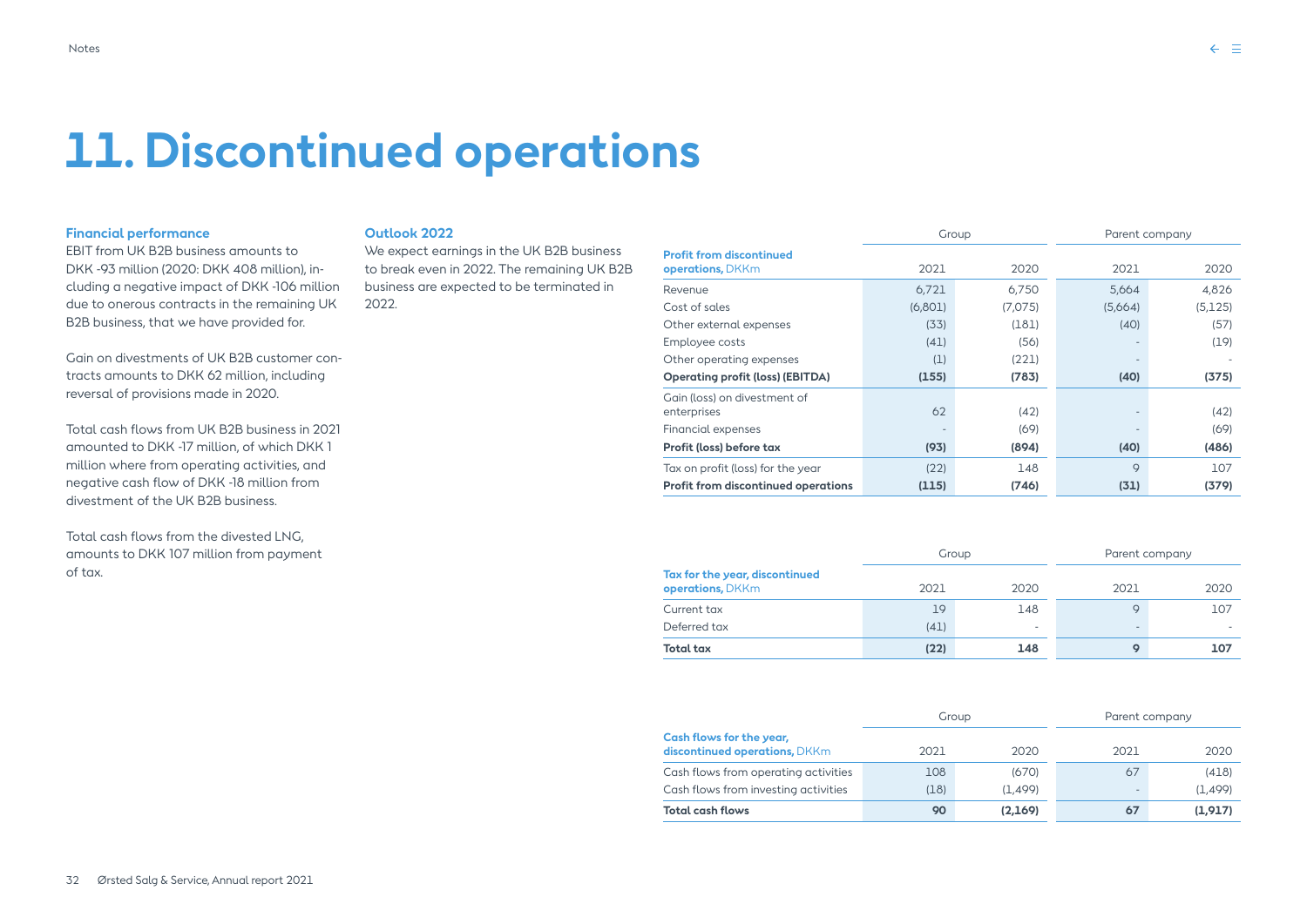### <span id="page-32-0"></span>**12. Intangible assets**

|                                                        | Group                    |              |                                      |                                        |         |
|--------------------------------------------------------|--------------------------|--------------|--------------------------------------|----------------------------------------|---------|
| <b>DKKm</b>                                            | Goodwill                 | Rights       | Completed<br>development<br>projects | Development<br>projects in<br>progress | Total   |
| Cost at 1 January 2021                                 | 93                       | 87           | 410                                  | 46                                     | 636     |
| Additions                                              |                          |              |                                      | 36                                     | 36      |
| <b>Disposals</b>                                       |                          |              | (6)                                  |                                        | (6)     |
| Reclassified assets                                    |                          |              | 6                                    | (6)                                    |         |
| Cost at 31 December 2021                               | 93                       | 87           | 410                                  | 76                                     | 666     |
| Amortisation and impairment losses at 1 January 2021   | (93)                     | (77)         | (343)                                | $\overline{\phantom{a}}$               | (513)   |
| Foreign exchance adjustments                           |                          |              |                                      | $\overline{\phantom{a}}$               |         |
| Amortisation and impairment losses                     |                          | (6)          | (38)                                 | $\overline{\phantom{a}}$               | (44)    |
| <b>Disposals</b>                                       |                          |              | 6                                    | $\overline{\phantom{a}}$               | 6       |
| Amortisation and impairment losses at 31 December 2021 | (93)                     | (83)         | (375)                                | ٠                                      | (551)   |
| Carrying amount at 31 December 2021                    | ٠                        | 4            | 35                                   | 76                                     | 115     |
| Cost at 1 January 2020                                 | 93                       | 580          | 425                                  | 69                                     | 1,167   |
| Additions                                              | $\overline{\phantom{a}}$ | 1            |                                      | 10                                     | 11      |
| <b>Disposals</b>                                       |                          | (494)        | (48)                                 | $\overline{\phantom{a}}$               | (542)   |
| Reclassified assets                                    | $\overline{\phantom{a}}$ |              | 33                                   | (33)                                   |         |
| Cost at 31 December 2020                               | 93                       | 87           | 410                                  | 46                                     | 636     |
| Amortisation and impairment losses at 1 January 2020   | (93)                     | (570)        | (354)                                |                                        | (1,017) |
| Foreign exchance adjustments                           |                          | 1            |                                      |                                        | 1       |
| Amortisation and impairment losses                     |                          | (2)          | (37)                                 |                                        | (39)    |
| <b>Disposals</b>                                       |                          | 494          | 48                                   |                                        | 542     |
| Amortisation and impairment losses at 31 December 2020 | (93)                     | (77)         | (343)                                | ٠                                      | (513)   |
| Carrying amount at 31 December 2020                    | ٠                        | 10           | 67                                   | 46                                     | 123     |
| Amortised over                                         | $\overline{\phantom{a}}$ | 5 - 20 years | $3 - 5$ years                        |                                        |         |

### **Impairment testing**

Development projects in progress are annually tested for impairment. The carrying amounts of rights and completed development projects are assessed annually to determine whether there is any indication of impairment. If any such indication exists, an impairment test is carried out.

### **Rights**

Rights consist predominantly of customerrelated rights and a connection right relating to gas transportation. At 31 December 2021, the carrying amount of rights was calculated to DKK 4 million (2020: DKK 10 million). There were no indications of impairment of rights in 2021.

### **Development projects**

Completed development projects related to IT software. At 31 December 2021, the carrying amount of development projects was calculated to DKK 35 million (2020: DKK 67 million). Development projects in progress are related to development of IT software.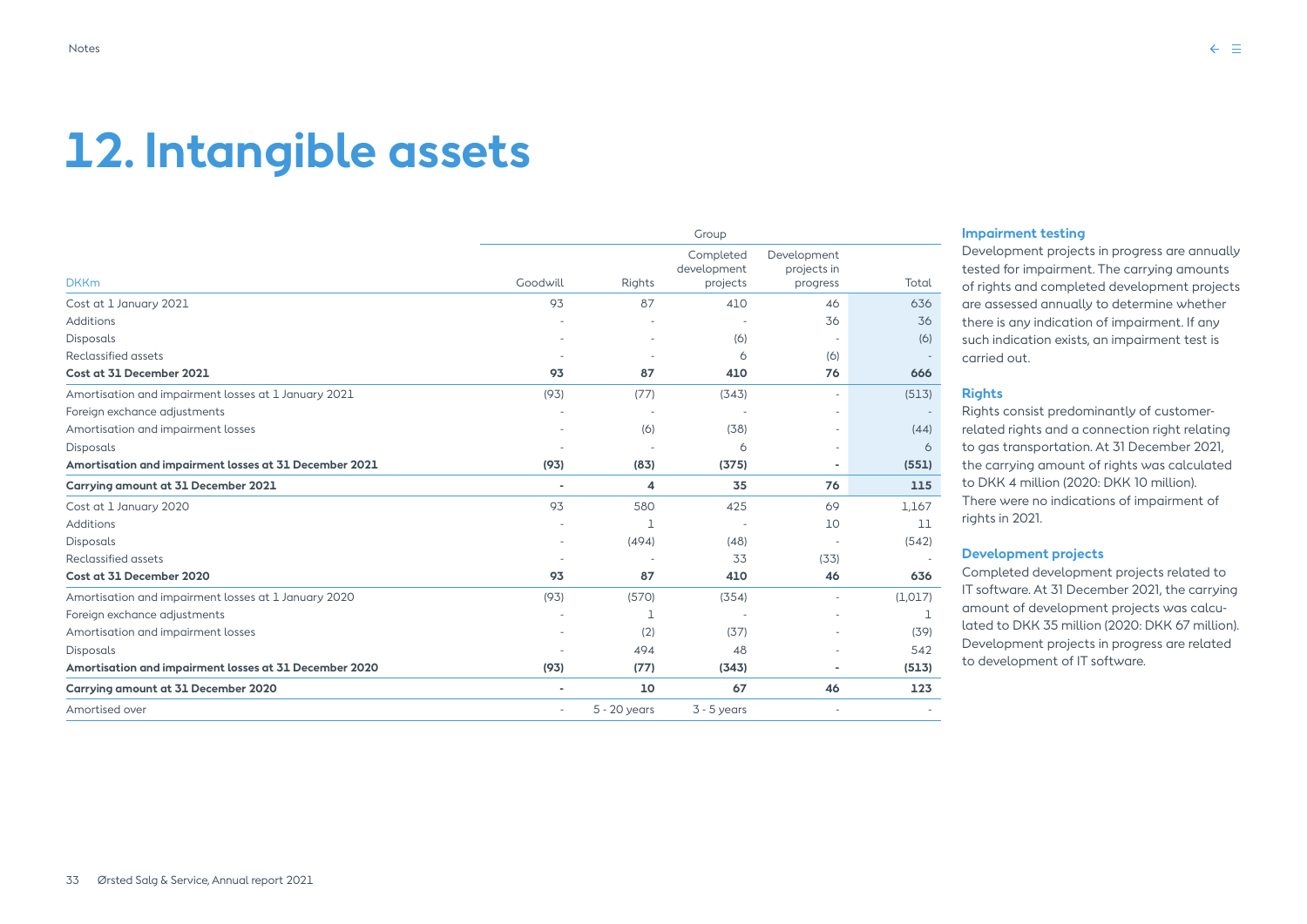### **12. Intangible assets (continued)**

|                                                        | Parent company |                                      |                                        |       |  |
|--------------------------------------------------------|----------------|--------------------------------------|----------------------------------------|-------|--|
| <b>DKKm</b>                                            | Rights         | Completed<br>development<br>projects | Development<br>projects in<br>progress | Total |  |
| Cost at 1 January 2021                                 | 68             | 411                                  | 46                                     | 525   |  |
| Additions                                              |                |                                      | 35                                     | 35    |  |
| <b>Disposals</b>                                       |                | (6)                                  | $\overline{\phantom{a}}$               | (6)   |  |
| Reclassified assets                                    |                | 6                                    | (6)                                    |       |  |
| Cost at 31 December 2021                               | 68             | 411                                  | 75                                     | 554   |  |
| Amortisation and impairment losses at 1 January 2021   | (64)           | (343)                                | $\overline{\phantom{a}}$               | (407) |  |
| Amortisation and impairment losses                     |                | (39)                                 | $\overline{\phantom{a}}$               | (39)  |  |
| <b>Disposals</b>                                       |                | 6                                    | $\overline{\phantom{a}}$               | 6     |  |
| Amortisation and impairment losses at 31 December 2021 | (64)           | (376)                                | ٠                                      | (440) |  |
| Carrying amount at 31 December 2021                    | 4              | 35                                   | 75                                     | 114   |  |
| Cost at 1 January 2020                                 | 541            | 425                                  | 69                                     | 1,035 |  |
| Additions                                              | 1              |                                      | 10                                     | 11    |  |
| <b>Disposals</b>                                       | (474)          | (48)                                 | $\overline{\phantom{a}}$               | (522) |  |
| Reclassified assets                                    |                | 33                                   | (33)                                   |       |  |
| Cost at 31 December 2020                               | 68             | 411                                  | 46                                     | 525   |  |
| Amortisation and impairment losses at 1 January 2020   | (536)          | (354)                                | $\overline{\phantom{a}}$               | (890) |  |
| Amortisation and impairment losses                     | (2)            | (37)                                 |                                        | (39)  |  |
| <b>Disposals</b>                                       | 474            | 48                                   |                                        | 522   |  |
| Amortisation and impairment losses at 31 December 2020 | (64)           | (343)                                | ٠                                      | (408) |  |
| Carrying amount at 31 December 2020                    | 4              | 68                                   | 45                                     | 117   |  |
| Amortised over                                         | 5 - 20 years   | $3 - 5$ years                        | $\sim$                                 |       |  |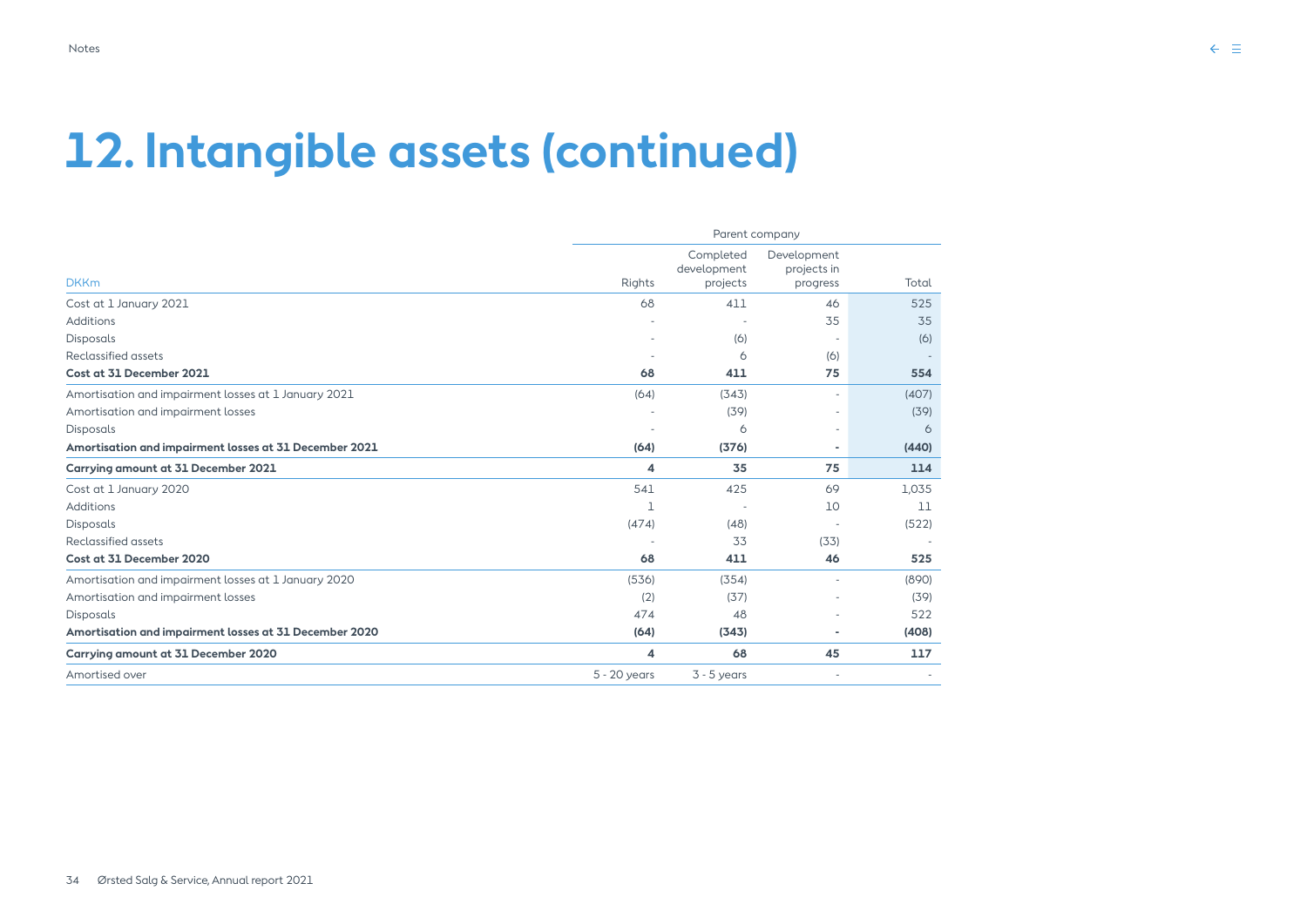### <span id="page-34-0"></span>**13. Property, plant and equipment**

| Group                                                  |                          |                      |                                                  |                                                            |                |
|--------------------------------------------------------|--------------------------|----------------------|--------------------------------------------------|------------------------------------------------------------|----------------|
| <b>DKKm</b>                                            | Land and<br>buildings    | Production<br>assets | Fixtures and<br>fittings, tools<br>and equipment | Property, plant,<br>and equipment<br>under<br>construction | Total          |
| Cost at 1 January 2021                                 | 13                       | 8,311                | 92                                               | $\overline{2}$                                             | 8.418          |
| Foreign exchange adjustment                            |                          | (5)                  | (9)                                              |                                                            | (14)           |
| Adjustment of decommissioning obligations              |                          | (6)                  |                                                  | $\overline{\phantom{a}}$                                   | (6)            |
| Reclassified assets                                    |                          |                      | $\overline{2}$                                   | (2)                                                        |                |
| Cost at 31 December 2021                               | 13                       | 8,300                | 85                                               | ٠                                                          | 8,398          |
| Depreciation and impairment losses at 1 January 2021   | (9)                      | (7, 831)             | (92)                                             | $\overline{\phantom{a}}$                                   | (7,932)        |
| Foreign exchange adjustment                            |                          |                      | 7                                                | $\overline{\phantom{a}}$                                   | $\overline{7}$ |
| Depreciation and impairment losses                     | $\overline{\phantom{a}}$ | (77)                 |                                                  | $\overline{\phantom{a}}$                                   | (77)           |
| Depreciation and impairment losses at 31 December 2021 | (9)                      | (7,908)              | (85)                                             | ٠                                                          | (8,002)        |
| Carrying amount at 31 December 2021                    | 4                        | 392                  | ٠                                                | ٠                                                          | 396            |
| Cost at 1 January 2020                                 | 13                       | 8,366                | 96                                               | 14                                                         | 8,489          |
| Foreign exchange adjustment                            |                          |                      | (4)                                              |                                                            | (4)            |
| Adjustment of decommissioning obligations              |                          | (42)                 |                                                  |                                                            | (42)           |
| <b>Disposals</b>                                       |                          | (25)                 |                                                  |                                                            | (25)           |
| Reclassified assets                                    |                          | 12                   |                                                  | (12)                                                       |                |
| Cost at 31 December 2020                               | 13                       | 8,311                | 92                                               | $\mathbf{2}$                                               | 8,418          |
| Depreciation and impairment losses at 1 January 2020   | (9)                      | (7, 759)             | (87)                                             | $\overline{\phantom{a}}$                                   | (7, 855)       |
| Foreign exchange adjustment                            |                          |                      | 4                                                |                                                            |                |
| Depreciation and impairment losses                     |                          | (72)                 | (9)                                              |                                                            | (81)           |
| Depreciation and impairment losses at 31 December 2020 | (9)                      | (7, 831)             | (92)                                             | ٠                                                          | (7, 932)       |
| Carrying amount at 31 December 2020                    | $\overline{\mathbf{4}}$  | 480                  |                                                  | $\overline{2}$                                             | 486            |
| Depreciated over                                       | 20 years                 | 20 - 40 years        | $3 - 10$ years                                   |                                                            |                |

### **Impairment testing of property, plant and equipment**

The carrying amounts of property, plant and equipment are assessed annually to determine whether there is any indication of impairment. If any such indication exists, an impairment test is carried out.

There were no other indications of impairment of property, plant and equipment in 2021.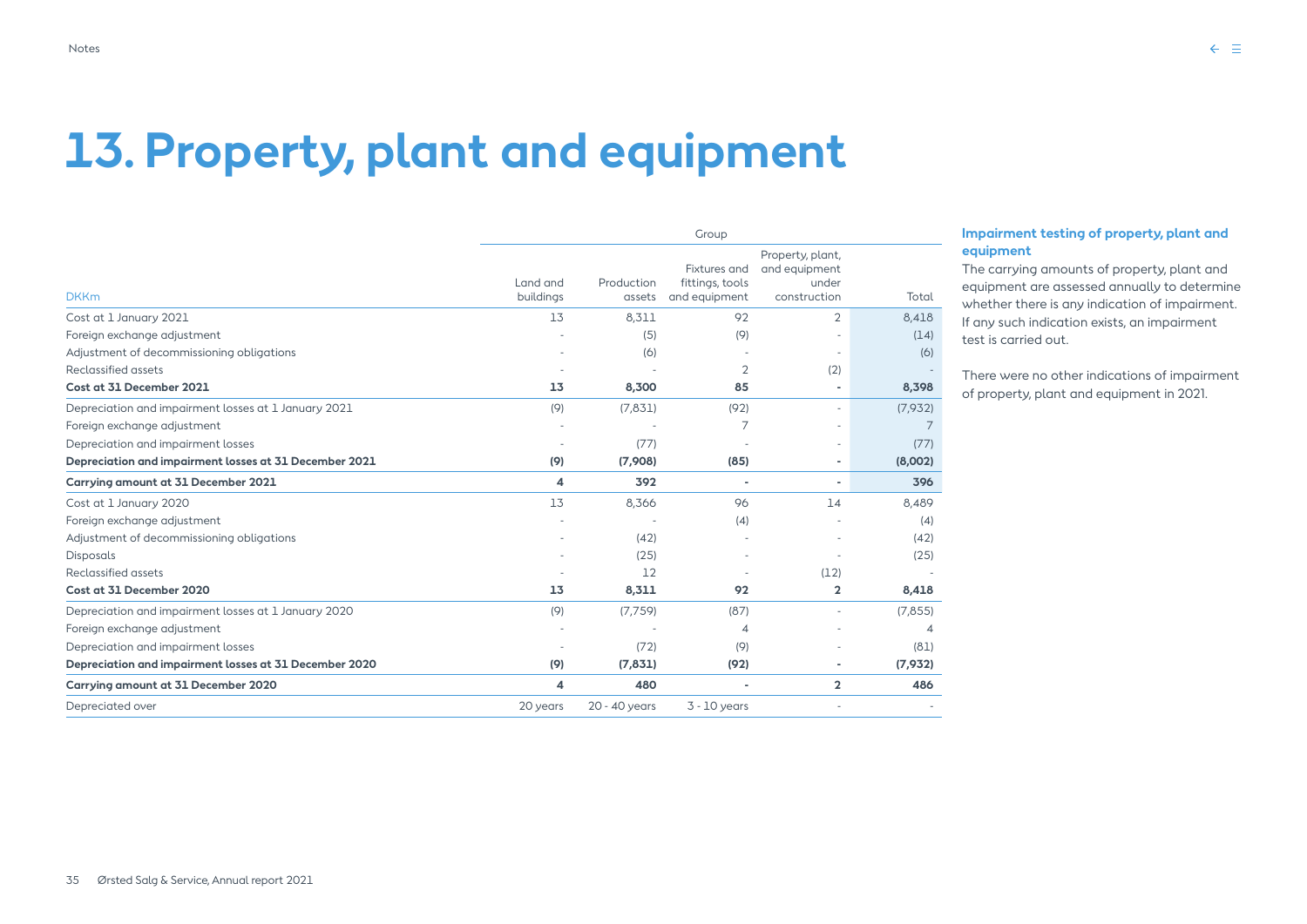### **13. Property, plant and equipment (continued)**

|                                                        |                       |                      | Parent company                                          |                                                            |                          |
|--------------------------------------------------------|-----------------------|----------------------|---------------------------------------------------------|------------------------------------------------------------|--------------------------|
| <b>DKKm</b>                                            | Land and<br>buildings | Production<br>assets | <b>Fixtures and</b><br>fittings, tools<br>and equipment | Property, plant,<br>and equipment<br>under<br>construction | Total                    |
| Cost at 1 January 2021                                 | 11                    | 8,296                | $\overline{4}$                                          | 2                                                          | 8,313                    |
| Adjustment of decommissioning obligations              |                       | (6)                  |                                                         |                                                            | (6)                      |
| <b>Disposals</b>                                       |                       |                      |                                                         | (2)                                                        | (2)                      |
| Cost at 31 December 2021                               | 11                    | 8,290                | 4                                                       | ۰                                                          | 8,305                    |
| Depreciation and impairment losses at 1 January 2021   | (9)                   | (7, 817)             | (4)                                                     | $\overline{\phantom{a}}$                                   | (7, 830)                 |
| Depreciation and impairment losses                     |                       | (81)                 |                                                         | $\overline{\phantom{a}}$                                   | (81)                     |
| Depreciation and impairment losses at 31 December 2021 | (9)                   | (7,898)              | (4)                                                     | ٠                                                          | (7, 911)                 |
| Carrying amount at 31 December 2021                    | $\overline{2}$        | 392                  | ٠                                                       | ۰                                                          | 394                      |
| Cost at 1 January 2020                                 | 11                    | 8,349                | $\overline{4}$                                          | 14                                                         | 8.378                    |
| Adjustment of decommissioning obligations              |                       | (42)                 | $\overline{\phantom{a}}$                                |                                                            | (42)                     |
| <b>Disposals</b>                                       |                       | (23)                 |                                                         |                                                            | (23)                     |
| Reclassification                                       |                       | 12                   |                                                         | (12)                                                       | $\overline{\phantom{a}}$ |
| Cost at 31 December 2020                               | 11                    | 8,296                | 4                                                       | $\overline{2}$                                             | 8,313                    |
| Depreciation and impairment losses at 1 January 2020   | (9)                   | (7,745)              | (4)                                                     | $\overline{\phantom{a}}$                                   | (7,758)                  |
| Depreciation and impairment losses                     |                       | (72)                 |                                                         |                                                            | (72)                     |
| Depreciation and impairment losses at 31 December 2020 | (9)                   | (7, 817)             | (4)                                                     | ۰                                                          | (7, 830)                 |
| Carrying amount at 31 December 2020                    | $\overline{2}$        | 479                  | $\overline{\phantom{a}}$                                | $\overline{2}$                                             | 483                      |
| Depreciated over                                       | 20 years              | 20 - 40 years        | $3 - 10$ years                                          |                                                            |                          |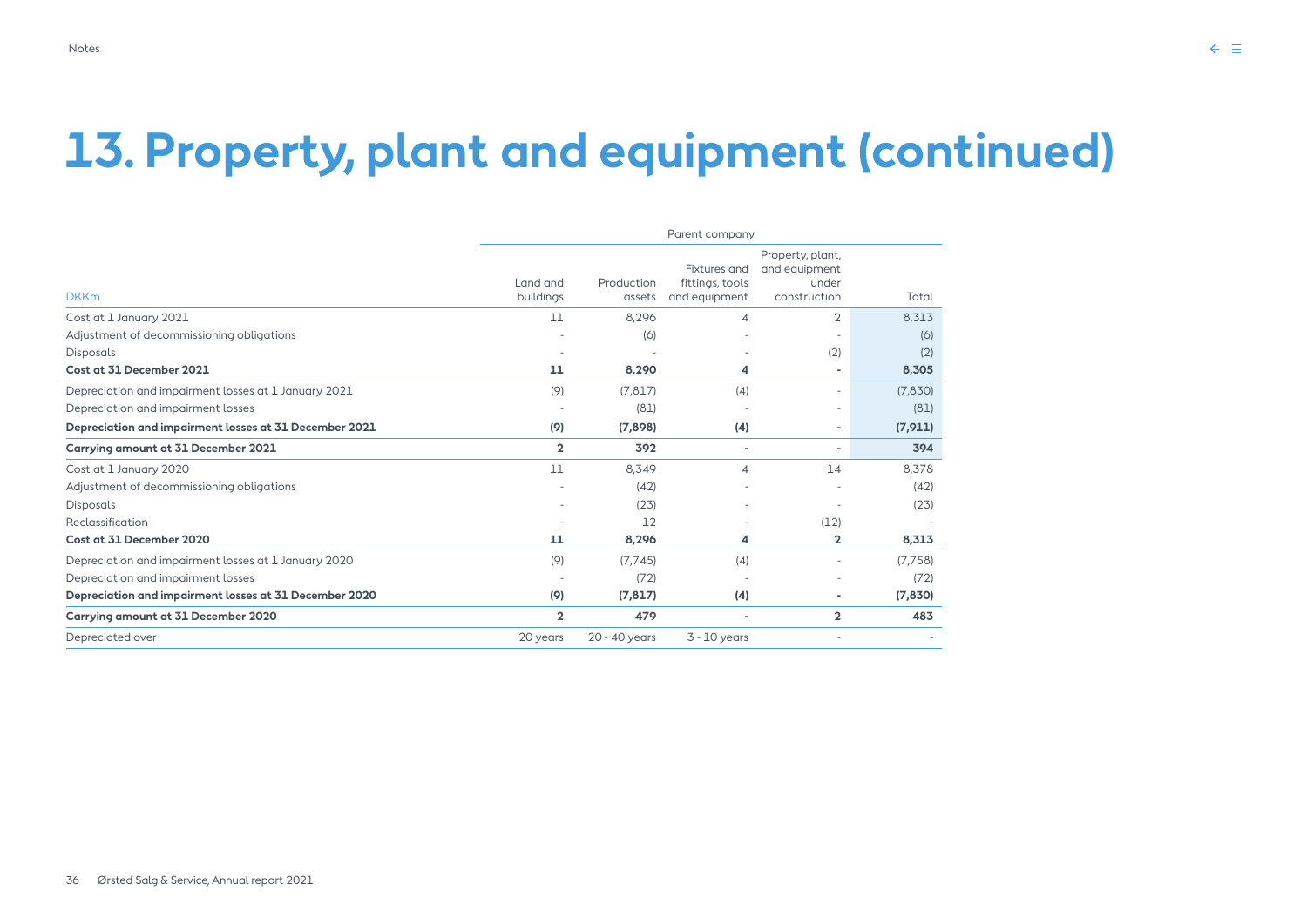### <span id="page-36-0"></span>**14. Investments in subsidiaries**

### **15. Inventories**

|                                  | Parent company |       |
|----------------------------------|----------------|-------|
| <b>DKKm</b>                      | 2021           | 2020  |
| Cost at 1 January                | 1,176          | 1,175 |
| Adjustment, opening              | (75)           |       |
| Additions                        | 827            |       |
| <b>Disposals</b>                 |                |       |
| Cost at 31 December              | 1,928          | 1,176 |
| Value adjustments at 1 January   | (889)          | (889) |
| Adjustment, opening              | 75             |       |
| Impairment losses                | (852)          |       |
| Value adjustments at 31 December | (1,666)        | (889) |
| Carrying amount at 31 December   | 262            | 287   |

|                                           |       | Group |       | Parent company |
|-------------------------------------------|-------|-------|-------|----------------|
| <b>DKKm</b>                               | 2021  | 2020  | 2021  | 2020           |
| Gas                                       | 3,813 | 1,287 | 3,812 | 1,285          |
| Green certificates                        | 887   | 477   | 887   | 477            |
| Carbon emission allowances<br>(purchased) | 388   | 449   | 388   | 449            |
| Other inventories                         | ┸     | 4     |       | 4              |
| <b>Inventories at 31 December</b>         | 5,089 | 2,217 | 5,088 | 2,215          |

Reference is made to page 5 for Ørsted Salg & Service A/S Group Structure and overview of the consolidated subsidiaries within the Group.

In 2021, additions are related to capital contribution in Orsted S&D (UK) Limited.

We have tested investments in subsidiaries for impairment by comparing the expected future income in the individual subsidiary with their carrying amounts.

In 2021, due to general low earnings from the UK B2B activites and the decision to terminate our B2B activites in UK, the exepcted

future value of our investment in Orsted S&D (UK) Limited is significantly lower than the booked value of the subsidiary, which has given rise to an impairment.

In 2020, additions are related to capital contribution to the new established subsidiary Orsted Commercial Commodities A/S.

The carrying amount of inventories recognised at fair value was DKK 3,161 million (2020: DKK 1,388 million).

 $\leftarrow$  =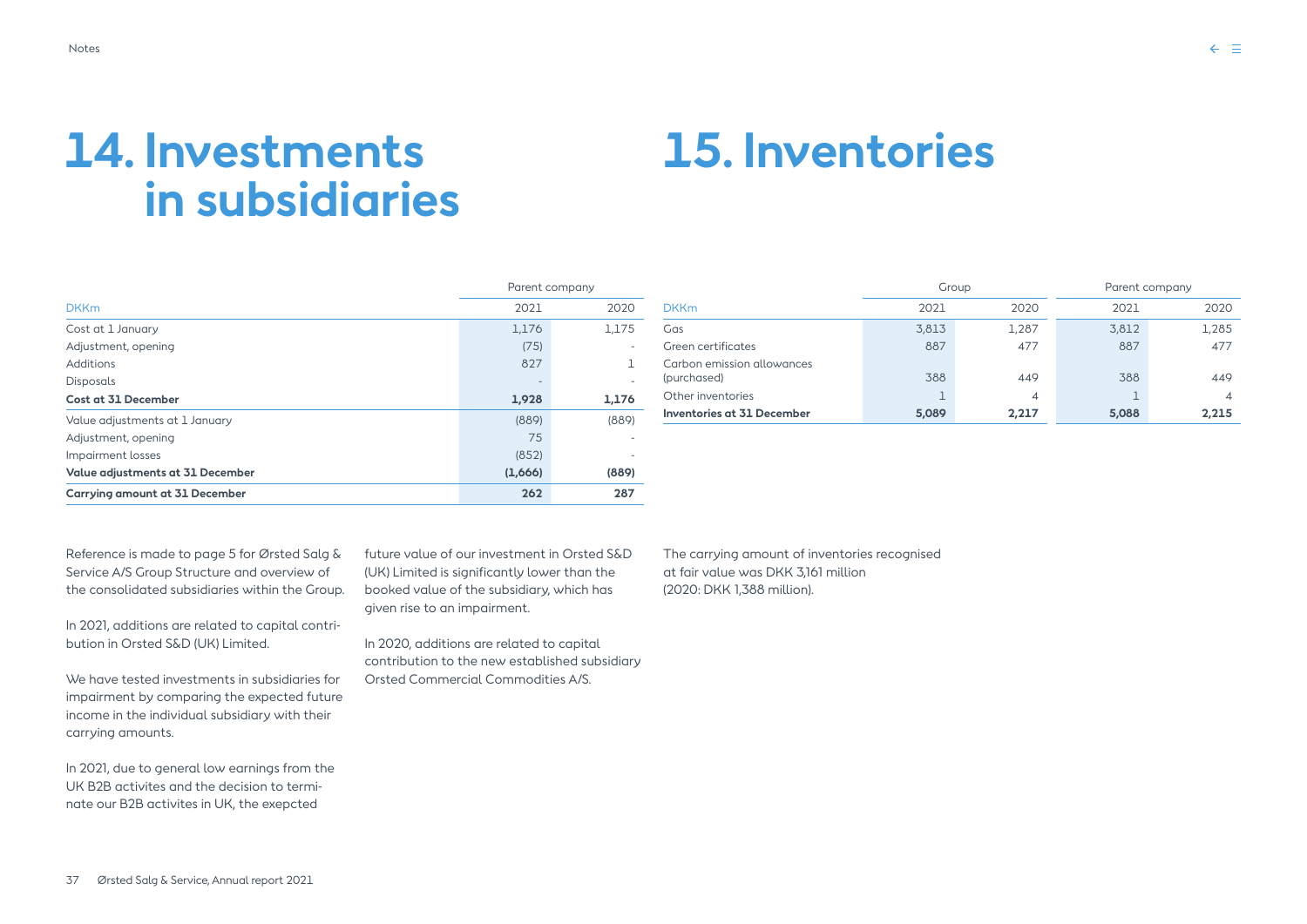<span id="page-37-0"></span>

|                                                             | Group    |                          | Parent company |       |
|-------------------------------------------------------------|----------|--------------------------|----------------|-------|
| <b>DKKm</b>                                                 | 2021     | 2020                     | 2021           | 2020  |
| Deferred tax at 1 January                                   | (606)    | (141)                    | (580)          | (121) |
| Exchange rate adjustment                                    | (3)      | $\overline{2}$           |                |       |
| Deferred tax for the year recognised in profit (loss)       | (3,520)  | (466)                    | (3,524)        | (458) |
| Deferred tax discontinued operations                        | 41       | $\overline{\phantom{a}}$ |                |       |
| Adjustments in respect of prior years                       | (123)    | (1)                      | (122)          | (1)   |
| Deferred tax at 31 December                                 | (4, 211) | (606)                    | (4, 226)       | (580) |
| Deferred tax is recognised in the balance sheet as follows: |          |                          |                |       |
| Deferred tax (assets)                                       | (4, 226) | (606)                    | (4, 226)       | (580) |
| Deferred tax (liability)                                    | 15       |                          |                |       |
| Deferred tax at 31 December, net                            | (4, 211) | (606)                    | (4, 226)       | (580) |
| Deferred tax concerns:                                      |          |                          |                |       |
| Non-current assets                                          | 124      | 45                       | 112            | 78    |
| Non-current liabilities                                     | (398)    | (188)                    | (398)          | (441) |
| Current liabilities                                         | (3,937)  | (463)                    | (3,940)        | (217) |
| Deferred tax at 31 December                                 | (4, 211) | (606)                    | (4, 226)       | (580) |

Deferred tax assets are expected to be utilised for offsetting against the settlement of deferred tax liabilities in companies included in joint taxation in the Ørsted Group.

Unrecognised deferred tax assets relate to losses in foreign companies as well as impairment losses in foreign companies where we deem that such tax assets cannot be utilised in the foreseeable future. Unrecognised tax assets can be carried forward indefinitely. The amount of unrecognised tax losses was DKK 74 million in 2021 (2020: DKK 32 million).

|                                                                 |                                      |                                                | Group                    |                                           | Parent company                |                                                |                          |                                           |
|-----------------------------------------------------------------|--------------------------------------|------------------------------------------------|--------------------------|-------------------------------------------|-------------------------------|------------------------------------------------|--------------------------|-------------------------------------------|
| <b>Change in temporary differences</b><br>during the year, DKKm | <b>Balance sheet</b><br>at 1 January | Recognised<br>in profit (loss)<br>for the year | Other changes            | <b>Balance</b><br>sheet at<br>31 December | Balance sheet<br>at 1 January | Recognised<br>in profit (loss) for<br>the year | Other changes            | <b>Balance</b><br>sheet at<br>31 December |
| 2021                                                            |                                      |                                                |                          |                                           |                               |                                                |                          |                                           |
| Intangible assets                                               | 16                                   | (8)                                            | $\overline{\phantom{a}}$ | 8                                         | 15                            | (7)                                            | $\overline{\phantom{a}}$ |                                           |
| Property, plant, and equipment                                  | 63                                   | 4                                              | $\overline{\phantom{a}}$ | 67                                        | 57                            | (2)                                            | $\sim$                   | 55                                        |
| Current assets                                                  | $\overline{2}$                       | 47                                             | $\overline{\phantom{a}}$ | 49                                        | $\overline{2}$                | 47                                             | $\sim$                   | 49                                        |
| Decommissioning obligations                                     | (117)                                | (3)                                            | $\sim$                   | (120)                                     | (117)                         | (3)                                            | $\sim$                   | (120)                                     |
| Other non-current liabilities                                   | (324)                                | 47                                             | (1)                      | (278)                                     | (324)                         | 46                                             | $\sim$                   | (278)                                     |
| Current liabilities and derivatives                             | (210)                                | (3,725)                                        | (2)                      | (3,937)                                   | (213)                         | (3,727)                                        | $\sim$                   | (3,940)                                   |
| Tax loss carry forward                                          | (36)                                 | 36                                             | $\overline{\phantom{a}}$ |                                           |                               |                                                | $\sim$                   |                                           |
| <b>Total</b>                                                    | (606)                                | (3,602)                                        | (3)                      | (4, 211)                                  | (580)                         | (3,646)                                        | ۰.                       | (4, 226)                                  |
| 2020                                                            |                                      |                                                |                          |                                           |                               |                                                |                          |                                           |
| Intangible assets                                               | 16                                   |                                                |                          | 16                                        | 16                            | (1)                                            |                          | 15                                        |
| Property, plant, and equipment                                  | 62                                   |                                                | $\overline{\phantom{a}}$ | 63                                        | 65                            | (8)                                            |                          | 57                                        |
| Current assets                                                  |                                      |                                                | $\overline{\phantom{a}}$ | $\overline{2}$                            |                               |                                                | $\overline{\phantom{a}}$ |                                           |
| Decommissioning obligations                                     | (116)                                | (1)                                            | $\overline{\phantom{a}}$ | (117)                                     | (116)                         | (1)                                            | $\overline{\phantom{a}}$ | (117)                                     |
| Other non-current liabilities                                   | (343)                                | 19                                             | $\sim$                   | (324)                                     | (343)                         | 19                                             | $\overline{\phantom{a}}$ | (324)                                     |
| <b>Current liabilities</b>                                      | 264                                  | (474)                                          | $\overline{\phantom{a}}$ | (210)                                     | 257                           | (470)                                          |                          | (213)                                     |
| Tax loss carry forward                                          | (25)                                 | (11)                                           |                          | (36)                                      |                               |                                                |                          |                                           |
| Total                                                           | (141)                                | (465)                                          | ٠                        | (606)                                     | (120)                         | (460)                                          |                          | (580)                                     |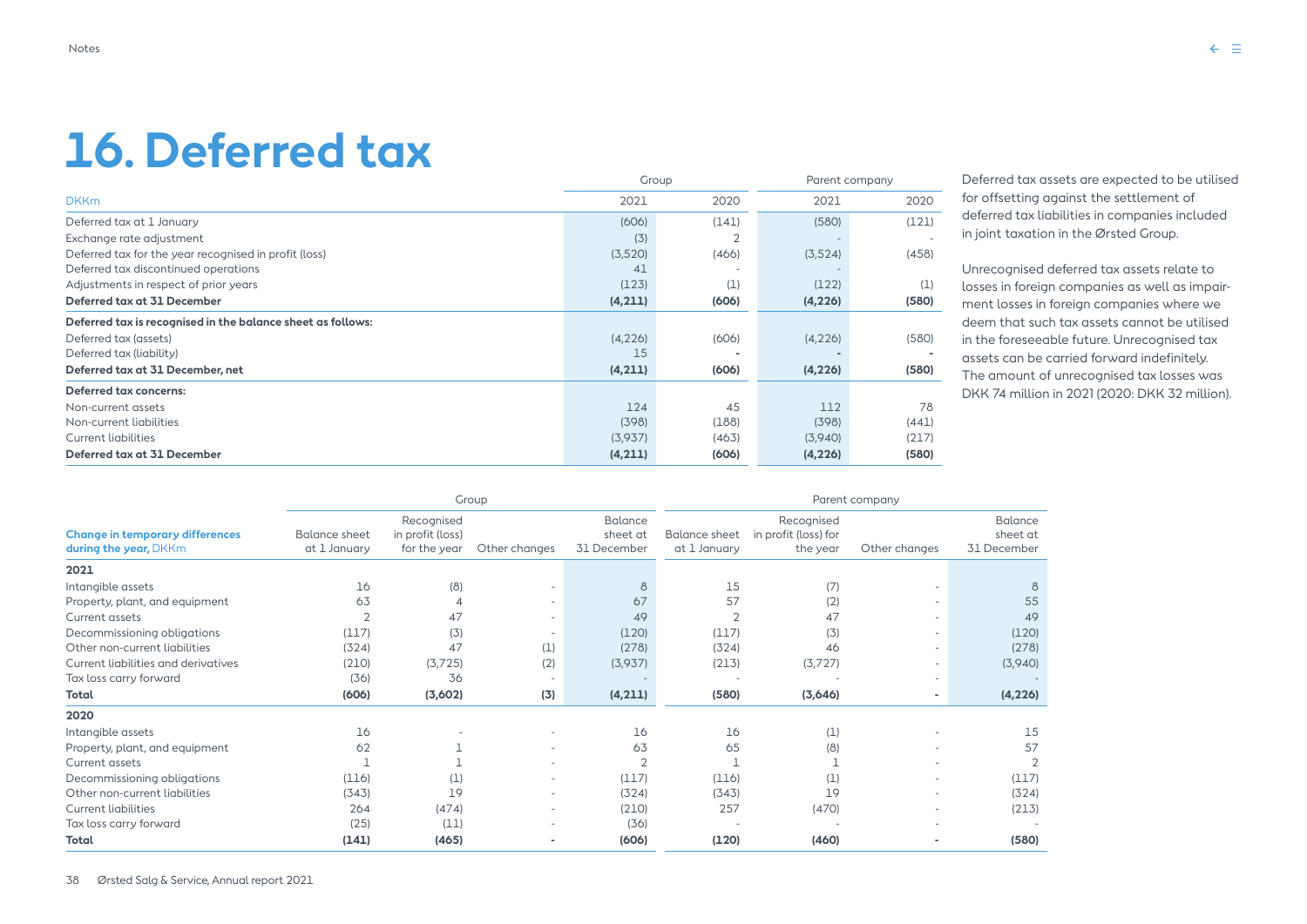### <span id="page-38-0"></span>**17. Derivatives**

### **Categories of financial instruments**

Financial instruments are used for various purposes. The purpose determines the category, and whether the value adjustment of the instrument should be recognised in the profit (loss) for the year or as part of the hedging reserve in equity.

The fair value of financial instruments measured at amortised cost is identical to the carrying amount.

|                                                                       | 2021            |            | 2020            |            |
|-----------------------------------------------------------------------|-----------------|------------|-----------------|------------|
| <b>Financial instruments by category, DKKm</b>                        | Carrying amount | Fair value | Carrying amount | Fair value |
| Assets                                                                |                 |            |                 |            |
| Derivative financial instruments held for trading                     | 30,855          | 30,855     | 4,680           | 4,680      |
| Securities                                                            | 414             | 414        | 356             | 356        |
| Financial assets measured at fair value via the income statement      | 31,269          | 31,269     | 5,036           | 5,036      |
| Derivative financial instruments held for hedging                     | 8,554           | 8,554      |                 |            |
| Derivatives (assets) used ad hedging instruments                      | 8,554           | 8,554      | ٠               |            |
| Trade receivables                                                     | 7.728           | 7.728      | 3,973           | 3,973      |
| Other receivables, cash, and cash equivalents                         | 13.103          | 13.103     | 8,860           | 8,860      |
| Loans and receivables                                                 | 20.831          | 20.831     | 12,833          | 12,833     |
| <b>Equity and liabilities</b>                                         |                 |            |                 |            |
| Derivative financial instruments held for trading                     | 31,331          | 31,331     | 4,820           | 4,820      |
| Financial liabilities measured at fair value via the income statement | 31,331          | 31,331     | 4,820           | 4,820      |
| Derivatives finacial instruments held for hedging                     | 12,843          | 12,843     |                 |            |
| Derivatives (liabilities) used as hedging instruments                 | 12,843          | 12,843     | ٠               |            |
| <b>Bank loans</b>                                                     |                 |            | 64              | 64         |
| Other payables                                                        | 15.576          | 15.576     | 4,333           | 4,333      |
| Financial liabilities measured at amortised cost                      | 15.576          | 15.576     | 4,397           | 4,397      |

|         | . .          |  |
|---------|--------------|--|
| ۹       | ٩            |  |
|         |              |  |
|         |              |  |
| ×<br>v. | ۰,<br>٩<br>٩ |  |

In 2021, we began to apply IFRS hedge accounting to energy and related FX hedges previously accounted for under the business performance principle.

In 2021, we recognised volume ineffectiveness related to gas and oil hedges, primarily related to exposure in 2022. In total, these amounted to DKK -269 million (2020: DKK 0 million).

|                                                       | Contractual         |         | Maturity analysis |                   |       | Market value | Recognised in           |                |         | Expected transfers to EBITDA/CAPEX |
|-------------------------------------------------------|---------------------|---------|-------------------|-------------------|-------|--------------|-------------------------|----------------|---------|------------------------------------|
| Energy price cash flow hedge<br>accounting 2021, DKKm | principal<br>amount | 2022    | 2023              | <b>After 2023</b> | Asset | Liability    | comprehensive<br>income | 2022           | 2023    | <b>After 2023</b>                  |
| <b>EBITDA</b> impact                                  |                     |         |                   |                   |       |              |                         |                |         |                                    |
| Power swaps and futures                               | 347                 | 219     | 102               | 26                | 209   | 794          | (584)                   | (445)          | (124)   | (15)                               |
| Power options                                         | 3.229               | 612     | 724               | 1,893             | 5,050 | 9,082        | (4,972)                 | (2,783)        | (1,434) | (755)                              |
| Gas swaps and futures                                 | 3.710               | 3.701   | $\circ$           | 9                 | 2.647 | 2.353        | 1,442                   | (18)           | (192)   | 1,652                              |
| Oil futures                                           | 19                  | $\circ$ |                   | 12                | 52    | 29           | 30                      | $\overline{2}$ |         | 25                                 |
| Currency, forwards                                    | 1,411               | 1.488   | 3                 | (80)              | 596   | 585          | 11                      | 9              |         |                                    |
| Total                                                 |                     |         |                   |                   | 8,554 | 12,843       | (4,073)                 | (3, 235)       | (1,746) | 908                                |

### 39 Ørsted Salg & Service, Annual report 2021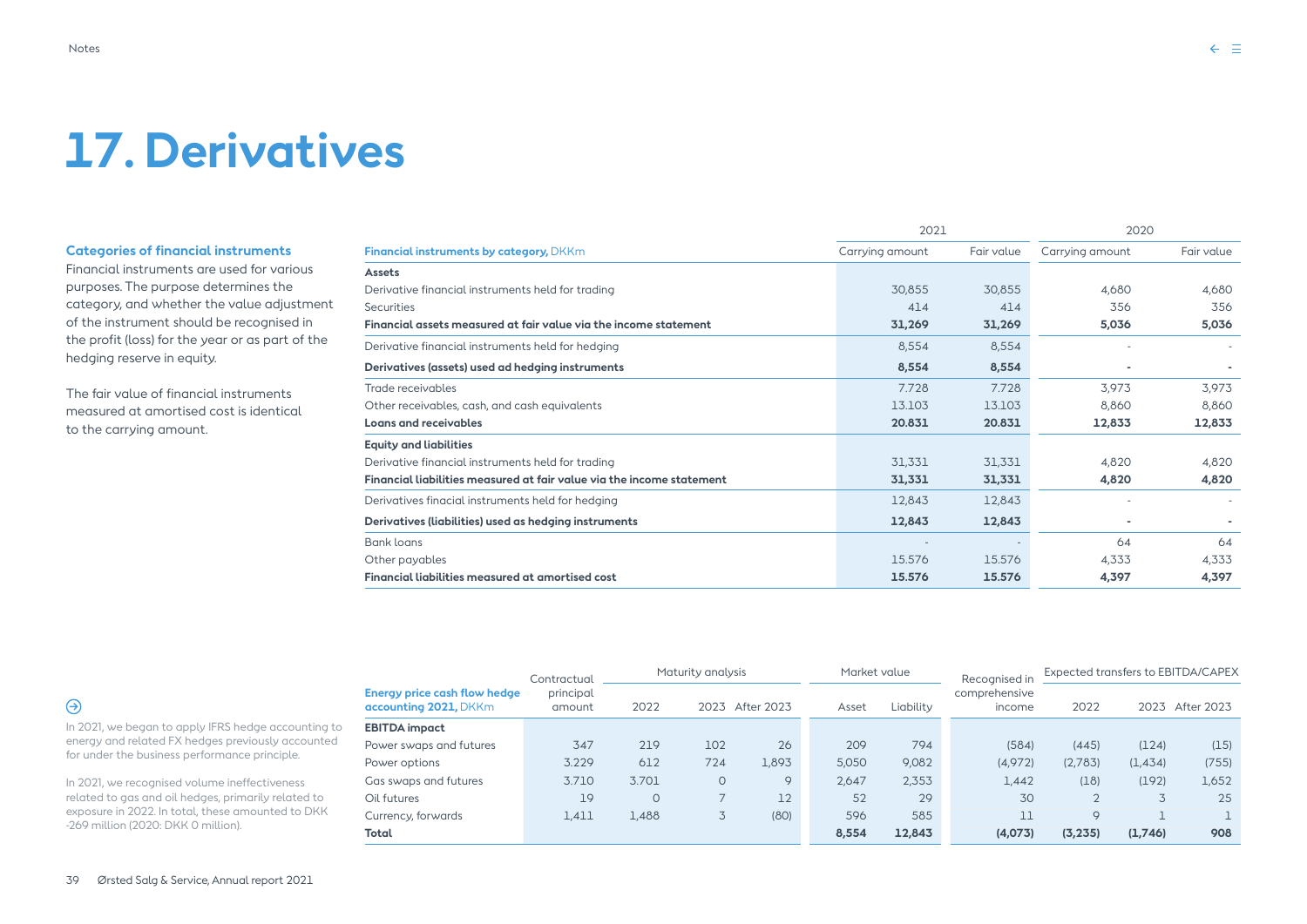### **Fair value measurement**

All assets and liabilities measured at fair value are measured on a recurring basis.

**Economic hedging of fair values,** DKKm

Quoted prices comprise derivative financial instruments that are traded in active marke It is customary to settle these trades on a daily basis.

Observable inputs comprise derivative financial instruments where valuation models with observable inputs are used to measure fair value. For commodity derivatives we can directly apply the observable commodity price adjusted for the credit risk on the counterparty.

### **Significant non-observable inputs**

Market values based on non-observable input comprise primarily long-term contracts on the purchase or sale of power. Since there are no active markets for the long-term prices of power, the market values have been determined through an estimate of the future prices based on an extrapolation of the forward curve adjusted for inflation.

**Estimating non-observable power prices**

Since our corporate power puchase agreements (CPPAs) are normally settled on the actual production, and the power prices available in the market are based on a constant production (flat profile), we take into account that our expected production is not constant, and thus our CPPAs will not be settled against a flat profile price (intermittency adjustment). For the majority of our markets, the flat profile power price can be observed for a maximum of four to six years in the market, after which an active market no longer exists.

| n-<br>$\sim$ $\sim$ |            |        |           |          | $- - - - -$ |           | $- - - -$                |          |
|---------------------|------------|--------|-----------|----------|-------------|-----------|--------------------------|----------|
|                     | Total      | 57,097 | (51,678)  | 5,419    | 13,313      | (12, 339) |                          | 974      |
|                     | Other      | 109    | (30)      | 79       | 153         | 254       |                          | 407      |
| ets.                | <b>GBP</b> | 28,628 | (34, 440) | (5, 812) | 5,375       | (6, 581)  |                          | (1, 206) |
|                     | <b>USD</b> | 239    | (700)     | (461)    | 977         | (201)     | $\overline{\phantom{a}}$ | 776      |

Hedging

Receivables Payables

|                                                                             | 2021           |            | 2020           |            |
|-----------------------------------------------------------------------------|----------------|------------|----------------|------------|
| Contracts accounted for at fair value through profit or loss (EBITDA), DKKm | Nominal amount | Fair value | Nominal amount | Fair value |
| Oil swaps                                                                   | 1,672          | (755)      | 676            | 164        |
| Gas swaps                                                                   | 3,264          | (3,675)    | 3,545          | 28         |
| Gas options                                                                 |                |            | 34             | 10         |
| Power swaps                                                                 | 5,084          | (1,151)    | 7,322          | 154        |
| Power options                                                               | 5,587          | 5,156      | 3,965          |            |
| Coal forwards                                                               | 85             |            | $\overline{A}$ |            |
| Carbon emission allowances                                                  | 186            | (58)       | 321            | 15         |
| Currency forwards                                                           |                |            | 481            |            |
| Total                                                                       |                | (476)      |                | 386        |

EUR 28,121 (16,508) - 11,613 6,808 (5,811) - 997

2021 2020

instruments Net position Receivables Payables

| Fair value hierarchy of                     |               |                          | 2021                     |        |               |          | 2020                                |       |
|---------------------------------------------|---------------|--------------------------|--------------------------|--------|---------------|----------|-------------------------------------|-------|
| financial instruments<br>DKKm               | Quoted prices | Observable<br>inputs     | Non-observable<br>inputs | Total  | Quoted prices | inputs   | Observable Non-observable<br>inputs | Total |
| Commodity derivatives                       | 9,551         | 24,040                   | 5,166                    | 38,757 | 2,074         | 1,728    | 638                                 | 4,440 |
| Currency derivatives                        |               | 652                      | $\overline{\phantom{a}}$ | 652    |               | 350      |                                     | 350   |
| Total derivatives                           | 9,551         | 24,692                   | 5,166                    | 39,409 | 2,074         | 2,078    | 638                                 | 4,790 |
| Securities                                  | $\sim$        | 414                      | $\overline{\phantom{a}}$ | 414    |               | 356      | $\overline{\phantom{a}}$            | 356   |
| <b>Inventories</b>                          | 3,161         | $\overline{\phantom{a}}$ | $\sim$                   | 3,161  | 1,388         | <b>.</b> | $\overline{\phantom{a}}$            | 1,388 |
| Total assets measured at<br>fair value      | 12,712        | 25,106                   | 5,166                    | 42,984 | 3,462         | 2,434    | 638                                 | 6,534 |
| Commodity derivatives                       | 12,744        | 26,224                   | 4,546                    | 43,514 | 2,269         | 1,750    | 459                                 | 4,478 |
| Currency derivatives                        |               | 660                      | $\overline{\phantom{a}}$ | 660    |               | 342      |                                     | 342   |
| Total liabilities measured<br>at fair value | 12,744        | 26,884                   | 4,546                    | 44,174 | 2,269         | 2,092    | 459                                 | 4,820 |

**Hedging** 

instruments Net position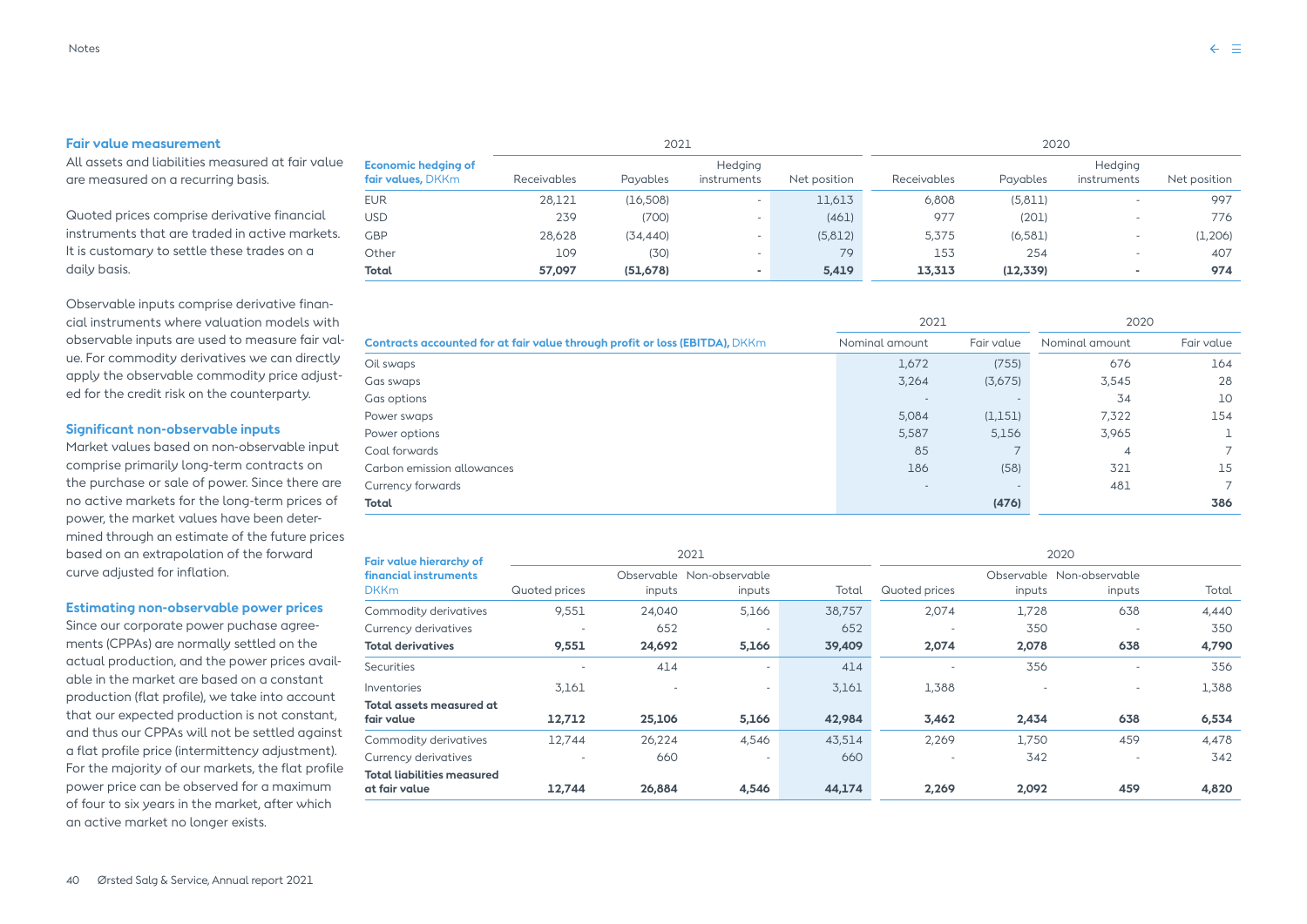[Notes](#page-23-0)

### **Valuation principles and material assumptions**

In order to minimise the use of subjective estimates or modifications of parameters and calculation models, it is our policy to determine fair values based on the external information that most accurately reflects the market values.

We use pricing and benchmark services to increase data quality. Market values are determined by the Group Treasury & Risk Management function, which reports to the Group CFO. The developments in market values are monitored on a continuing basis and reported to the Executive Committee.

#### **Netting of financial assets and liabilities**

The netting agreements with the individual counterparties are often limited to offsetting within specific products. In addition, the settlement of liabilities and the realisation of assets do often not take place simultaneously.

We only offset positive and negative values if we are entitled to and intend to settle several financial instruments net.

Consequently, only some of the Group's netting agreements meet the provisions in IFRS on offsetting.

The table below to the right show financial assets and liabilities that are subject to netting agreements and related security.

Net derivative assets valued on the basis of non-observable inputs are specified in the table to the left.

| Derivatives valued on the basis of non-observable inputs, DKKm       | 2021                     | 2020  |
|----------------------------------------------------------------------|--------------------------|-------|
| Market value at 1 January                                            | 179                      | 261   |
| Transferred to level 2 due to market data having become available    | (163)                    | (60)  |
| Gains and losses recognised in profit (loss) for the year as revenue | 2,222                    | (162) |
| Transferred from observable inputs                                   | $\overline{\phantom{a}}$ | 15    |
| Sales and redemptions                                                | 29                       | (40)  |
| New trades                                                           | (1,647)                  | 165   |
| Market value at 31 December                                          | 620                      | 179   |
| Net assets can be specified as follows:                              |                          |       |
| Assets                                                               | 5.166                    | 638   |
| Liabilities                                                          | (4.546)                  | (459) |

The main non-observable input is German power prices in the period 2025-2034. The average power price for the period is estimated at DKK 553 per MWh, based on an inflation-adjusted extrapolation of the observable price. An increase or decrease in the German power prices of 25 % would impact the fair value by +/- DKK 1,871 million.

Related amounts not netted in the balance sheet

 $\odot$ 

| Netting of financial assets, DKKm | Recognised<br>financial assets,<br>gross | Financial<br>liabilities, offset | <b>Financial assets</b><br>presented in the<br>balance sheet | Liabilities with<br>offsetting rights | Security received | Net amount |
|-----------------------------------|------------------------------------------|----------------------------------|--------------------------------------------------------------|---------------------------------------|-------------------|------------|
| 31 December 2021                  |                                          |                                  |                                                              |                                       |                   |            |
| Derivative financial instruments  | 79.779                                   | (58, 307)                        | 21,472                                                       | (5,412)                               | (3,430)           | 12,630     |
| Trade receivables                 | 43.203                                   | (38,009)                         | 5,194                                                        | $\overline{\phantom{a}}$              | $-$               | 5,194      |
| <b>31 December 2020</b>           |                                          |                                  |                                                              |                                       |                   |            |
| Derivative financial instruments  | 7.426                                    | (5,031)                          | 2,395                                                        | (657)                                 |                   | 1,738      |
| Trade receivables                 | 13.655                                   | (11, 842)                        | 1,813                                                        | $\overline{\phantom{a}}$              | $\sim$            | 1,813      |

|                                        |                                               |                             |                                                                   | Related amounts not netted in the balance sheet |                                              |            |
|----------------------------------------|-----------------------------------------------|-----------------------------|-------------------------------------------------------------------|-------------------------------------------------|----------------------------------------------|------------|
| Netting of financial liabilities, DKKm | Recognised<br>financial liabilities,<br>gross | Financial assets.<br>offset | <b>Financial liabilities</b><br>presented in the<br>balance sheet | Assets with<br>offsetting rights                | Security provided<br>in the form of<br>bonds | Net amount |
| <b>31 December 2021</b>                |                                               |                             |                                                                   |                                                 |                                              |            |
| Derivative financial instruments       | 96.789                                        | (58, 307)                   | 38,482                                                            | (5,412)                                         | (414)                                        | 32,656     |
| Trade payables                         | 43.816                                        | (38,009)                    | 5.807                                                             |                                                 |                                              | 5,807      |
| <b>31 December 2020</b>                |                                               |                             |                                                                   |                                                 |                                              |            |
| Derivative financial instruments       | 8.374                                         | (5,031)                     | 3.343                                                             | (657)                                           | (356)                                        | 2,330      |
| Trade payables                         | 13,898                                        | (11, 842)                   | 2,056                                                             | $\overline{\phantom{a}}$                        | $\overline{\phantom{a}}$                     | 2,056      |
|                                        |                                               |                             |                                                                   |                                                 |                                              |            |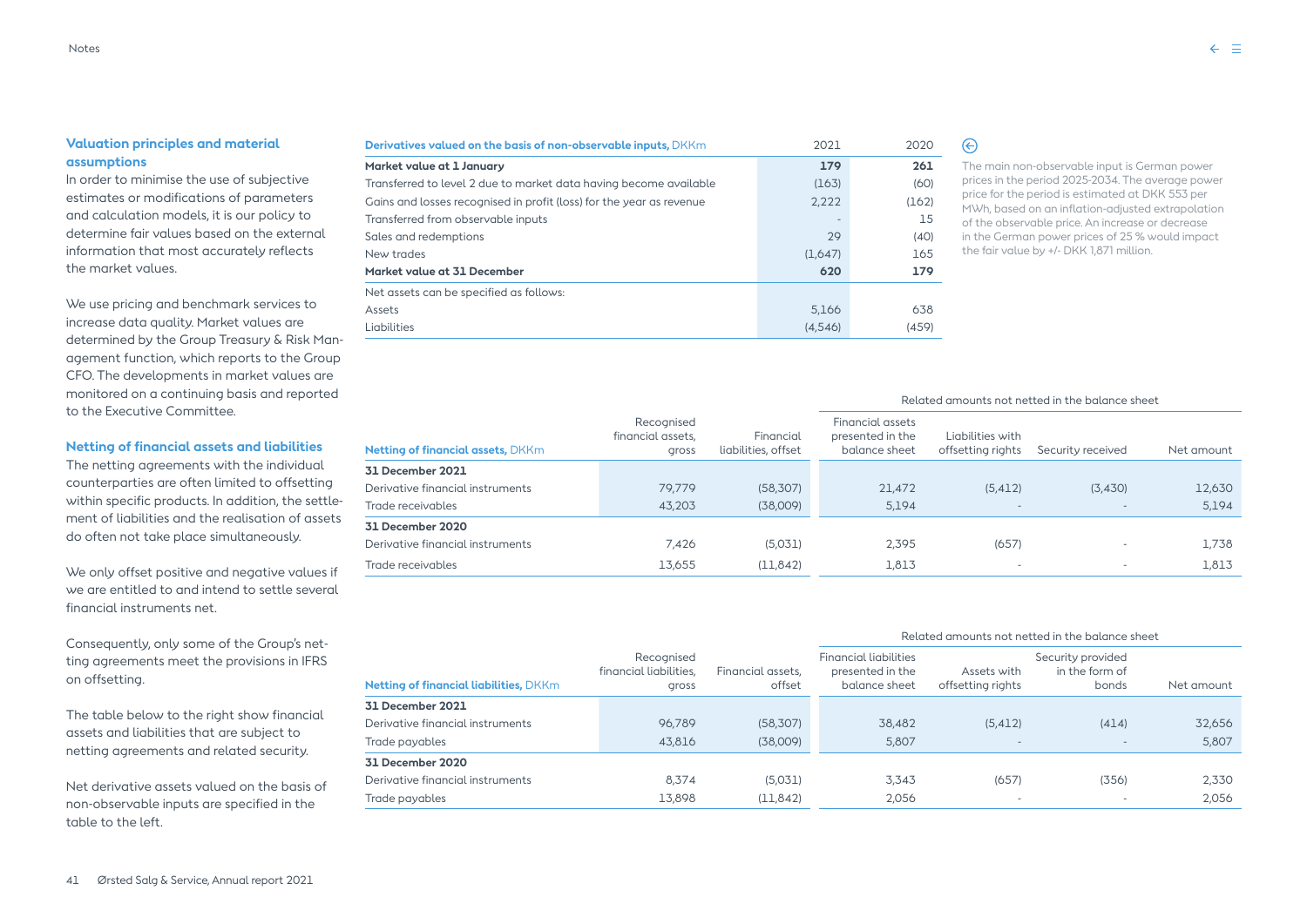### <span id="page-41-0"></span>**18. Maturity analysis of financial liabilities**

| Maturity analysis of financial liabilities 2021, DKKm |        | Carrying amount Payment obligation | 2022                     | 2023  | 2024-2025 | After 2025               |
|-------------------------------------------------------|--------|------------------------------------|--------------------------|-------|-----------|--------------------------|
| Bank overdrafts                                       |        |                                    | $\overline{\phantom{a}}$ |       |           |                          |
| Payables to group enterprises                         | 9,498  | 9.498                              | 8.976                    | 522   |           |                          |
| Trade payables                                        | 6.233  | 6.233                              | 6,233                    |       | . .       |                          |
| Fair value of derivative financial instruments        | 44.174 | 44,074                             | 32,113                   | 7.271 | 2.307     | 2,383                    |
| Other payables                                        | 514    | 514                                | 514                      |       | . .       | $\overline{\phantom{a}}$ |
| <b>31 December</b>                                    | 60.419 | 60,319                             | 47.836                   | 7.793 | 2.307     | 2,383                    |

| Maturity analysis of financial liabilities 2020, DKKm |       | Carrying amount Payment obligation | 2021  | 2022 | 2023-2024                | <b>After 2024</b> |
|-------------------------------------------------------|-------|------------------------------------|-------|------|--------------------------|-------------------|
| Bank overdrafts                                       | 64    | 64                                 | 64    |      |                          |                   |
| Payables to group enterprises                         | 1,811 | 1.811                              | 1.811 |      | $\overline{\phantom{a}}$ |                   |
| Trade payables                                        | 2.469 | 2,469                              | 2,469 |      | . .                      |                   |
| Fair value of derivative financial instruments        | 4,820 | 4.378                              | 2.978 | 612  | 363                      | 425               |
| Other payables                                        | 371   | 371                                | 371   |      | $\overline{\phantom{0}}$ |                   |
| 31 December                                           | 9,535 | 9.093                              | 7.693 | 612  | 363                      | 425               |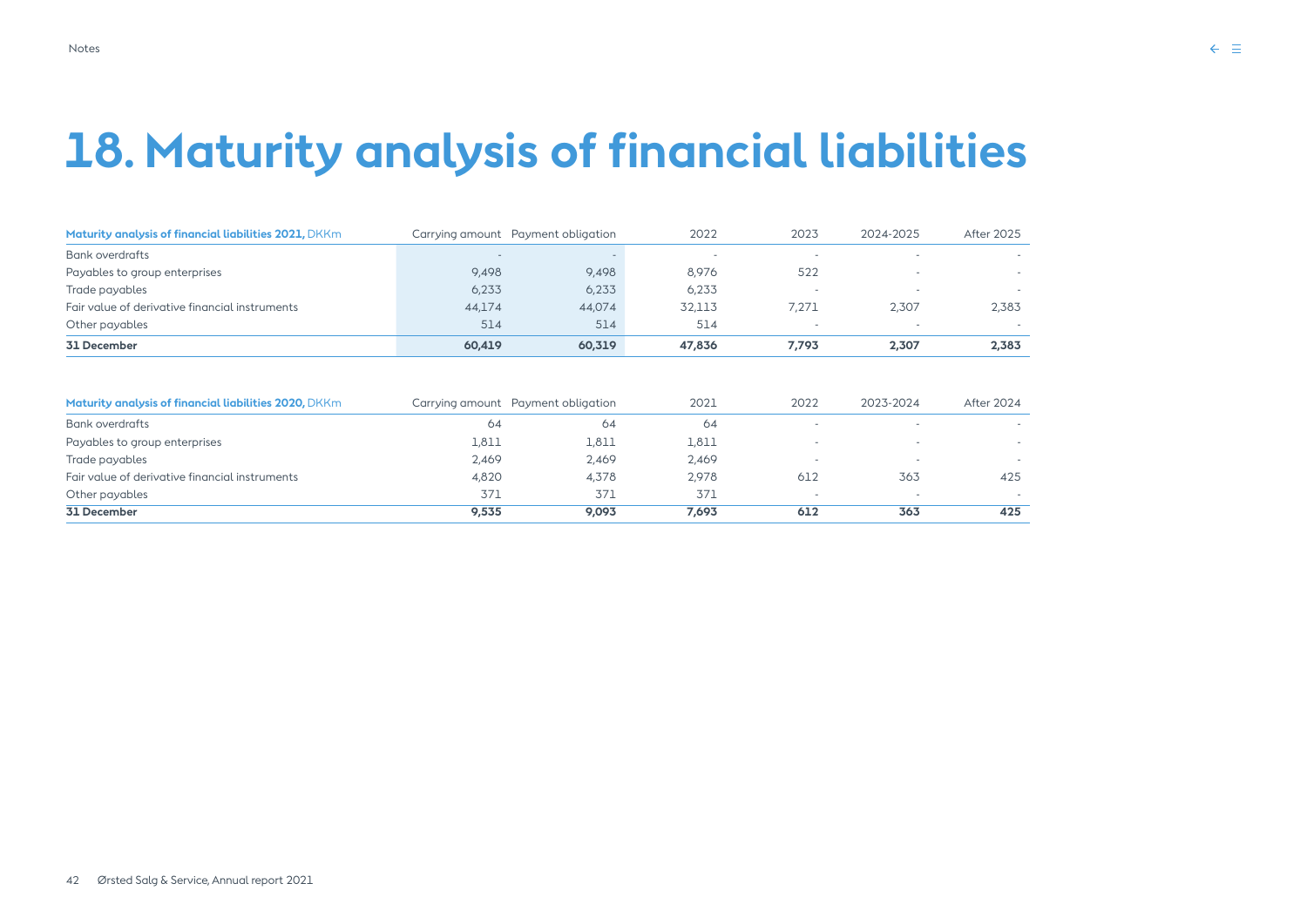### <span id="page-42-0"></span>**19. Trade receivables**

### **20. Other receivables and other payables**

### **Trade receivables by credit quality**

Ørsted Salg & Service A/S's main credit exposure in connection with sales relates to sale of gas. Besides credit exposure on gas customers in Denmark, the exposure primarily relates to international energy companies and banks. Ørsted Salg & Service A/S's internal control of its credit exposure is based on internal credit limits for each counterparty and structured and ongoing monitoring and reporting. Credit limits and any requirements concerning security are determined on the basis of the credit rating of the counterparty, partly using input from external rating agencies such as Moody's, S&P, and Fitch.

For all significant counterparties, framework and netting contracts setting out credit conditions are also entered into. The maximum credit risk related to receivables corresponds to the values recognised in the balance sheet. There are no special concentrations of credit risks. The receivables are not credit insured.

### **Trade receivables that are overdue, but not individually impaired**

Expected credit losses on trade receivables are assessed on the basis of due date and historical experience. For receivables with a general credit risk, a write-down of 0-1 % is carried out on initial recognition.

|                                |       | Group | Parent company           |      |
|--------------------------------|-------|-------|--------------------------|------|
| <b>Other receivables, DKKm</b> | 2021  | 2020  | 2021                     | 2020 |
| Collateral provided            | 6,485 | 436   | 6,485                    | 436  |
| Margin calls                   | 1,168 | (22)  | 1,168                    | (22) |
| VAT and other indirect tax     |       |       |                          |      |
| receivables                    | 8     | 23    | $\overline{\phantom{a}}$ |      |
| Prepayment                     | 14    | 87    | $\overline{\phantom{a}}$ |      |
| Deposits                       | 412   | 127   | 412                      | 127  |
| Other                          | 35    | 24    | 35                       | 24   |
| <b>Total Other receivables</b> | 8,122 | 675   | 8,100                    | 566  |

### $\circledR$

Collateral provided are margin account depositis, which have been pledged as collateral for trading in financial instruments.

Margin calls are receivables from banks regarding market development in financial instruments used for trading.

| <b>Trade receivables by credit</b> |       | Group | Parent company |       |
|------------------------------------|-------|-------|----------------|-------|
| <b>quality, DKKm</b>               | 2021  | 2020  | 2021           | 2020  |
| Denmark                            | 1.774 | 951   | 1,895          | 950   |
| Rest of the EU                     | 2.401 | 611   | 2,232          | 517   |
| Rest of the world                  | 3.553 | 2,411 | 1,512          | 791   |
| Trade receivables at 31 December   | 7.728 | 3.973 | 5,639          | 2,258 |

| Trade receivables that are overdue, |      | Group | Parent company |                   |
|-------------------------------------|------|-------|----------------|-------------------|
| but not individually impaired, DKKm | 2021 | 2020  | 2021           | 2020              |
| Days past due:                      |      |       |                |                   |
| Up to 30 days                       | 186  | 294   | 186            | 73                |
| 30-90 days                          | 25   | 14    | 25             | $\left( 1\right)$ |
| More than 90 days                   | 10   | (63)  | 9              | 44                |
| Trade receivables, write-downs      | (31) | (81)  | (14)           | (36)              |
| Trade receivables overdue at 31     |      |       |                |                   |
| <b>December</b>                     | 190  | 164   | 206            | 80                |

|                                                    | Group |      | Parent company |      |
|----------------------------------------------------|-------|------|----------------|------|
| <b>Other payables, DKKm</b>                        | 2021  | 2020 | 2021           | 2020 |
| VAT and other indirect taxes                       | 326   | 231  | 81             | 21   |
| Other payables                                     | 188   | 140  | 66             | 118  |
| <b>Other current liabilities</b><br>at 31 December | 514   | 371  | 147            | 139  |

 $\leftarrow$  =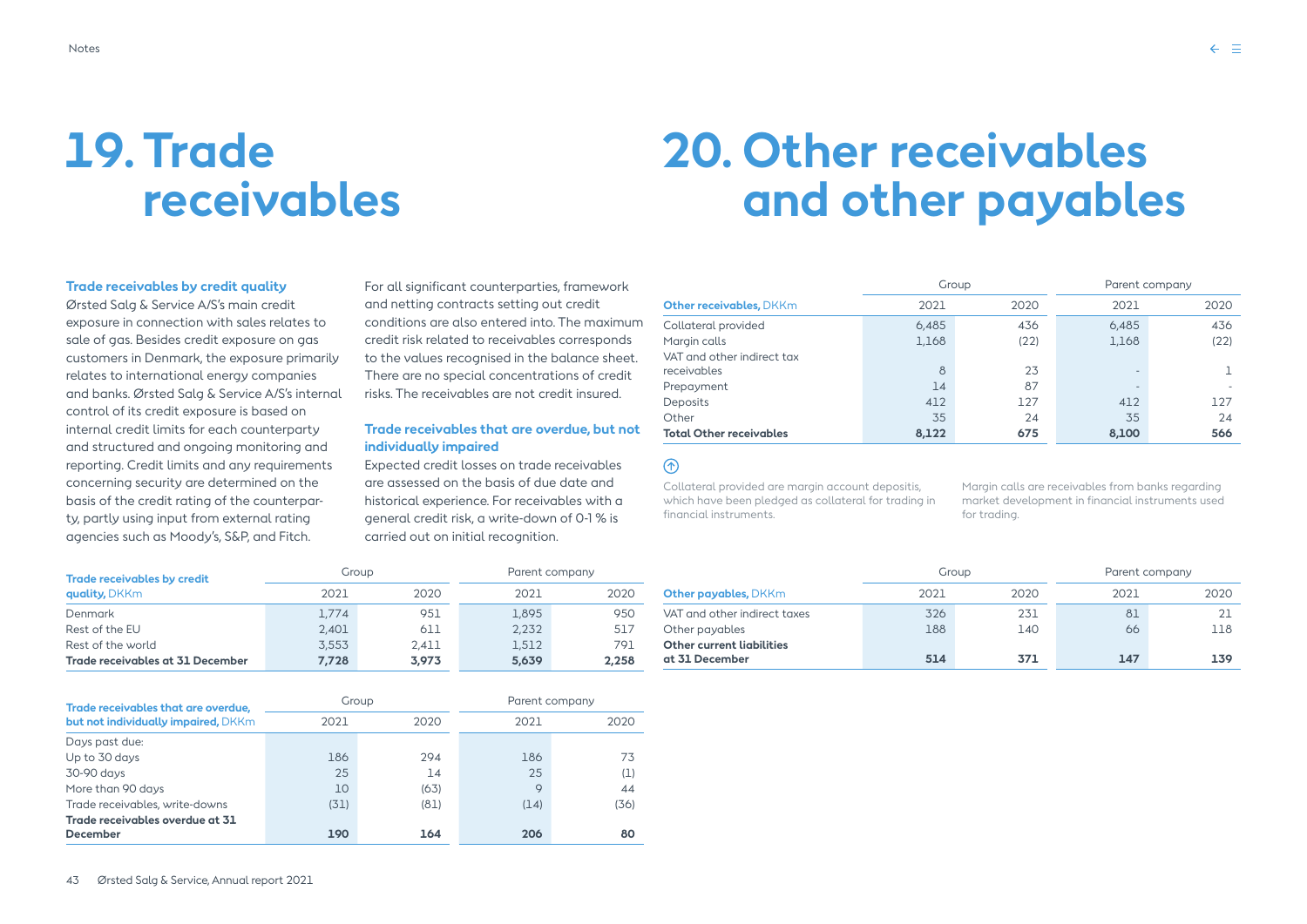### <span id="page-43-0"></span>**21. Income tax receivable and payable**

|                                                         | Group |       | Parent company |       |
|---------------------------------------------------------|-------|-------|----------------|-------|
| <b>DKKm</b>                                             | 2021  | 2020  | 2021           | 2020  |
| Income tax receivable at 1 January                      | 84    | 707   |                | 640   |
| Adjustments to current tax in<br>respect of prior years |       | 72    |                | 71    |
| Payments in respect of prior years                      | (81)  | (737) |                | (711) |
| Current tax for the year                                | 6     | 39    |                |       |
| Payments in respect of the year                         | 3     | 3     |                |       |
| Income tax receivable at 31<br>December                 | 12    | 84    |                |       |
| Income tax payable at 1 January                         | 319   | 4     | 316            |       |
| Exchange rate adjustments                               | (4)   |       |                |       |
| Adjustments to current tax in<br>respect of prior years | 136   |       | 136            |       |
| Payments in respect of prior years                      | (498) |       | (437)          |       |
| Current tax for the year                                | 2,092 | 397   | 2,099          | 357   |
| Current tax discontinued operations                     | (19)  | (148) | (9)            | (107) |
| Payments in respect of the year                         | (56)  | 66    | (56)           | 66    |
| Income tax payable at 31<br><b>December</b>             | 1,970 | 319   | 2,049          | 316   |

### **22. Cash, cash equivalents, and securities**

|                                                      | Group  |      | Parent company |      |
|------------------------------------------------------|--------|------|----------------|------|
| <b>DKKm</b>                                          | 2021   | 2020 | 2021           | 2020 |
| Cash and cash equivalents at 31<br>December include: |        |      |                |      |
| Cash, available                                      | 549    | 249  | 28             | 53   |
| Bank overdrafts                                      | $\sim$ | (64) | -              | (64) |
| Cash and cash equivalents at 31<br><b>December</b>   | 549    | 185  | 28             | (11) |

|                                                                                                  |                          | Group | Parent company |      |
|--------------------------------------------------------------------------------------------------|--------------------------|-------|----------------|------|
| <b>DKKm</b>                                                                                      | 2021                     | 2020  | 2021           | 2020 |
| Cash at 31 December can be<br>broken down into the following<br>balance sheet items:             |                          |       |                |      |
| Cash, available                                                                                  | 549                      | 249   | 28             | 53   |
| Cash, not available for use                                                                      | 240                      | 7     | 240            |      |
| Cash at 31 December                                                                              | 789                      | 256   | 268            | 60   |
| Securities at 31 December can be<br>broken down into the following<br>balance sheet items:       |                          |       |                |      |
| Securities, available                                                                            |                          |       |                |      |
| Securities, not available for use                                                                | 414                      | 356   | 414            | 356  |
| Securities at 31 December                                                                        | 414                      | 356   | 414            | 356  |
| Other bank loans at 31 December<br>can be broken down into the<br>following balance sheet items: |                          |       |                |      |
| <b>Bank overdrafts</b>                                                                           | $\overline{\phantom{a}}$ | (64)  |                | (64) |
| <b>Bank loans at 31 December</b>                                                                 | ٠                        | (64)  |                | (64) |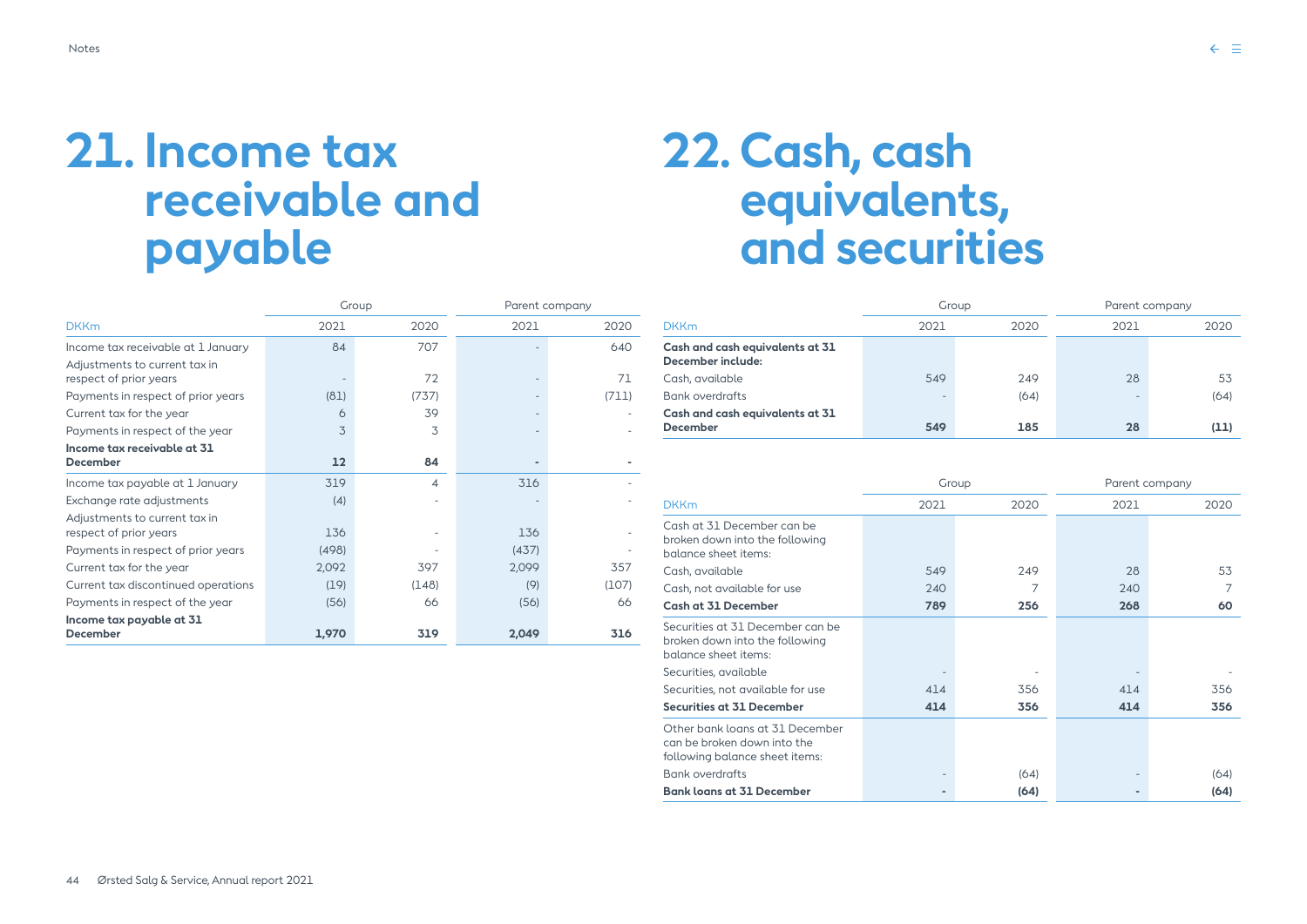## <span id="page-44-0"></span>**23. Equity**

### **Ownership**

The company's annual report forms part of the consolidated financial statements of Ørsted A/S, Fredericia, which owns the entire share capital.

All shares rank equally. There are no restrictions on voting rights.

### **Dividend**

The Board of Directors recommends that dividend of DKK 0 million be paid for the financial year 2021 (2020: DKK 0 million).

#### **Capital management**

Ørsted Salg & Service A/S's liquidity and financing risks are managed centrally by Ørsted in accordance with principles and delegated authorities laid down by the Board of

Directors of Ørsted A/S in order to ensure that Ørsted Salg & Service A/S has an adequate capital base and adequate cash resources at all times. One of the most important financial management tasks in the Ørsted Group is to secure sufficient and flexible financial resources in relation to the day-to-day operations and the Ørsted Group's investment programme. For this purpose, internal management objectives have been set for the required level of financial resources, primarily considering factors such as the investment programme, cash flows from operating activities, and the debt maturity profile.

It is the Ørsted Group's financing policy to concentrate loans in the parent company in order to optimise the loan portfolio on a consolidated basis.

|                                           | Group and parent company |       |  |  |
|-------------------------------------------|--------------------------|-------|--|--|
| <b>Development in share capital,</b> DKKm | 2021                     | 2020  |  |  |
| Share capital at 1 January                | 1.110                    | 1.110 |  |  |
| Share capital at 31 December              | 1.110                    | 1.110 |  |  |

| <b>Composition of share capital,</b> |    | Group and parent company |     |                   |  |  |
|--------------------------------------|----|--------------------------|-----|-------------------|--|--|
| Number of shares                     |    | Nominal value            |     | Total             |  |  |
| 1,000,000                            | 0t | DKK 1,000                | $=$ | DKK 1,000,000,000 |  |  |
| 100,000                              | of | <b>DKK 1.000</b>         | $=$ | DKK 100,000,000   |  |  |
| 10,000                               | 0t | <b>DKK 1.000</b>         | $=$ | DKK 10,000,000    |  |  |
|                                      |    |                          |     | DKK 1,110,000,000 |  |  |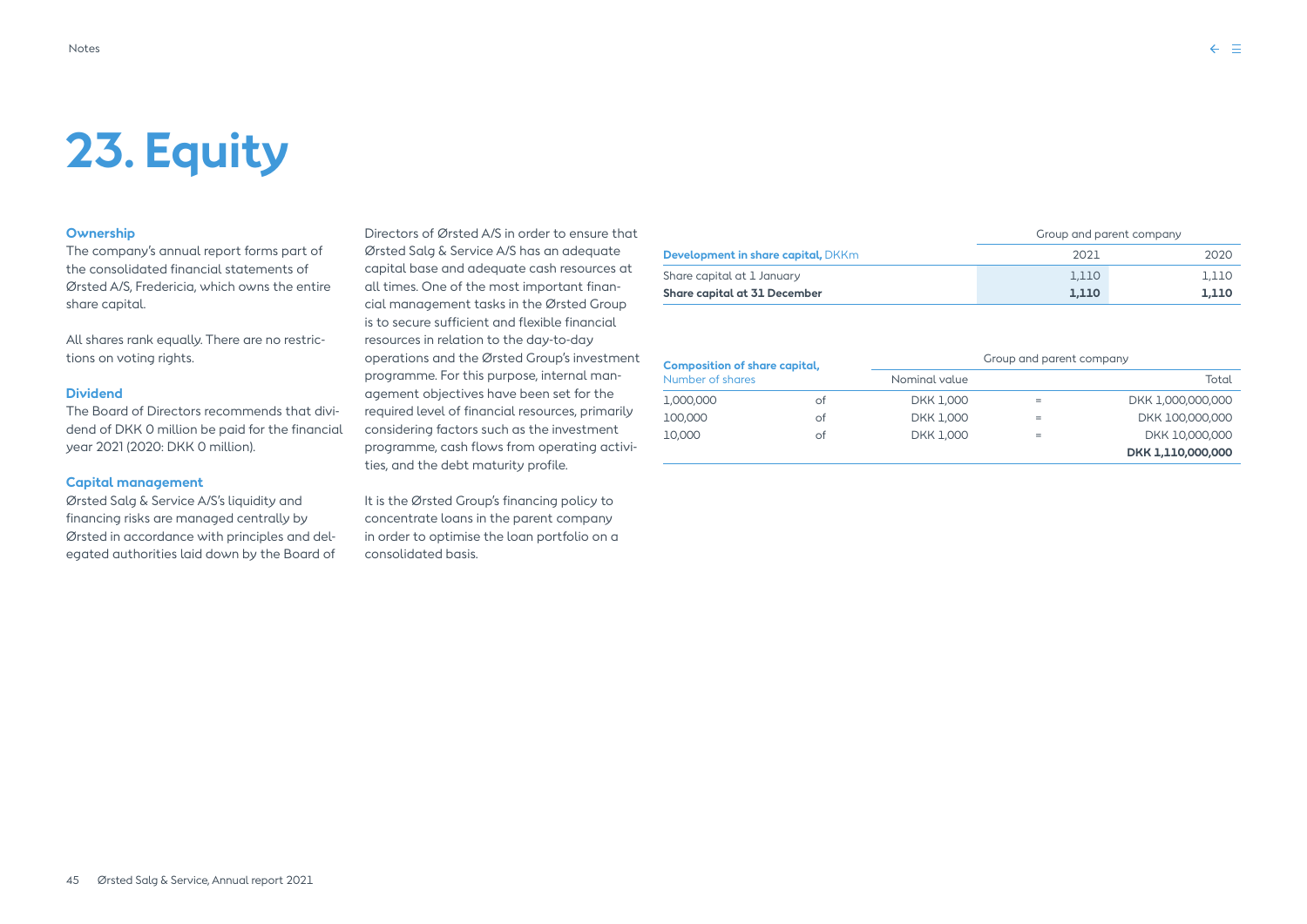### <span id="page-45-0"></span>**24. Provisions**

|                                                                      | Group                               |                          |                          |       |                                     |                      |                          |       |  |  |
|----------------------------------------------------------------------|-------------------------------------|--------------------------|--------------------------|-------|-------------------------------------|----------------------|--------------------------|-------|--|--|
|                                                                      |                                     | 2021                     |                          |       | 2020                                |                      |                          |       |  |  |
| <b>Provisions, DKKm</b>                                              | Decom-<br>missioning<br>obligations | Onerous<br>contracts     | Other<br>liabilities     | Total | Decom-<br>missioning<br>obligations | Onerous<br>contracts | Other<br>liabilities     | Total |  |  |
| Provisions at 1 January                                              | 530                                 | 1,011                    | 678                      | 2,219 | 554                                 | 978                  | 634                      | 2,166 |  |  |
| Foreign exchance adjustment                                          | $\overline{\phantom{a}}$            | 10                       | 3                        | 13    | $\overline{\phantom{a}}$            | 3                    |                          | 4     |  |  |
| Provisions used during the year                                      | $\overline{\phantom{a}}$            | (200)                    | (51)                     | (251) | $\sim$                              | (215)                | (51)                     | (266) |  |  |
| Provisions reversed during the year                                  | $\overline{\phantom{a}}$            | $\overline{\phantom{a}}$ | (932)                    | (932) | $\overline{\phantom{a}}$            |                      | (5)                      | (5)   |  |  |
| Provisions made during the year                                      |                                     | 106                      | 347                      | 453   |                                     | 214                  | 99                       | 313   |  |  |
| Interest element of obligations                                      | 19                                  | 24                       | $\overline{\phantom{a}}$ | 43    | 19                                  | 100                  | $\overline{\phantom{a}}$ | 119   |  |  |
| Divestment of enterprises                                            |                                     | (223)                    | 116                      | (107) | ٠                                   | ٠                    | ٠                        |       |  |  |
| Change in estimates                                                  | (6)                                 |                          | $\sim$                   | (6)   | (43)                                |                      | $\overline{\phantom{a}}$ | (43)  |  |  |
| Transferred to assets and liabilities<br>classified as held for sale |                                     |                          | $\overline{\phantom{a}}$ |       |                                     | (69)                 |                          | (69)  |  |  |
| <b>Total provisions</b>                                              | 543                                 | 728                      | 161                      | 1,432 | 530                                 | 1,011                | 678                      | 2,219 |  |  |
| Falling due as follows:                                              |                                     |                          |                          |       |                                     |                      |                          |       |  |  |
| 0-1 year                                                             | $\sim$                              | 274                      | 74                       | 348   |                                     | 393                  |                          | 393   |  |  |
| 1-5 years                                                            |                                     | 454                      | 87                       | 541   |                                     | 486                  | 678                      | 1,164 |  |  |
| After 5 years                                                        | 543                                 |                          | $\sim$                   | 543   | 530                                 | 132                  | $\overline{a}$           | 662   |  |  |

### **Decommissioning obligations**

Decommissioning obligations relates to expected future costs for restoration and decommissioning of gas infrastructure assets.

#### **Onerous contracts**

Onerous contracts comprise primarily:

- a contract for gas storage capacity in
- Germany of DKK 594 million (2020: DKK 699 million)
- a contract for gas storage in the Stenlille Gas Storage facility of DKK 24 million (2020: DKK 96 million)
- gas and power contracts for termination in the UK B2B business.

### **Other provisions**

Other provisions comprise primarily:

- obligations in relation to the divestment of our UK B2B business in 2021
- other contractual obligations.

The estimated obligations have been discounted to present value using either the structural risk-free interest rate or the incremental borrowing rate. The structural risk-free rate is used for decommissioning liabilities and onerous contracts. It is calculated as the sum of real reuturn (Gross Domestic Product growth rate), inflation, and inflation premium for other risks.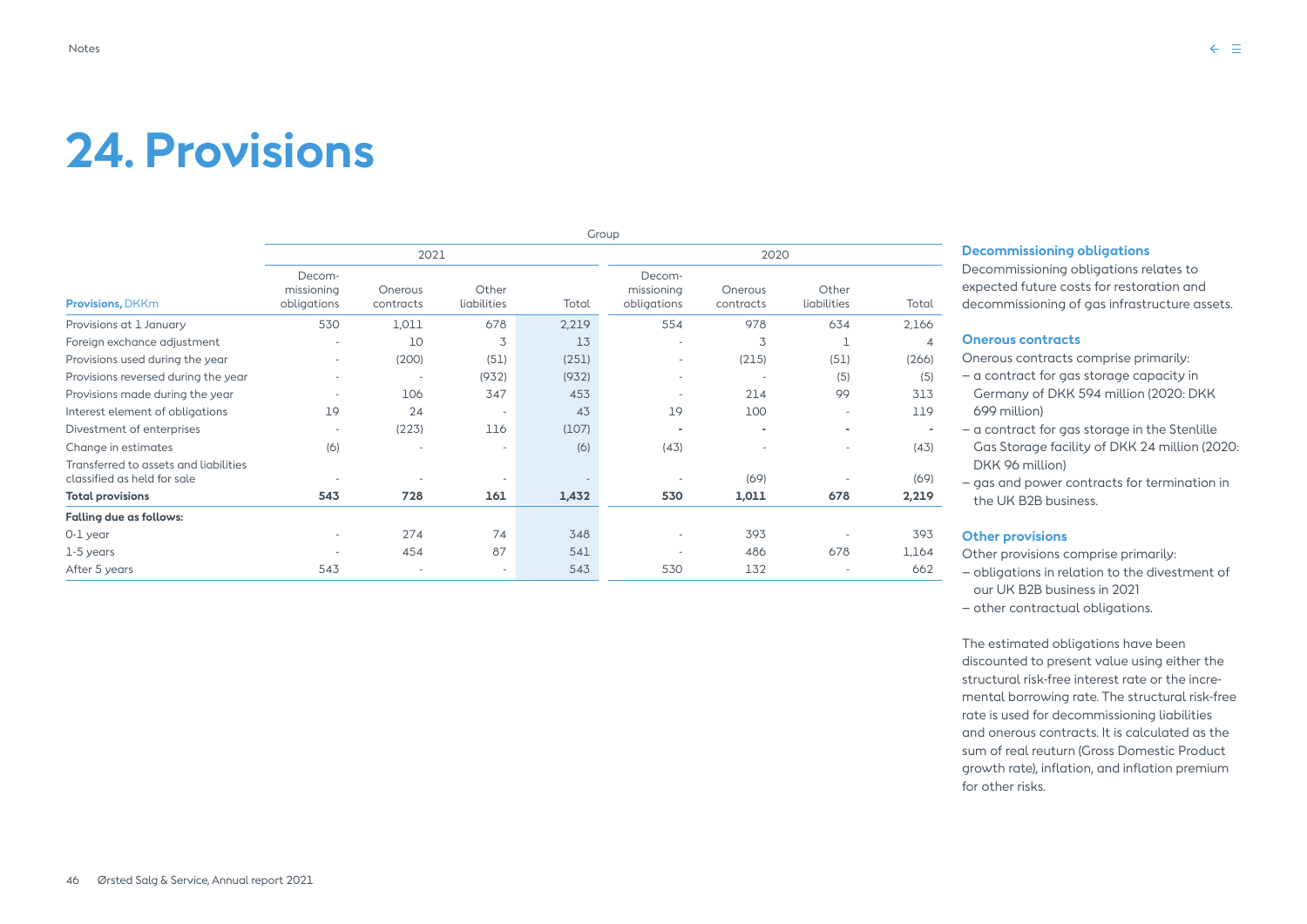### **24. Provisions (continued)**

|                                                                      | Parent company                      |                          |                          |       |                                     |                          |                      |       |  |
|----------------------------------------------------------------------|-------------------------------------|--------------------------|--------------------------|-------|-------------------------------------|--------------------------|----------------------|-------|--|
|                                                                      |                                     | 2021                     |                          |       |                                     | 2020                     |                      |       |  |
| <b>Provisions, DKKm</b>                                              | Decom-<br>missioning<br>obligations | Onerous<br>contracts     | Other<br>liabilities     | Total | Decom-<br>missioning<br>obligations | Onerous<br>contracts     | Other<br>liabilities | Total |  |
| Provisions at 1 January                                              | 530                                 | 794                      | 1,122                    | 2,446 | 554                                 | 978                      | 634                  | 2,166 |  |
| Change in accounting policy                                          |                                     | $\overline{\phantom{a}}$ | $\overline{\phantom{a}}$ |       | $\overline{\phantom{a}}$            | $\overline{\phantom{a}}$ |                      |       |  |
| Provisions used during the year                                      | $\overline{\phantom{a}}$            | (200)                    | $\overline{\phantom{a}}$ | (200) | $\overline{\phantom{a}}$            | (215)                    | (51)                 | (266) |  |
| Provisions reversed during the year                                  | $\overline{\phantom{a}}$            | $\overline{\phantom{a}}$ | (932)                    | (932) | $\overline{\phantom{a}}$            |                          | (5)                  | (5)   |  |
| Provisions made during the year                                      |                                     | $\overline{\phantom{a}}$ | 348                      | 348   | $\overline{\phantom{a}}$            |                          | 544                  | 544   |  |
| Interest element of obligations                                      | 19                                  | 24                       |                          | 43    | 19                                  | 100                      |                      | 119   |  |
| Change in other abandonment<br>factors                               | (6)                                 |                          |                          | (6)   | (43)                                |                          |                      | (43)  |  |
| Transferred to assets and liabilities<br>classified as held for sale |                                     |                          | $\overline{\phantom{a}}$ |       |                                     | (69)                     |                      | (69)  |  |
| <b>Total provisions</b>                                              | 543                                 | 618                      | 538                      | 1,699 | 530                                 | 794                      | 1,122                | 2,446 |  |
| Falling due as follows                                               |                                     |                          |                          |       |                                     |                          |                      |       |  |
| 0-1 year                                                             | $\overline{\phantom{a}}$            | 164                      | 6                        | 170   | $\overline{\phantom{a}}$            | 176                      |                      | 176   |  |
| 1-5 years                                                            |                                     | 454                      | 532                      | 986   | $\sim$                              | 486                      | 1,122                | 1,608 |  |
| After 5 years                                                        | 543                                 | $\overline{\phantom{a}}$ | $\overline{\phantom{a}}$ | 543   | 530                                 | 132                      |                      | 662   |  |

### **Key accounting estimates**

In the course of the Group's operations, a number of commercial contracts have been entered into with fixed terms of contract that may result in the contracts becoming onerous depending on market developments, etc., and the obligations incurred by the Ørsted Salg & Service Group as a result of these contracts may also be subject to uncertainty. The judgements concerning these complex contracts and their future effects are subject to significant uncertainties.

Decommissioning obligations comprise estimated expenses related to decommissioning and disposal of production assets. Estimates of the obligations are based on expectations of the future cost level, timing of decommissioning and the structural risk-free interest rate. The expectation for calculating the provision may depend on future events which are uncertain by nature.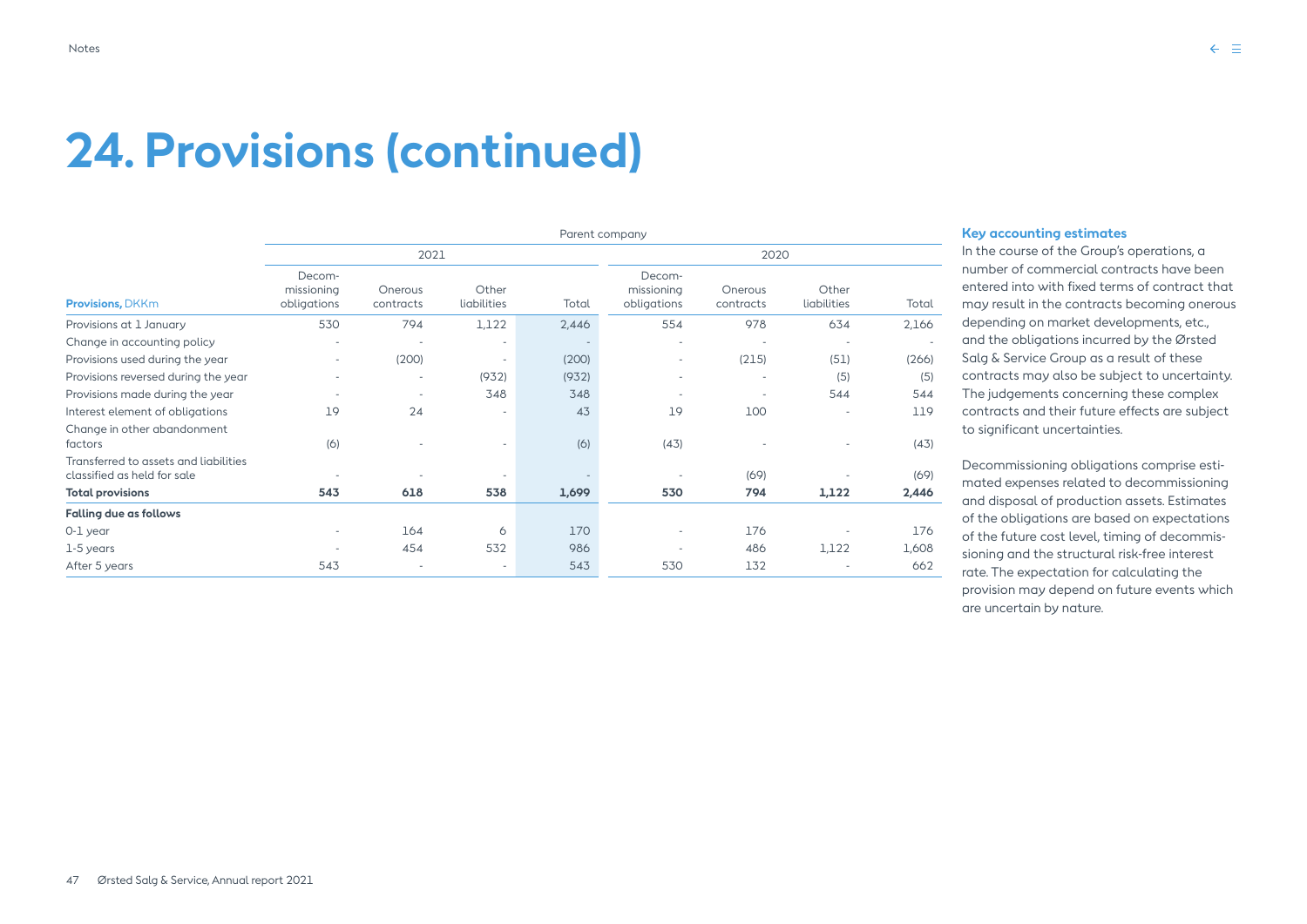### <span id="page-47-0"></span>**25. Contract liabilities**

### **26. Change in working capital**

|                                   |      | Group | Parent company |      |  |
|-----------------------------------|------|-------|----------------|------|--|
| <b>Contract balances, DKKm</b>    | 2021 | 2020  | 2021           | 2020 |  |
| <b>Contract liabilities</b>       |      |       |                |      |  |
| Non-current contract liabilities  | 4    | 4     | 4              |      |  |
| Current contract liabilities      | 383  | 179   | 383            | 179  |  |
| <b>Total contract liabilities</b> | 387  | 183   | 387            | 183  |  |

Contract liabilities primarily relate to prepayments of gas and power contracts.

|                                              |          | Group    | Parent company |         |  |
|----------------------------------------------|----------|----------|----------------|---------|--|
| <b>DKKm</b>                                  | 2021     | 2020     | 2021           | 2020    |  |
| Change in inventories                        | (2,872)  | (307)    | (2,873)        | (307)   |  |
| Change in contract assets and<br>liabilities | 204      | (45)     | 204            | (44)    |  |
| Change in trade receivables                  | (5, 911) | 1,098    | (7,062)        | 2,130   |  |
| Change in other receivables                  | (7, 453) | 155      | (7,543)        | 86      |  |
| Change in trade payables                     | 7,417    | (1,885)  | 7,482          | (1,951) |  |
| Change in other payables, etc.               | (45)     | (151)    | 5              | (122)   |  |
| Change in working capital                    | (8,660)  | (1, 135) | (9,787)        | (208)   |  |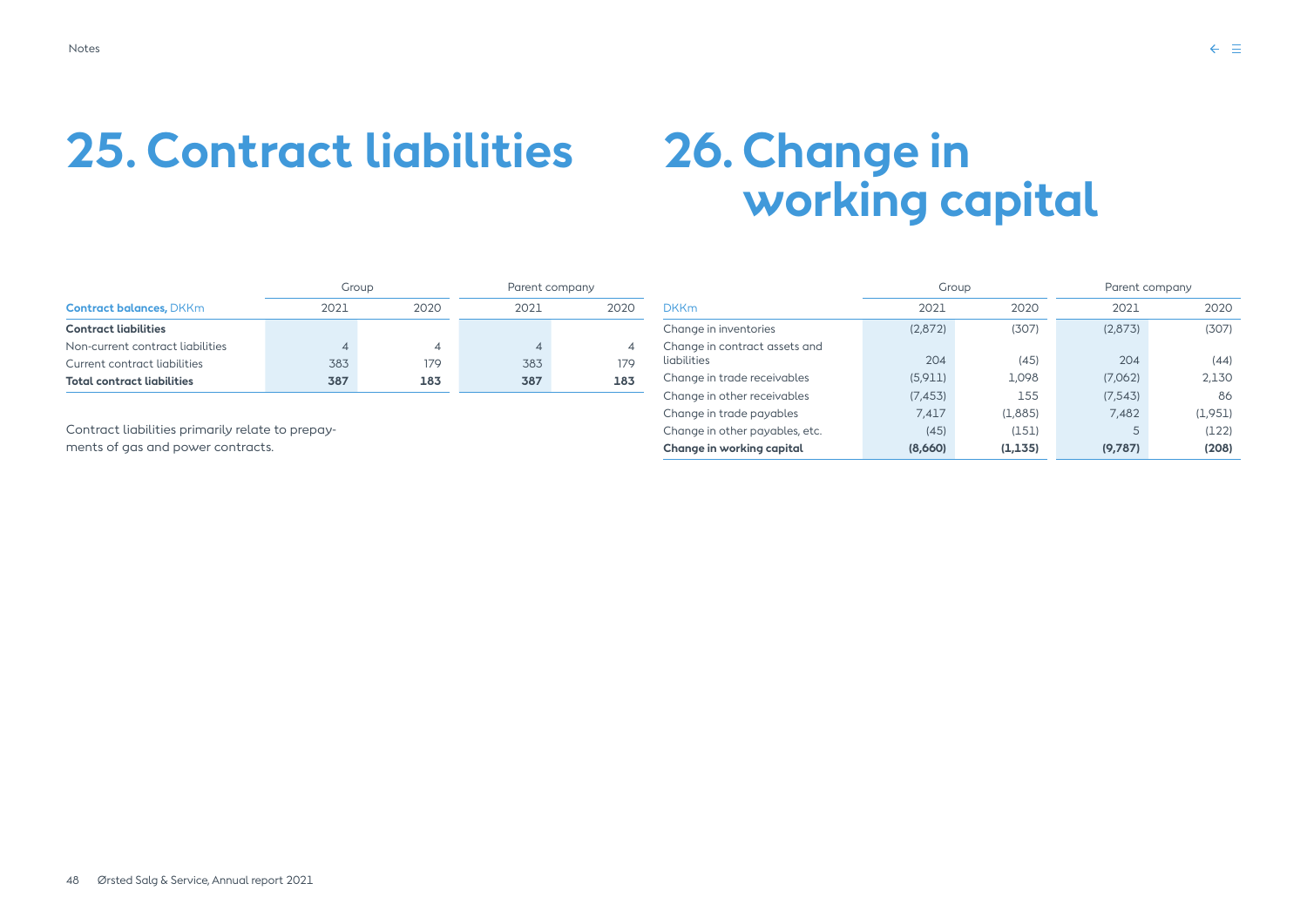### <span id="page-48-0"></span>**27. Financial risks and risk management**

### **Financial risks**

Ørsted Salg & Service A/S is exposed to several different financial risks, including fluctuations in commodity prices, exchange rates, credit risks, and interest rates. The management of these risks is an important focus area in the Group.

Risk management is aimed at identifying the various risk areas and determining a strategy for managing them. A special Risk Committee has been appointed who is responsible for monitoring the Ørsted Group's risk management and risk control relating to market and credit risks. A centralised corporate risk management function has been set up in Ørsted to support the Risk Committee.

Various strategies have been put in place to manage the risks and align the risk profile. The risk profile is managed through the conclusion of financial and physical contracts for commodities, interest, and currencies over the next five years.

The operating profit may fluctuate considerably from year to year because of price developments.

#### **Commodity price risks**

Our price risk arise from the purchase and sale of power and gas. The price risks associated with the purchase and sale of gas result from differences in the indexing of sales and purchase prices. Our largest gas purchase contracts include the option of renegotiating

the contract price if it no longer reflects market conditions.

The price risks associated with power purchases and sales are given by the difference between the purchase and sales prices. The price risks primarily relate to timing differences between purchases, sales, and the related hedges, and is therefore considered to be limited.

### **Managing short-term market risks**

Our focus is on actively managing the market risks for the first five years. We primarily hedge future prices using derivatives to reduce cash flow fluctuations after tax.

Minimum hedging levels are currently determined by the Board of Directors. In the first year, price risks are almost fully hedged. The degree of hedging declines in subsequent years due to:

- reduced certainty about long-term production volumes
- increasing hedging costs in the medium to long term, both spread costs and costs of collateral
- adverse impacts from collateral, potentially tying up large amounts of capital if hedging contracts become unfavourable.

#### **Market trading**

When the Ørsted Group's desired hedging level has been determined, the exposures are transferred to the market trading function,

which is part of Ørsted Salg & Service A/S. Market Trading is responsible for executing the physical and financial transactions in the market. It is not always possible to hedge the transferred price risks in full. Therefore, Ørsted Salg & Service A/S has some remaining exposure resulting from these activities. The market trading function also balances the physical volumes in the market and, to a lesser extent, engages in active position taking to ensure an ongoing market presence and thus gain more detailed market insights. Furthermore, Ørsted Salg & Service A/S has assumed the role of market maker in the Danish power market, which entails further market risks.

#### **Currency risks**

Currency risks arise primarily from:

- Purchase and sale of power and gas. – Energy trading, which is typically priced in currencies other than DKK.
- Other activities, for example in subsidiaries abroad. The main currency risk is related to GBP.

Currency exposure is hedged using forward exchange contracts, swaps, and options.

### **Interest rate risks**

Interest rate risks primarily relate to loan portfolio, cash, and financial hedging. These risks are managed in relation to the Ørsted Salg & Service Group's net financing requirement and capital structure.

Interest rate risk is measured on a net basis, and both debt and any placing of excess cash are included. Interest rate risk is adjusted through the interest terms attaching to the Group's loans.

#### **Credit risks**

Credit risks arise primarily from transacting in power and gas – both wholesale, physical, and financial transactions, including placing surplus cash.

We conclude contracts with customers and suppliers on the physical delivery of energy products and hedging contracts with other energy companies, specialised trading houses and international banks. Physical contracts with a term of more than one year are normal. and gas purchase contracts can have terms of more than five years. All such contracts involve a risk of loss in the event of a counterparty failing to perform its obligations. Such risks are quantified and managed as credit risks and are a significant focus area in the Ørsted Salg & Service Group.

Credit risk is managed based on internal credit limits for counterparties and structured monitoring of the actual exposure. Credit limits are established based on an assessment of the counterparty's credit rating. If the counterparty has an external credit rating, for example from Moody's or Standard & Poor's, this is an important factor in determining the counterparty's credit rating.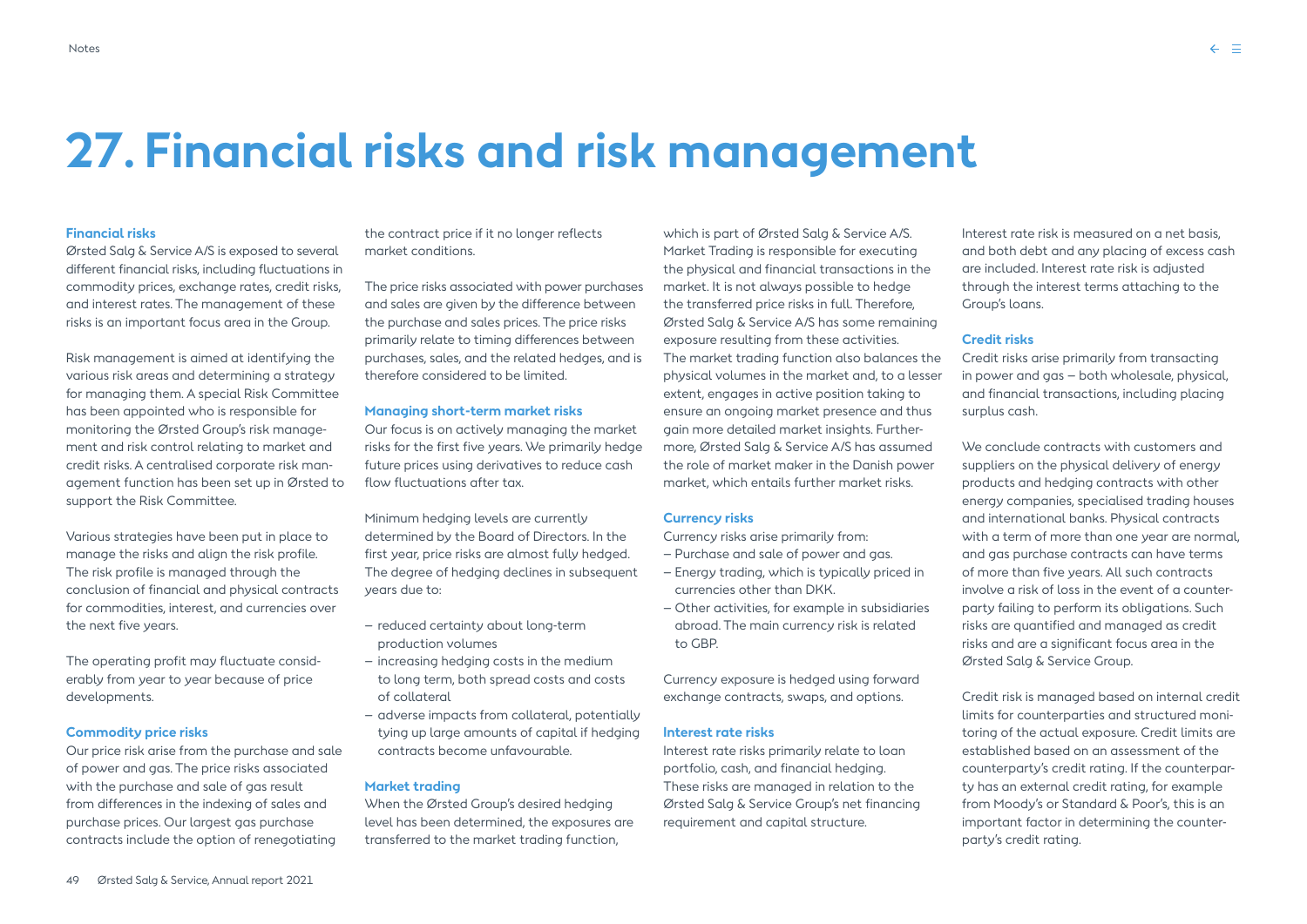Credit risks are coordinated in relation to all business activities, so that the Ørsted Salg & Service Group does not assume inappropriately large exposures to individual counterparties. With a view to reducing its credit exposure, the Group endeavours, as far as possible, to clear transactions via a clearing centre, such as Nord Pool, and uses formalised framework agreements, such as ISDA and EFET agreements and master netting agreements. To this should be added the limited use of security, such as bank guarantees.

As part of its risk management, the Group monitors its credit exposure in relation to all trading counterparties daily as well as monthly or quarterly in the case of other counterparties. Historically, losses due to default by counterparties have been small.

#### **Financing and capital resources**

One of the main financial management responsibilities is to secure sufficient, flexible financial resources for the day-to-day operations and for the implementation of Ørsted Salg & Service's strategy, considering the Ørsted Group's rating. To this end, internal management objectives have been established for the required level of financial resources, taking into account factors such as investment programme, operating cash flow, and debt maturity profile.

### **Sensitivity analysis**

The sensitivity analysis in the tabel shows the effect of market value changes assuming a relative price change at 31 December. The illustrated effect on profit (loss) comprises financial instruments that remained open at

the balance sheet date and have an effect on profits in the financial year in question. Besides derivative financial instruments on commodities and currency, financial instruments in this context include receivables and payables in foreign currencies.

It should be noted that the illustrated sensitivities only comprise Ørsted Salg & Service A/S's financial instruments and therefore exclude the effect from contracts concluded under which physical delivery of the underlying assets is made, as these are not recognised as financial instruments in accordance with IFRS 9. Thus, the sensitivity only comprises the derivative financial instruments and not the physical contracts they hedge.

#### **Estimated effect on profit (loss)**

The illustrated effect on profit (loss) is the effect from financial instruments that remained open at the balance sheet date and have an effect on profit (loss) in the financial year in question. Besides derivative financial instruments on commodities and currencies, financial instruments in this context include receivables and payables in foreign currencies. It should be noted that the shown sensitivities only comprise the Group's financial instruments and consequently are not representative of the Group's total risk profile in relation to commodity prices and exchange rates. Furthermore, the sensitivities only reflect the effect of changes at the balance sheet date and not for an entire accounting period.

### **Estimated effect on equity**

The illustrated effect on equity is the effect from financial instruments that remained

| <b>Sensitivity Analysis</b>        |        |          | Estimated effect on profit (loss)<br>31 December | Estimated effect on equity<br>31 December |      |  |
|------------------------------------|--------|----------|--------------------------------------------------|-------------------------------------------|------|--|
| <b>Risks, DKKm</b><br>Price change |        | 2021     | 2020                                             | 2021                                      | 2020 |  |
| Oil                                | $+25%$ | 21       | (653)                                            | 3                                         |      |  |
|                                    | $-25%$ | (21)     | 653                                              | (3)                                       |      |  |
| Gas                                | $+25%$ | (1, 230) | (760)                                            | (469)                                     |      |  |
|                                    | $-25%$ | 1,206    | 760                                              | 469                                       |      |  |
| Power                              | $+25%$ | (1,634)  | (1,675)                                          | (2,111)                                   |      |  |
|                                    | $-25%$ | 1,737    | 525                                              | 2,111                                     |      |  |
| Carbon emission allowances         | $+25%$ | (128)    | (3)                                              |                                           |      |  |
|                                    | $-25%$ | 128      | 3                                                |                                           |      |  |
| <b>USD</b>                         | $+10%$ | 33       | 65                                               | (1)                                       |      |  |
|                                    | $-10%$ | (33)     | (65)                                             | 1                                         |      |  |
| <b>GBP</b>                         | $+10%$ | (98)     | (59)                                             | (337)                                     |      |  |
|                                    | $-10%$ | 98       | 50                                               | 337                                       |      |  |
| <b>SEK</b>                         | $+10%$ | 40       | 29                                               |                                           |      |  |
|                                    | $-10%$ | (40)     | (29)                                             |                                           |      |  |
| <b>EUR</b>                         | $+1%$  | 115      | 2                                                |                                           |      |  |
|                                    | $-1%$  | (115)    | (2)                                              |                                           |      |  |

 $\circledR$ 

In 2021, we began to apply IFRS hedge accounting to energy and related FX hedges previously accounted for under the business performance principle.

open at the balance sheet date and affect equity at the balance sheet date, excluding instruments that affect the income statement. Here, financial instruments include derivative financial instruments on commodities and currency, which are accounted for as hedges of cash flows. The table below represents the Ørsted Salg & Service Group, which largely corresponds to the parent company Ørsted Salg & Service A/S.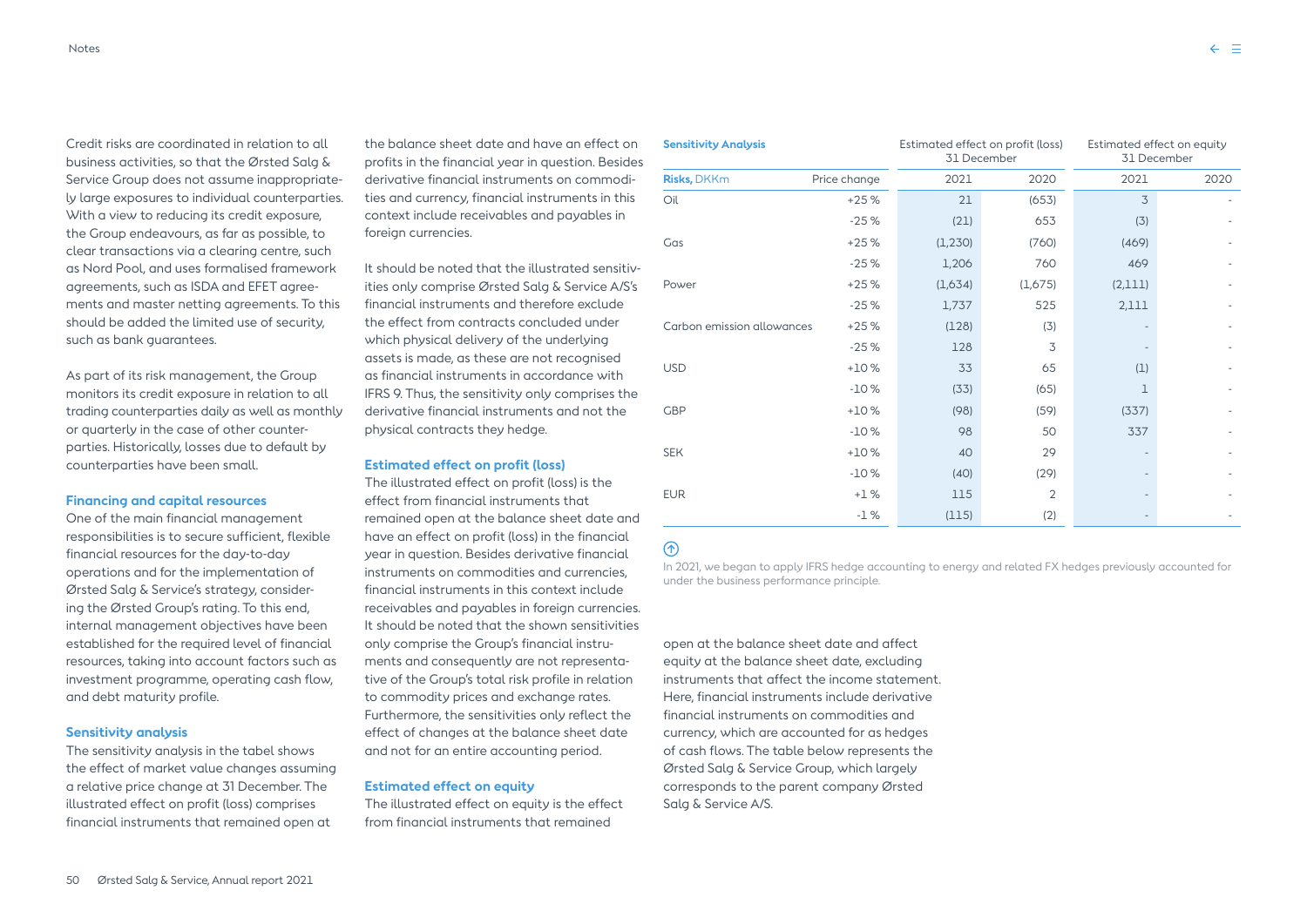### <span id="page-50-0"></span>**28. Contingent liabilities and other liabilities**

At year-end, the Group and the parent company had the following contingent and other liabilities:

### **Indemnities**

The Group and the parent company are taxed jointly with other companies in the Ørsted Group. The companies have unlimited as well as joint and several liability together with the other taxed companies for Danish income taxes and withholding taxes on dividends, interest, and royalties within the jointly taxed companies.

Ørsted A/S is the management company. Reference is made to the Ørsted Group's annual report 2021.

### **Liability to pay compensation (absolute liability)**

According to legislation, Ørsted Salg & Service is liable in tort for any damage caused by the companies' gas activities even where there is no proof of negligence (absolute liability). The usual insurance has been taken out to cover any such claims.

### **Litigation**

The Group and the parent company are parties to a number of litigation proceedings and legal disputes that are not estimated to have any material effect on the Group's or the parent company's financial position, neither individually nor collectively.

The outcome of litigation proceedings and legal disputes is based on the expeceted legal assessment, which is updated quarterly. The expectations may depend on future events which are uncertain by nature.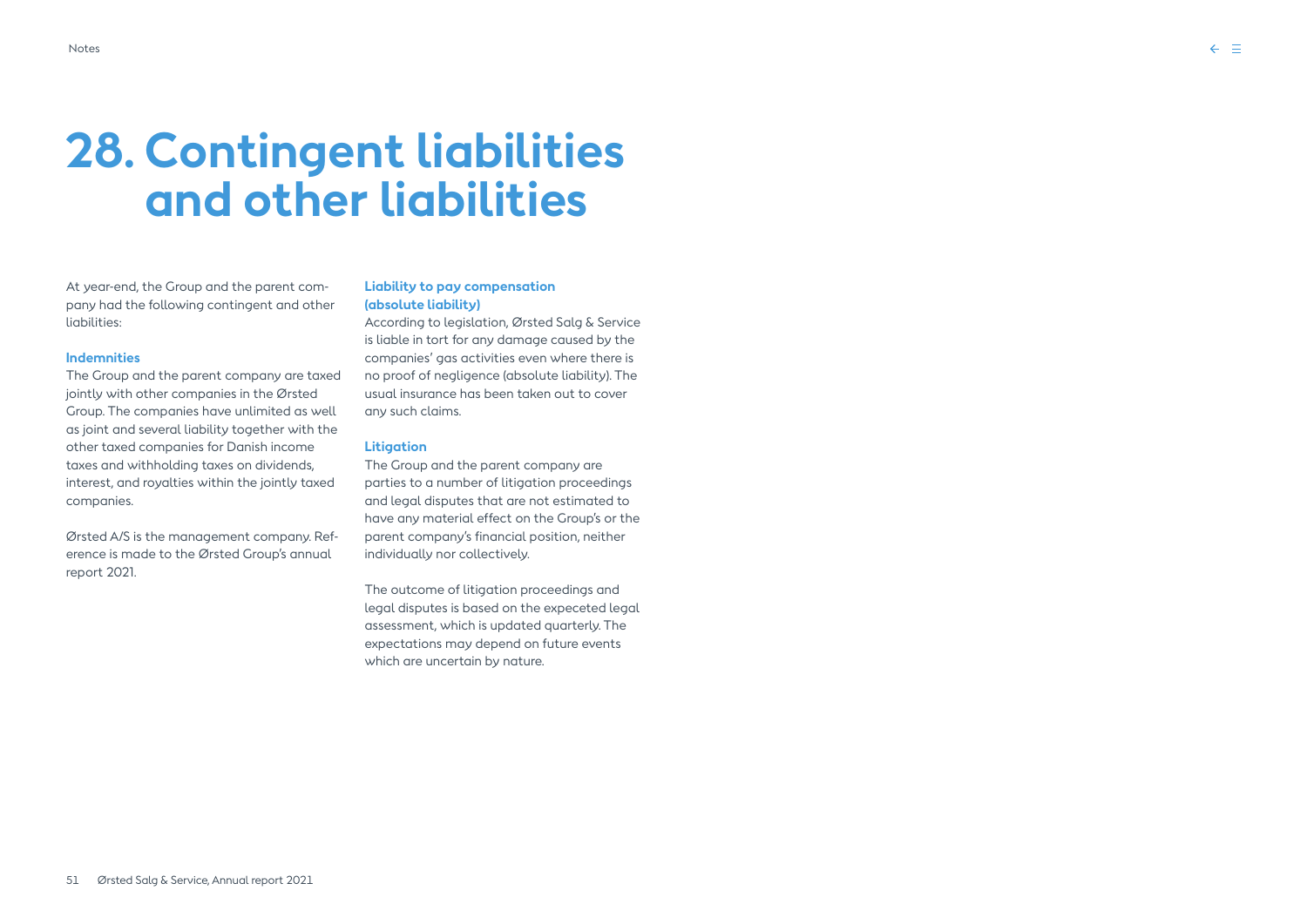### <span id="page-51-0"></span>**29. Related-party transactions**

Related parties with a controlling interest in the Group and the parent company are Ørsted A/S and the Danish state, represented by the Danish Ministry of Finance, which has a majority holding in the parent company Ørsted A/S.

Related parties with significant influence include the companies' boards of directors, executive boards, executive employees, and members of their families. Related parties also comprise companies in which the persons referred to above have significant influence and group enterprises and associates in the Ørsted Group.

As part of its ordinary operations, Ørsted Salg & Service A/S sells to and buys its products from related parties on market terms.

The Group was involved in the following transactions with related parties in the financial year under review.

Ørsted Salg & Service A/S uses the exception set out in IAS 24.25 concerning entities in which the state is a related party, and transactions with state enterprises are therefore not disclosed.

#### **Specific transactions**

The parent company has had transactions with group enterprises as part of its responsibility for the trading function for the Ørsted Group's companies in relation to commodity instruments, etc. Furthermore, balances with group enterprises have been established as part of the normal financing of the Group's activities.

Remuneration of the Board of Directors and the Executive Board is disclosed in note 5 'Employee costs' and note 6 'Share-based payment'.

|                                | Ørsted A/S |       |          | Group enterprises |       | Associates | Joint ventures |      |
|--------------------------------|------------|-------|----------|-------------------|-------|------------|----------------|------|
| Group, DKKm                    | 2021       | 2020  | 2021     | 2020              | 2021  | 2020       | 2021           | 2020 |
| Sale of goods and services     |            |       | 5.093    | (30)              |       |            |                |      |
| Purchase of goods and services |            |       | (23,055) | (12, 552)         | (165) | (172)      |                |      |
| Interest, net                  | (17)       |       |          |                   |       |            |                |      |
| <b>Receivables</b>             | 1.701      | 7.734 | 28,105   | 2,572             |       |            |                |      |
| Payables                       | (4,860)    | (633) | (9,052)  | (1,697)           | (17)  | (17)       |                |      |

|                                | Ørsted A/S |       | <b>Subsidiaries</b> |                          | Group enterprises |          | Joint ventures and associates |                          |
|--------------------------------|------------|-------|---------------------|--------------------------|-------------------|----------|-------------------------------|--------------------------|
| <b>Parent compan, DKKm</b>     | 2021       | 2020  | 2021                | 2020                     | 2021              | 2020     | 2021                          | 2020                     |
| Sale of goods and services     | ŏ          |       | 6.664               | 6,950                    | 5,092             | (32)     |                               |                          |
| Purchase of goods and services |            |       | (121)               | (605)                    | (16, 615)         | (8, 445) | (165)                         | (172)                    |
| Interest, net                  | (9)        | 4     |                     | $\overline{\phantom{a}}$ |                   |          |                               | $\overline{\phantom{a}}$ |
| Receivables                    | 223        | 7.867 | 4,355               | 1,480                    | 28.088            | 2,558    |                               | $\sim$                   |
| Payables                       | (4, 857)   | (271) | (6, 512)            | (767)                    | (9,052)           | (1,692)  | (17)                          | (17)                     |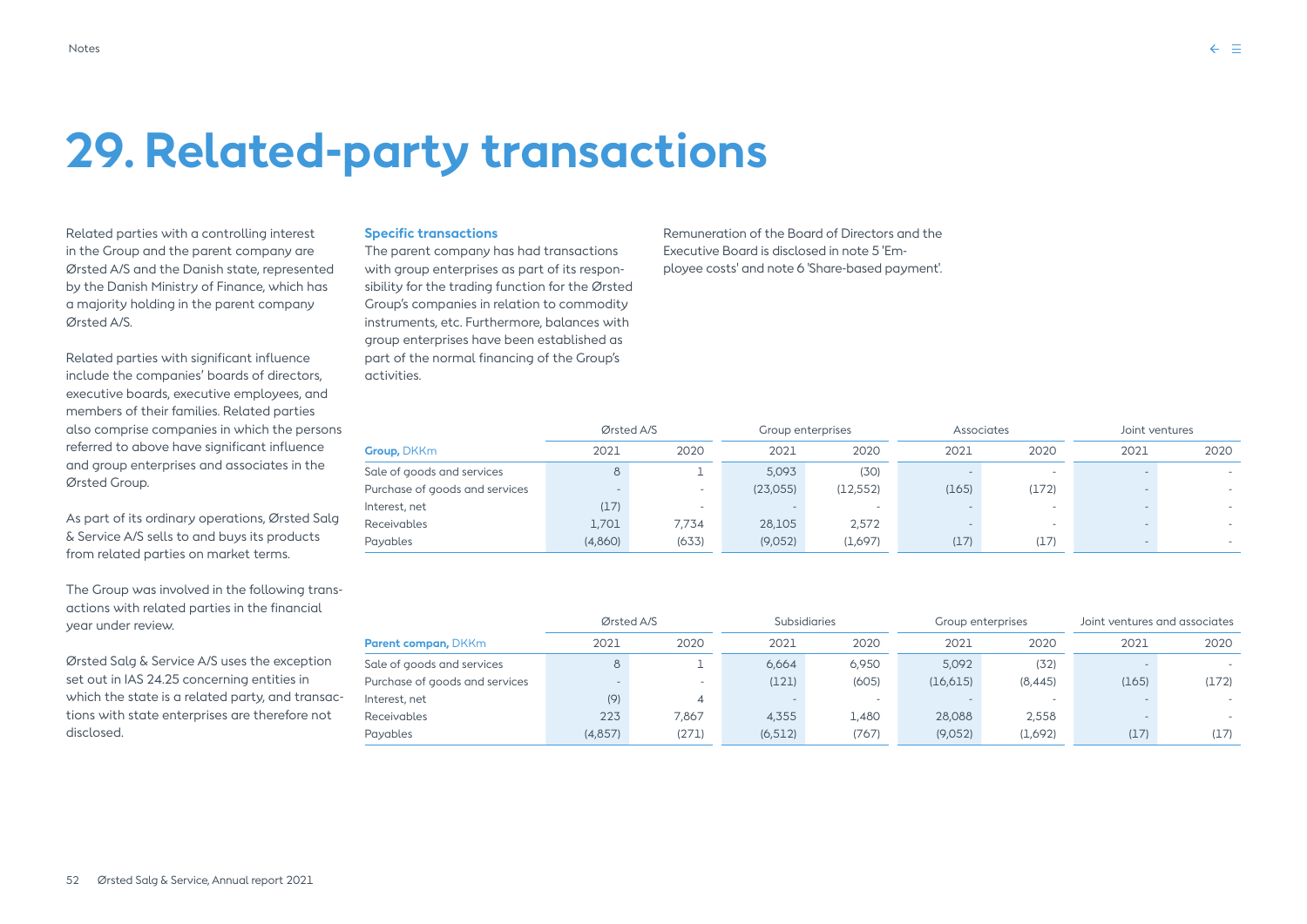### <span id="page-52-0"></span>**30. Description of accounting policies**

### **Derivative financial instruments**

Derivative financial instruments and loans are used to hedge currency and interest rate risks and risks related to the price of oil, gas, power, coal, and carbon emission allowances.

Derivative financial instruments are recognised from the trading date as receivables (positive fair values) and other payables (negative fair values), respectively, and are measured in the balance sheet at fair value. Transaction costs are added to the fair value on initial recognition, unless the financial asset or financial liability is measured at fair value with recognition of fair value adjustments in profit (loss) for the year. Positive and negative values are only offset if the company is entitled to and intends to settle several financial instruments net (in cash).

The fair value of derivative financial instruments is determined on the basis of current market data and assumptions as well as recognised valuation methods.

Value adjustments of derivative financial instruments that act as economic hedges of the Group's primary activities, but do not satisfy the criteria for hedge accounting, are recognised as revenue. Likewise, value adjustments of financial contracts offered to customers with a view to price hedging are recognised as revenue. Value adjustments of financial contracts that are not used as economic hedges

of the Group's principal activities or are part of the Group's trading portfolio, are recognised as financial income and expenses.

Under IFRS, contracts that involve physical delivery may, in certain circumstances, be accounted for as derivative financial instruments. The classification is determined based on an evaluation of the purpose of the contract compared with the Group's other activities. Contracts entered into in the course of the Group's trading activities or as part of certain hedging activities are classified and accounted for as derivative financial instruments, even though they are settled on physical delivery.

### **Income statement**

### **Revenue**

Revenue is measured based on the consideration specified in a contract with a customer (transaction price) and excludes amounts collected on behalf of third parties, i.e. VAT. We recognise revenue when we transfer control over a product or service to a customer.

If a part of the transaction price is variable, i.e. bonus payments, incentive payments for unmissed deadlines, etc., the variable consideration is recognised in revenue when it is highly probable that the revenue will not be reversed in subsequent periods.

We adjust the transaction price for the time value of money if the payments exceed twelve months.

Sales agreements are divided into individually identifiable performance obligations. If a sales agreement includes several performance obligations, the sales agreement's transaction price is allocated to each performance obligation's stand-alone selling price.

In the comparative period, revenue was measured at the fair value of the consideration received or receivable. Revenue from the sale of goods was recognised when the significant risks and rewards of ownership had been transferred to the customer, recovery of the consideration was probable, the associated costs and possible return of goods could be estimated reliably, there was no continuing management involvement with the goods, and the amount of revenue could be measured reliably. Revenue from rendering of services was recognised in proportion to the stage of completion of the work performed at the reporting date.

### **Sale of gas**

### **Timing of satisfaction of delivery obligations and significant estimates**

Revenue is recognised when control of the gas is transferred to the buyer. Transfer of control occurs either when the gas is injected into the distribution system or physically delivered to the customer.

### **Significant terms of payment and associated estimates and assessments**

Sales contracts for a fixed amount of gas at a variable price, or where we are exclusive suppliers to the customer at a variable price, are considered one performance obligation with multiple deliveries to be satisfied over time. For such contracts, we recognise revenue in the amount up to which we have a right to invoice.

Some long-term gas sales contracts include clauses which give the right to renegotiate the fixed sales prices. Expectations for the outcomes of renegotiations are not included in revenue before we know the outcome of the individual renegotiations.

In most cases, the consideration for the gas is due when the gas is injected into the distribution system or delivered to the customer. The delivery of gas is invoiced on a monthly basis. and the payment is due within 10-30 days.

### **Sale of power Types of goods and services**

services.

Revenue from sale of power includes the sale of power produced at own wind farms and power stations, the sale of power sourced from other producers, and the sale of ancillary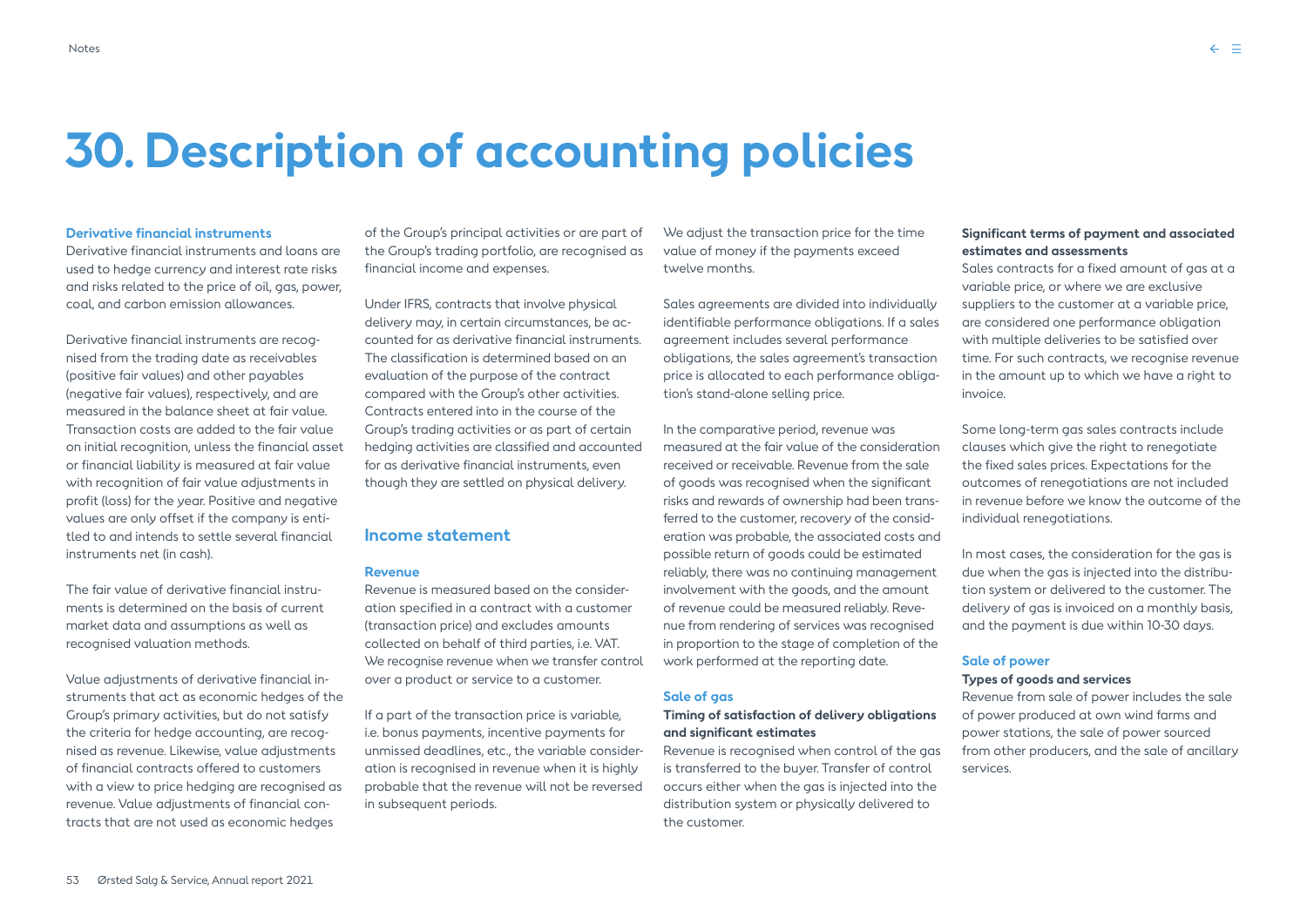### **Timing of satisfaction of delivery obligations and significant estimates**

Revenue is recognised when control of the goods is transferred to the buyer. Transfer of control occurs when the actual power is delivered to the customer, which for power generated by us occurs when it is produced.

### **Significant terms of payment and associated estimates and assessments**

Revenue from ancillary services consists of fees for having power stations on standby in periods with a demand for power generation. Ancillary services are considered one performance obligation which is fulfilled over time when the power stations are on standby.

Sales contracts for a fixed amount of power at a variable price, or where we are exclusive suppliers to the customer at a variable price, are considered one performance obligation with multiple deliveries to be satisfied over time. For such contracts and for long-term agreements on selling power at a fixed price, we recognise revenue in the amount up to which we have a right to invoice.

In most cases, the consideration for the power is due when the actual power is delivered to the customer. The delivery of power is invoiced on a monthly basis, and the payment is due within 10-30 days.

Ancillary services are invoiced on a monthly basis, and consideration is payable when invoiced.

### **Distribution and transmission Timing of satisfaction of delivery obligations and significant estimates**

Revenue from the distribution and transmission of gas and power is recognised when the gas or power is delivered to the buyer, or when the capacity is made available.

### **Significant terms of payment and associated estimates and assessments**

Revenue is calculated as the amount we are entitled to when the service is delivered to the customer and invoiced on a monthly basis, and consideration is payable when invoiced.

### **Other revenue**

### **Types of goods and services**

Other revenue primarily includes consultancy services.

### **Timing of satisfaction of delivery obligations and significant estimates**

Revenue from providing services is recognised in the accounting period in which the services are rendered.

For fixed-priced contracts, revenue is recognised based on the actual service rendered at the end of the reporting period as a proportion of the total services to be rendered because the customer receives and uses the benefits simultaneously. This is determined based on the actual labour hours spent relative to the total labour hours expected.

### **Significant terms of payment and associated estimates and assessments**

Fixed-price contracts are invoiced on a monthly basis, and consideration is payable when

invoiced. Variable fee services are generally due after the services are rendered.

### **Cost of sales**

Cost of sales for fuel and energy comprises the Group's purchases of fuel in the form of gas and power and transportation costs in connection with the above as well as costs related to carbon emission allowances. Costs are recognised in profit for the year as incurred.

### **Other external expenses**

Other external expenses comprise expenses for maintenance of production equipment, rent, external assistance, research and development and office supplies, etc.

### **Employee costs**

Employee costs comprise wages, salaries, remuneration, pensions, social security costs and other employee-related costs.

### **Share programme**

The share programme is classified as an equity-based programme, as the programme is settled in shares. The market value of the PSUs and the estimated number of PSUs granted are measured at the time of granting and recognised in the income statement under employee costs over the vesting period and in the balance sheet under equity over the vesting period.

The valuation of the PSUs and the estimated number of PSUs granted are carried out as a probability simulation based on the expected performance of Ørsted's total shareholder return relative to ten comparable European energy companies. The expectations are

factored into the market value and are not adjusted subsequently.

### **Other operating income and other operating expenses**

Other operating income and expenses comprise items secondary in nature to the Group's and the parent company's activities, including gains and losses on ongoing disposal and replacement of intangible assets, and property, plant and equipment.

Other operating income and expenses are recognised as earned or incurred.

Gains and losses on disposal of intangible assets and property, plant, and equipment are determined as the selling price less selling costs and the carrying amount at the date of disposal.

### **Dividend from investments in subsidiaries in the parent company financial statements**

Dividend from investments in subsidiaries is recognised in the income statement in the financial year in which it is declared.

**Financial income and financial expenses**

Financial income and financial expenses comprise interest, capital gains and losses, and impairment losses relating to securities, payables, and transactions denominated in foreign currencies, amortisation of financial assets and liabilities, including lease commitments under finance leases, as well as surcharges and refunds under the on-account tax scheme, etc.

Financial income and financial expenses also include realised and unrealised gains and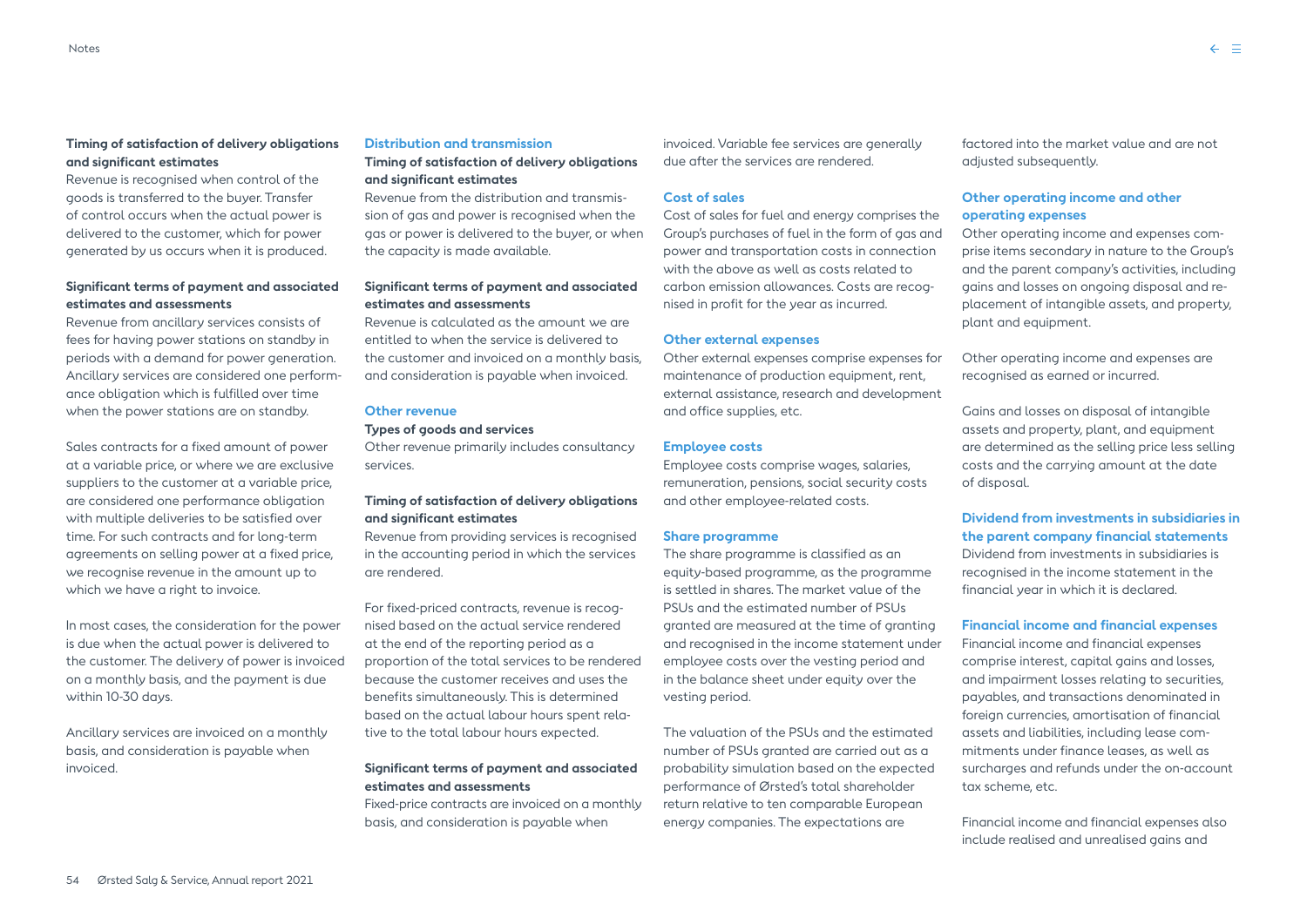losses relating to derivative financial instruments that have not been entered into to hedge revenue or production costs. Interest is recognised in accordance with the accrual basis of accounting.

Borrowing costs relating to general borrowing or loans directly attributable to the acquisition, construction, or development of qualifying assets form part of the cost of such assets.

#### **Tax on profit (loss) for the year**

The Ørsted Group is subject to the Danish rules on compulsory joint taxation and has also opted for international joint taxation with the Group's foreign subsidiaries. The Group's subsidiaries are included in the joint taxation from the date they are included in the consolidation in the consolidated financial statements and up to the date at which they are no longer included in the consolidation.

The parent company, Ørsted A/S, is the administration company in relation to the joint taxation and thus settles all payments of income tax with the tax authorities.

The current Danish income tax is allocated among the jointly taxed Danish subsidiaries in proportion to their taxable income. In this connection, Danish subsidiaries with tax losses receive a joint taxation contribution from the parent company corresponding to the tax value of the unutilised losses (full allocation), while companies that use tax losses in other Danish companies pay a joint taxation contribution to the parent company corresponding to the tax value of the utilised losses.

Being made up of the year's current income tax, the year's joint taxation contributions and changes in deferred tax, including – as a consequence of changed tax rates – tax for the year is recognised in the income statement with the part attributable to the profit (loss) for the year and directly in equity with the part attributable to entries directly in equity. The Group is included in a Danish on-account tax scheme. Tax refunds and tax surcharges are allocated between the jointly taxed Danish companies in accordance with the allocation of the Danish income tax and recognised as financial income and financial expenses, respectively.

### **Balance sheet**

### **Goodwill**

Goodwill is measured initially in the balance sheet at cost. Subsequent to initial recognition, goodwill is measured at cost less accumulated impairment losses. Goodwill is not amortised. The carrying amount of goodwill is allocated to the Group's cash-generating units at the acquisition date. The determination of cash-generating units follows the Group's organisational and internal reporting structure.

#### **Rights**

Rights comprise gas purchase rights, acquired customer rights, IT software licences, etc., and are measured at cost less accumulated amortisation and impairment losses.

Gas purchase rights are amortised using the unit-of-production method, taking into account the expected earnings profile, so that the amortisation pattern reflects the expected earnings patterns. Other rights are amortised on a straight-line basis over their expected economic lives, which are determined on the basis of management's experience of the specific business units, and the assets to which the rights relate. Capitalised rights are estimated to have a life of 5-20 years.

#### **Development projects**

Development projects comprise development of IT systems, etc.

Development projects that are clearly defined and identifiable, and for which technical feasibility, adequate resources, a potential future market, or an application in the company can be demonstrated, and which the company intends to manufacture, market, or use, are recognised in intangible assets if the cost can be determined reliably, and if there is reasonable certainty that the future earnings or the net selling price will cover production costs, selling costs, administrative expenses, and development costs. Other development costs are recognised in the income statement as incurred.

Recognised development costs are measured at cost less accumulated depreciation and impairment losses. Cost comprises salaries, amortisation, and other costs attributable to the company's development activities as well as borrowing costs relating to specific and general borrowing directly attributable to development projects.

On completion, development projects are amortised on a straight-line basis over their assessed future useful lives from the date the asset is available for use. The amortisation

period is usually five years. The basis of amortisation is reduced by any impairment losses.

Amortisation and impairment losses relating to intangible assets are recognised in the statement of comprehensive income.

#### **Property, plant and equipment**

Property, plant and equipment comprise land and buildings, production assets and other tools and equipment. Property, plant and equipment which are not leases are measured at cost less accumulated depreciation and impairment losses.

Cost comprises the purchase price and any costs directly attributable to the acquisition until the date the asset is available for use. The cost of self-constructed assets comprises direct and indirect expenses for materials, components, sub-suppliers, and wages. Finance costs that can be attributed to a preparation or production period are recognised in the income statement as finance costs. Specific and general borrowing costs attributable to a construction period are recognised in the cost of the asset constructed.

Cost is increased by the present value of the estimated costs for dismantling and removing the asset and restoring the site to the extent that they are recognised as a provision. The cost of an assembled asset can be divided into separate components that are each depreciated separately if the useful lives of the individual components differ.

In the case of assets held under finance leases, cost is determined as the lower of the fair value of the assets and the present value of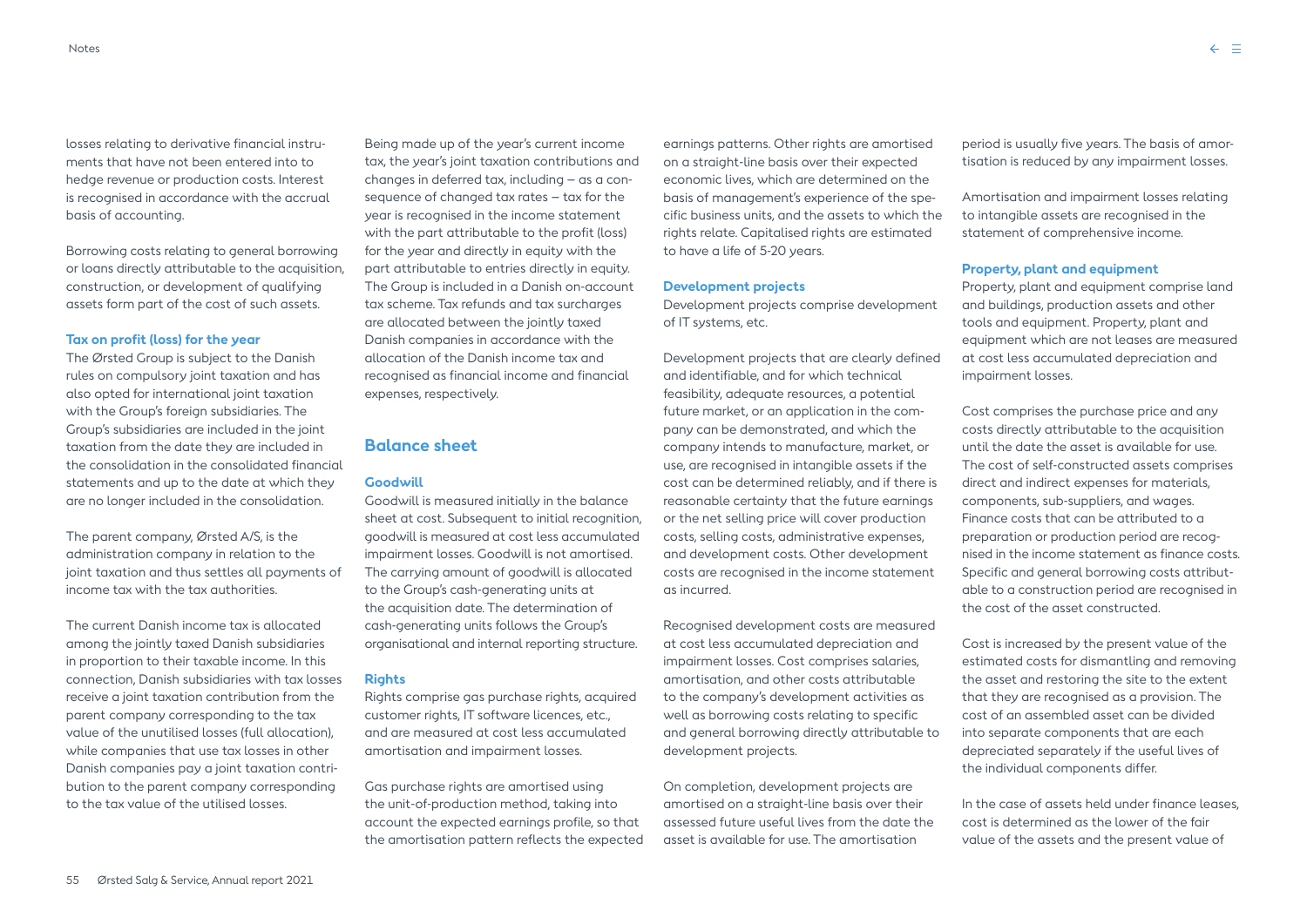future minimum lease payments. The present value is determined using the interest rate implicit in the lease as the discount rate or an approximated value.

Subsequent costs, for example in connection with replacement of parts of an item of property, plant and equipment, are recognised in the carrying amount of the asset in question when it is probable that future economic benefits will flow to the Group from the expenses incurred. Replaced parts are derecognised from the balance sheet, and their carrying amounts are taken to the income statement. All other general repair and maintenance expenses are recognised in the income statement as incurred.

Development and construction costs relating to property, plant and equipment are recognised, until entry into service, in the balance sheet under property, plant and equipment under construction. Following entry into service, these assets are transferred to the relevant items in property, plant and equipment.

In the case of gas activities, cost is depreciated using the unit-of-production method, taking into account the expected earnings profile, so that the depreciation pattern reflects the expected earnings patterns.

In the case of other property, plant and equipment, cost is basically depreciated on a straight-line basis over the estimated future useful lives.

Depreciation periods for property, plant and equipment:

| <b>Depreciation periods for PP&amp;E</b>            | Years     |
|-----------------------------------------------------|-----------|
| Buildings used for own purposes <sup>1</sup>        | 20        |
| Production assets: gas treatment plant <sup>2</sup> | $20 - 40$ |
| Marine pipelines <sup>2</sup>                       | $20 - 40$ |
| Fixtures and fittings, tools and equipment          | $3 - 10$  |
| Assets under construction <sup>3</sup>              |           |

1 Land is not depreciated.

- <sup>2</sup> The depreciation profile takes into account that the use of the assets changes substantially over the lives of the assets.
- <sup>3</sup> Depreciation does not commence until the date of entry into service, at which date the assets are transferred to production assets.

The basis of depreciation is determined on the basis of the asset's residual value less any impairment losses. The residual value is determined at the acquisition date and reassessed annually. Depreciation ceases if the residual value exceeds the carrying amount.

If the depreciation period or the residual value changes, the effect on depreciation is recognised prospectively as a change in accounting estimates.

Depreciation and impairment losses are recognised in the statement of comprehensive income to the extent that depreciation is not recognised in the cost of self-constructed assets.

Gains and losses on the disposal of property, plant and equipment are determined as the difference between the selling price less selling costs and the carrying amount at the date of disposal. Gains and losses are recognised in the income statement as 'Other operating income' or 'Other operating expenses'.

### **Investments in subsidiaries in the parent company financial statements**

Investments in subsidiaries are measured at cost. Cost is written down to the recoverable amount whenever it exceeds the recoverable amount.

### **Long-term receivables**

Long-term receivables include long-term loans to customers.

#### **Impairment of non-current assets**

Goodwill and intangible assets with an indefinite useful life are tested for impairment annually, initially before the end of the year of acquisition. Development projects in progress are also tested annually for impairment.

The carrying amount of goodwill is tested for impairment, along with the carrying amounts of the other non-current assets of the cash-generating unit to which the goodwill has been allocated, and written down to the recoverable amount in the income statement if the carrying amount exceeds the recoverable amount. The recoverable amount is generally determined as the present value of the expected future net cash flows from the company or activity (cash-generating unit) to which the goodwill relates.

Deferred tax assets are reviewed annually and recognised only to the extent that it is probable that they will be utilised.

The carrying amounts of other non-current assets are tested annually to determine if any indication of impairment exists. If any such indication exists, the asset's recoverable amount is determined. The recoverable

amount is the higher of an asset's fair value less expected disposal costs and its value in use. The value in use is determined as the present value of the expected future cash flows from the asset or cash-generating unit to which the asset belongs.

An impairment loss is recognised whenever the carrying amount of an asset or cashgenerating unit exceeds the recoverable amount of the asset or the cash-generating unit. Impairment losses are recognised in the income statement under production costs and administrative expenses, respectively. Impairment losses relating to goodwill are recognised as a separate line item in the income statement.

Impairment losses relating to goodwill are not reversed. Impairment losses relating to other assets are reversed to the extent that the assumptions or estimates that led to the impairment have changed. Impairment losses are only reversed to the extent that the asset's new carrying amount does not exceed the value of the asset after depreciation or amortisation, had no impairment losses been charged.

### **Inventories**

Inventories consist of gas in storage facilities and in gas pipelines, acquired carbon emission allowances, and green certificates.

Gas storage in non-Danish facilities are managed on a fair value basis, and therefore the gas in these storage facilities is recognised at fair value less sales costs. Changes in the fair value less costs to sell are recognised in cost of sales in the period of the change.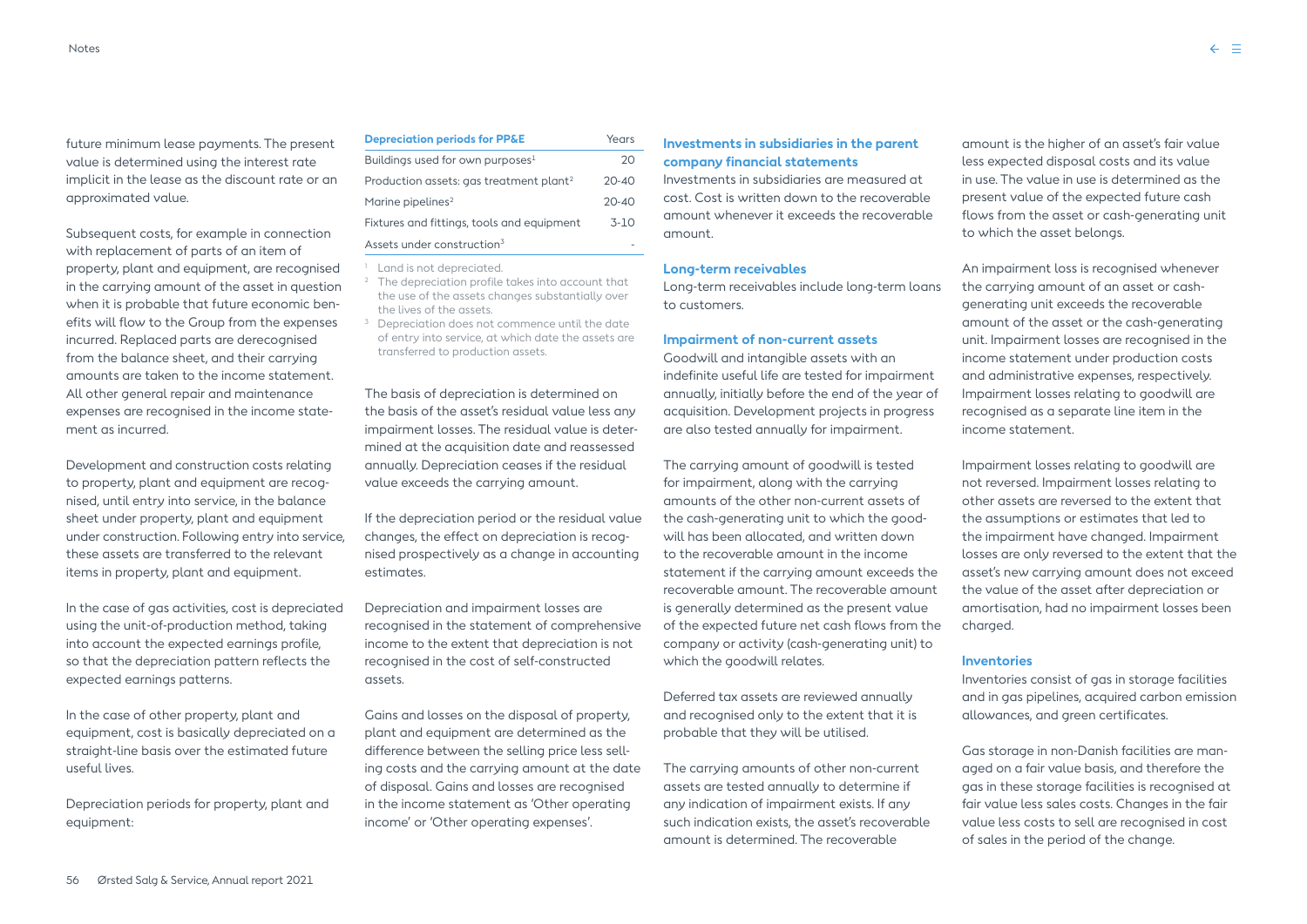Gas in Danish storage facilities are recognised at cost and determined as a weighted average of the previous month´s purchase price, including transportation costs.

Purchased carbon emission allowances are measured at fair value with value adjustments recognised in the income statement.

Other inventories are measured at the lower of cost using the first-in, first-out (FIFO) principle or net realisable value. The net realisable value of inventories is determined as the expected selling price less any costs of completion and costs incurred to execute the sale and is determined taking into account marketability, obsolescence, and development of expected selling price.

### **Receivables**

We keep our receivables until maturity, and they are therefore measured at amortised cost. Write-downs are carried out from initial recognition of our receivables. Write-down is calculated as the difference between the carrying amount of the receivable and the net present value of expected future cash flows from the receivable. The discount rate used is the effective interest rate for the individual receivable or the individual portfolio.

We apply the simplified approach to the write-down of trade receivables, which permits calculating the write-downs as the full loss during the entire term of the receivable.

### **Other receivables**

Other receivables include positive fair values of derivative financial instruments, etc.

### **Equity Translation reserve**

The translation reserve comprises exchange differences arising on translation of the financial statements of foreian entities with a currency other than the Ørsted Salg & Service Group's presentation currency, exchange rate adjustments relating to assets and liabilities that form a part of the Group's net investment in such entities, and exchange rate adjustments relating to hedging actions that hedge the Group's net investment in such entities, less the related tax.

On realisation or partial realisation of the net investment, the exchange rate adjustments are recognised in the income statement.

#### **Dividends**

Proposed dividends are recognised as a liability at the date of their adoption at the annual general meeting (declaration date). Up to the declaration date, proposed dividends are disclosed as a separate item in equity.

#### **Provisions**

Provisions are recognised when the following criteria are fulfilled:

- We have a legal or constructive obligation as a result of an earlier event.
- The settlement of the obligation is expected to result in an outflow of resources.
- The obligation can be measured reliably.

For onerous contracts, a provision is made when the expected income to be derived from a contract is lower than the unavoidable cost of meeting our obligations under the contract. Provisions concerning carbon emissions are recognised when our actual emissions exceed our holding of carbon emission allowances.

Decommissioning obligations are measured at the present value of the future liability in respect of decommissioning as expected at the balance sheet date. The present value of the provision is recognised as part of the cost of property, plant and equipment and depreciated together with the associated asset. The addition of interest on provisions is recognised in the income statement under financial expenses.

### **Deferred income**

Deferred income comprises payments received in respect of income in subsequent years, measured at cost. Deferred income includes the value of unrecognised amounts in respect of gas delivered under contract, which is recognised at realisable value. The value of gas free of charge delivered under contract is spread proportionally over the remaining contract period with a view to accounting for purchased goods on an accruals basis.

### **Contract liabilities**

We recognise a contract liability when the invoicing on account and expected losses exceed the transaction price of the goods or services transferred to our customer.

### **Income tax and deferred tax**

Current tax liabilities and current tax receivables are recognised in the balance sheet as tax calculated on the year's taxable income adjusted for tax on previous years' taxable income and tax paid on account.

Deferred tax is measured using the balance sheet liability method in respect of all temporary differences arising between the tax bases of assets and liabilities and their carrying amounts for financial reporting purposes. However, deferred tax on temporary differences in respect of goodwill not deductible for tax purposes, office properties, and other items – apart from business combinations – is not recognised where temporary differences have arisen at the acquisition date without having any effect on profit (loss) or taxable income. When the tax base can be determined applying different taxation rules, deferred tax is measured on the basis of management's intended use of the asset or settlement of the liability, respectively.

Deferred tax assets, including the tax base of tax loss carryforwards, are recognised as other non-current assets at the value at which they are expected to be utilised either by elimination against tax on future earnings or by set-off against deferred tax liabilities within the same legal tax entity and jurisdiction.

Deferred tax assets and deferred tax liabilities are offset if the company has a legally enforceable right to set off current tax assets and current tax liabilities or intends either to settle on a net basis or to realise the asset and settle the liability simultaneously. Adjustment of deferred tax is made relating to eliminations made of unrealised intragroup profits and losses. Deferred tax is measured in accordance with the tax rules and tax rates in the respective countries that will apply under the legislation enacted at the balance sheet date when the deferred tax is expected to crystallise in the form of current tax.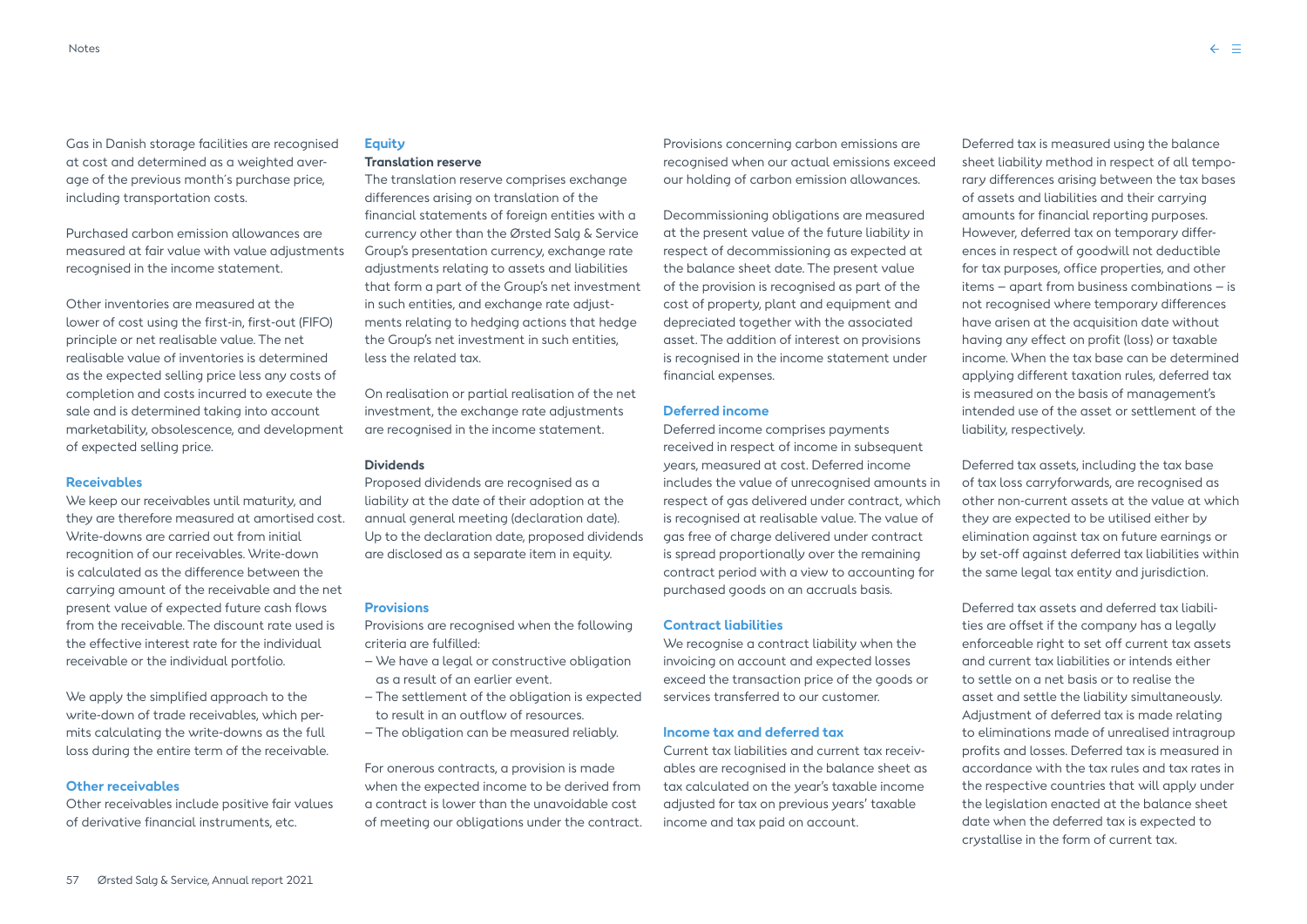Changes in deferred tax as a result of changes in tax rates are recognised in the income statement.

### **Pensions**

The Group has entered into pension agreements and similar agreements with most of the Group's employees. Contributions to insured (defined-contribution) pension plans are recognised in the income statement in the period to which they relate, and any contributions payable are recognised in the balance sheet as other payables.

### **Financial liabilities**

Financial liabilities comprise bank loans, trade and other payables to public authorities, etc. Mortgage loans and other bank loans are recognised at inception at the proceeds received net of transaction costs incurred. In subsequent periods, the financial liabilities are measured at amortised cost using the effective interest rate method. Accordingly, the difference between the proceeds received and the nominal amount is recognised in the income statement as finance costs over the term of the loan.

Other bank loans include the capitalised residual lease commitment under finance leases, measured at amortised cost.

Trade payables, payable income tax, and other payables are measured at net realisable value. Other payables include negative fair values of derivative financial instruments, etc. Financial liabilities whose values have been effectively hedged are adjusted to fair value to the extent of the hedged risk. The value

adjustment is recognised in the income statement as financial income or financial expenses.

### **Leases**

Our lease liabilities are initially measured at the net present value of the in-substance fixed lease payments for the use of a lease asset. If, at inception of the lease, we are reasonably certain about exercising an option to extend a lease, we will include the lease payments in the option period when calculating the lease liability. We measure the lease asset to the value of the lease liability at initial recognition.

Our lease assets are classified alongside our owned assets of similar type under property, plant and equipment. We depreciate our lease assets during the lease term. The depreciation method is straight-line basis for all our lease assets.

Contracts may contain both lease and non-lease components. We allocate the consideration in a contract to the lease and non-lease components based on their relative stand-alone prices. We account for non-lease components in accordance with the accounting policy applicable for such items. Non-lease components comprise building services, etc.

Variable lease expenses are recognised in other external expenses in the period when the condition triggering those payments occurs. Interests of lease liabilities are recognised in financial expenses.

Each lease payment is separated into repayment of the lease liability and payment of

interests of the lease liability. Debt repayments are classified as cash flows from financing activities, and payment of interests are classified as cash flows from operating activities.

### **Statement of cash flows**

The statement of cash flows shows cash flows for the year from operating, investing, and financing activities, the year's changes in cash and cash equivalents, and cash and cash equivalents at the beginning and end of the year.

The cash flow effect of acquisitions and divestments of enterprises is disclosed separately under cash flows from investing activities. Cash flows relating to acquired enterprises are recognised in the statement of cash flows from the date of acquisition, and cash flows relating to divested enterprises are recognised up to the date of divestment.

Cash flows from operating activities are determined using the indirect method as operating profit adjusted for non-cash operating items, changes in working capital, interest received and paid, dividends received, and income tax paid.

Cash flows from investing activities comprise payments in connection with the acquisition and divestment of enterprises and activities; purchase and sale of intangible assets, property, plant and equipment and other non-current assets; and purchase and sale of securities that are not recognised as cash and cash equivalents.

Finance leases are accounted for as non-cash transactions.

Cash flows from financing activities comprise changes in the size or composition of share capital and costs associated with such changes as well as the raising of loans, repayment of interest-bearing debt, purchases and sales of treasury shares, and payment of dividends to owners.

Cash flows relating to assets held under finance leases are recognised as payment of interest and repayment of debt.

Cash and cash equivalents comprise cash as well as securities that form part of the ongoing cash management, are readily convertible to cash, and are subject to an insignificant risk of changes in value.

Cash flows in currencies other than the functional currency are translated at the average exchange rates for the month in question, unless these differ significantly from the rates at the transaction date.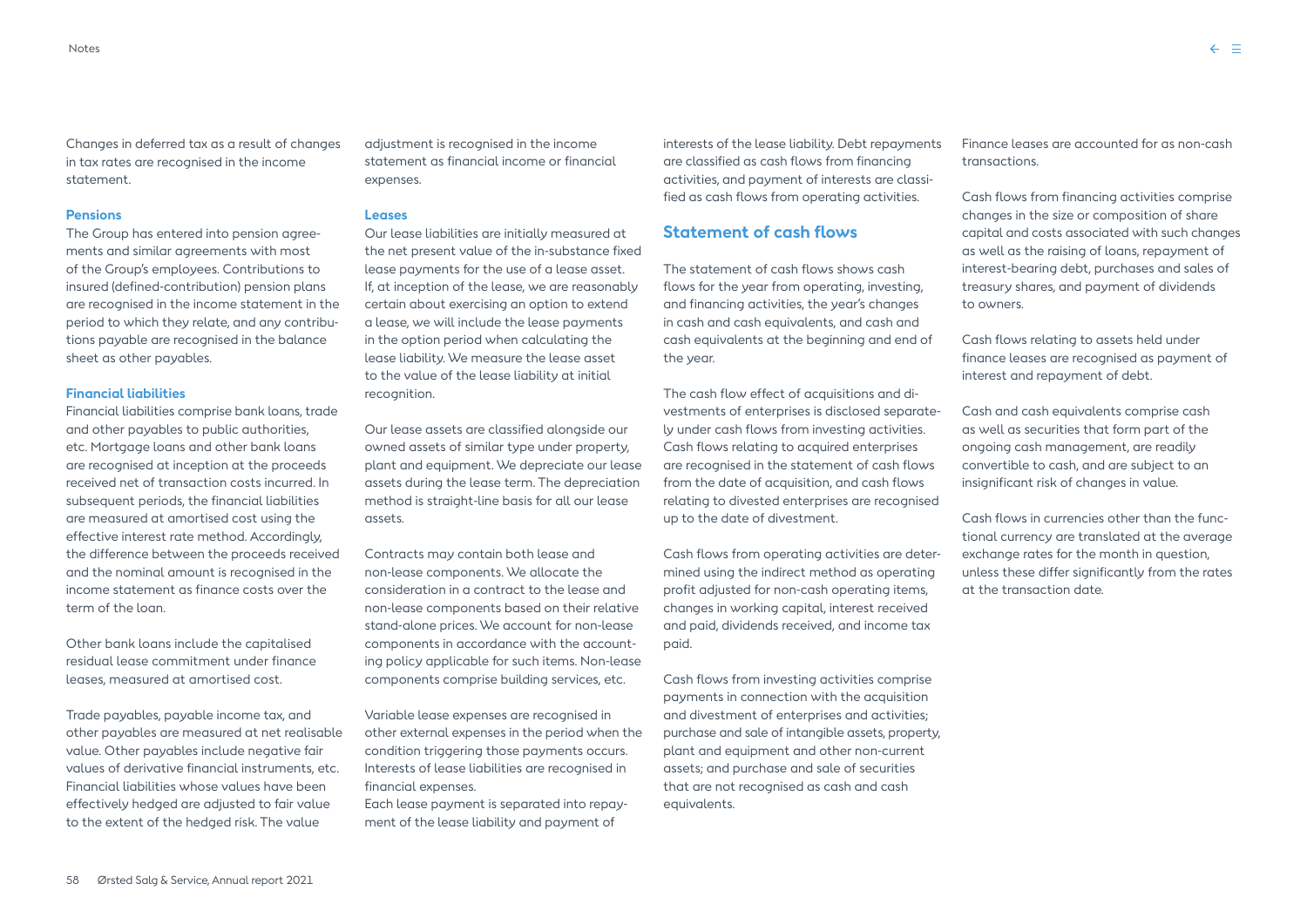59

### <span id="page-58-0"></span>**31. Calculation of financial ratios**

Unless otherwise stated, financial ratios have been calculated in accordance with 'Recommendations & Financial Ratios' published by the Danish Society of Financial Analysts.

Financial ratios have been calculated as follows:

| <b>EBITDA</b> margin               | Earnings before interest, tax, depreciation, and amortisation                                                             |  |  |  |  |
|------------------------------------|---------------------------------------------------------------------------------------------------------------------------|--|--|--|--|
|                                    | Revenue                                                                                                                   |  |  |  |  |
| <b>EBIT</b> margin (profit margin) | Earnings before interest and tax                                                                                          |  |  |  |  |
|                                    | Revenue                                                                                                                   |  |  |  |  |
| Net interest-bearing debt          | Interest-bearing liabilities - interest-bearing assets <sup>1</sup>                                                       |  |  |  |  |
| Capital employed                   | Equity plus/minus gains/losses relating to hedging instruments on equity<br>+ net interest-bearing debt <sup>2</sup>      |  |  |  |  |
|                                    | المعط والمرزارية والمحاولة والمحاوض والمستحي والمستحق والمستحق والمستحقق والمستحدث والمستحق والمستحدث والمستحدث والمستحدث |  |  |  |  |

 Bank overdrafts that are included in the statement of cash flows as cash and cash equivalents are included as negative interest-bearing assets.

<sup>2</sup> The definition deviates from 'Recommendations & Financial Ratios 2015' published by the Danish Society of Financial Analysts.